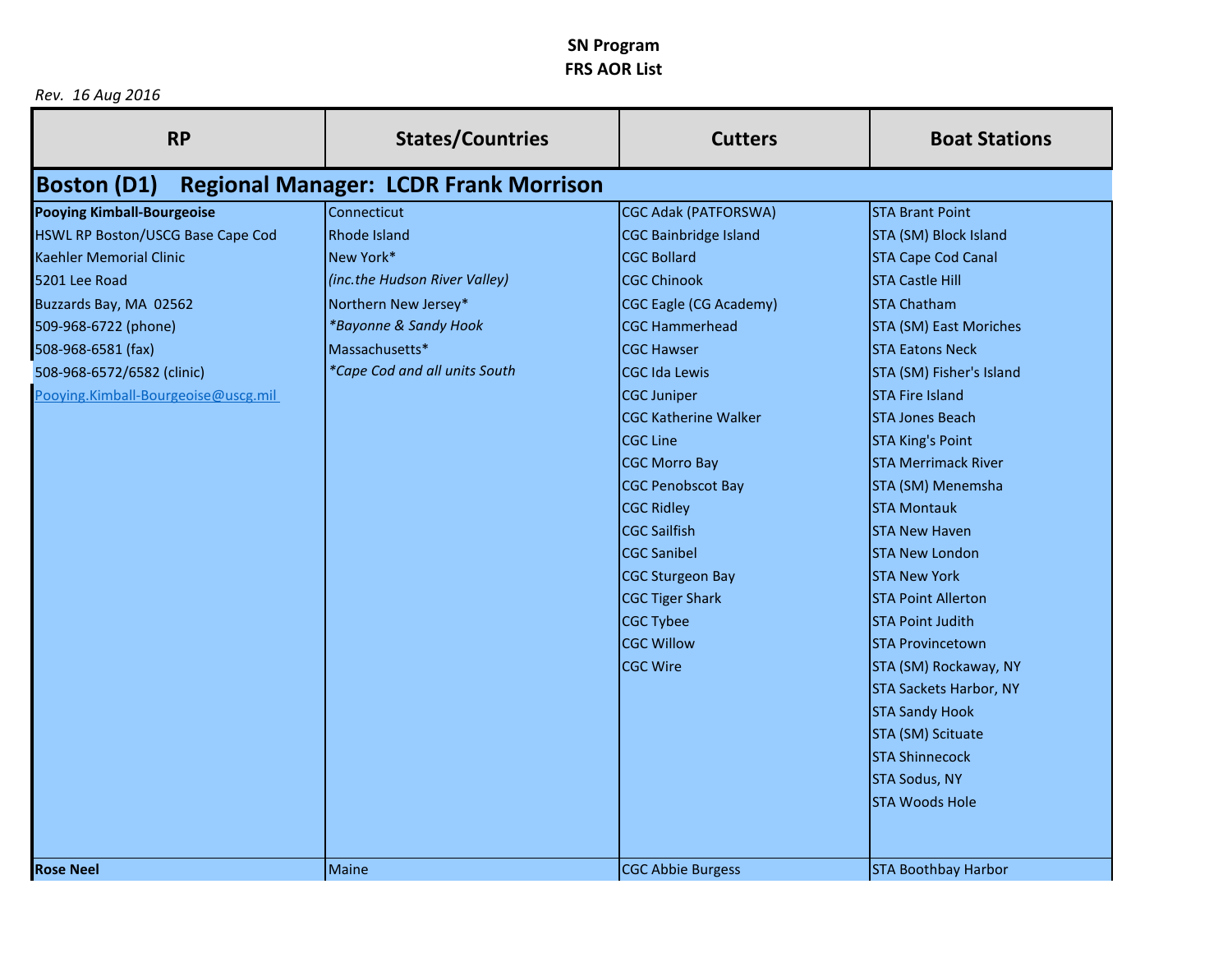| <b>RP</b>                        | <b>States/Countries</b>                                                | <b>Cutters</b>                 | <b>Boat Stations</b>          |
|----------------------------------|------------------------------------------------------------------------|--------------------------------|-------------------------------|
| <b>HSWL RP Boston</b>            | <b>New Hampshire</b>                                                   | <b>CGC Bridle</b>              | <b>STA Boston</b>             |
| Work-Life Building 8, 7th Deck   | Vermont                                                                | <b>CGC Campbell</b>            | <b>STA Burlington</b>         |
| 427 Commercial St.               | Massachusetts*                                                         | <b>CGC Escanaba</b>            | <b>STA Eastport</b>           |
| Boston, MA 02109                 | *Boston and all units North                                            | <b>CGC Flyingfish</b>          | <b>STA Gloucester</b>         |
| 617-223-3477 (phone)             |                                                                        | <b>CGC Grand Isle</b>          | <b>STA Jonesport</b>          |
| 617-223-3038 (fax)               |                                                                        | CGC Jefferson Island           | <b>STA Portsmouth Harbor</b>  |
| Rose.Neel@uscg.mil               | <b>OCONUS</b>                                                          | <b>CGC Marcus Hanna</b>        | <b>STA Rockland</b>           |
|                                  | Canada*                                                                | <b>CGC Monomoy (PATFORSWA)</b> | <b>STA South Portland</b>     |
|                                  | *Greenwood & Ottawa                                                    | <b>CGC Moray</b>               | <b>STA Southwest Harbor</b>   |
|                                  |                                                                        | <b>CGC Pendant</b>             |                               |
|                                  |                                                                        | <b>CGC Reliance</b>            |                               |
|                                  |                                                                        | <b>CGC Shackle</b>             |                               |
|                                  |                                                                        | <b>CGC Seneca</b>              |                               |
|                                  |                                                                        | <b>CGC Spencer</b>             |                               |
|                                  |                                                                        | <b>CGC Tackle</b>              |                               |
|                                  |                                                                        | <b>CGC Tahoma</b>              |                               |
|                                  |                                                                        | <b>CGC Thunder Bay</b>         |                               |
|                                  |                                                                        | <b>CGC Wrangell</b>            |                               |
|                                  |                                                                        |                                |                               |
|                                  | National Capital Region (NCR) (D5) Regional Manager: LCDR Leslie Clark |                                |                               |
| <b>Rhonda Creecy</b>             | <b>Maryland</b>                                                        | <b>CGC Chock</b>               | <b>STA Annapolis</b>          |
| <b>HSWL RP NCR</b>               | Northern Virginia                                                      | <b>CGC James Rankin</b>        | <b>STA Crisfield</b>          |
| 2100 Second Street, Rm B-419     | Washington, DC*                                                        | <b>CGC Sledge</b>              | <b>STA Curtis Bay</b>         |
| <b>Washington, DC 20593-0001</b> | *units outside of HQ                                                   |                                | <b>STA Indian River Inlet</b> |
| 202-372-4088 (phone)             |                                                                        |                                | <b>STA Ocean City</b>         |
| 202-372-4907 (fax)               |                                                                        |                                |                               |
| rhonda.l.creecy@uscg.mil         |                                                                        |                                |                               |
|                                  |                                                                        |                                |                               |
|                                  |                                                                        |                                |                               |
|                                  |                                                                        |                                |                               |
|                                  |                                                                        |                                |                               |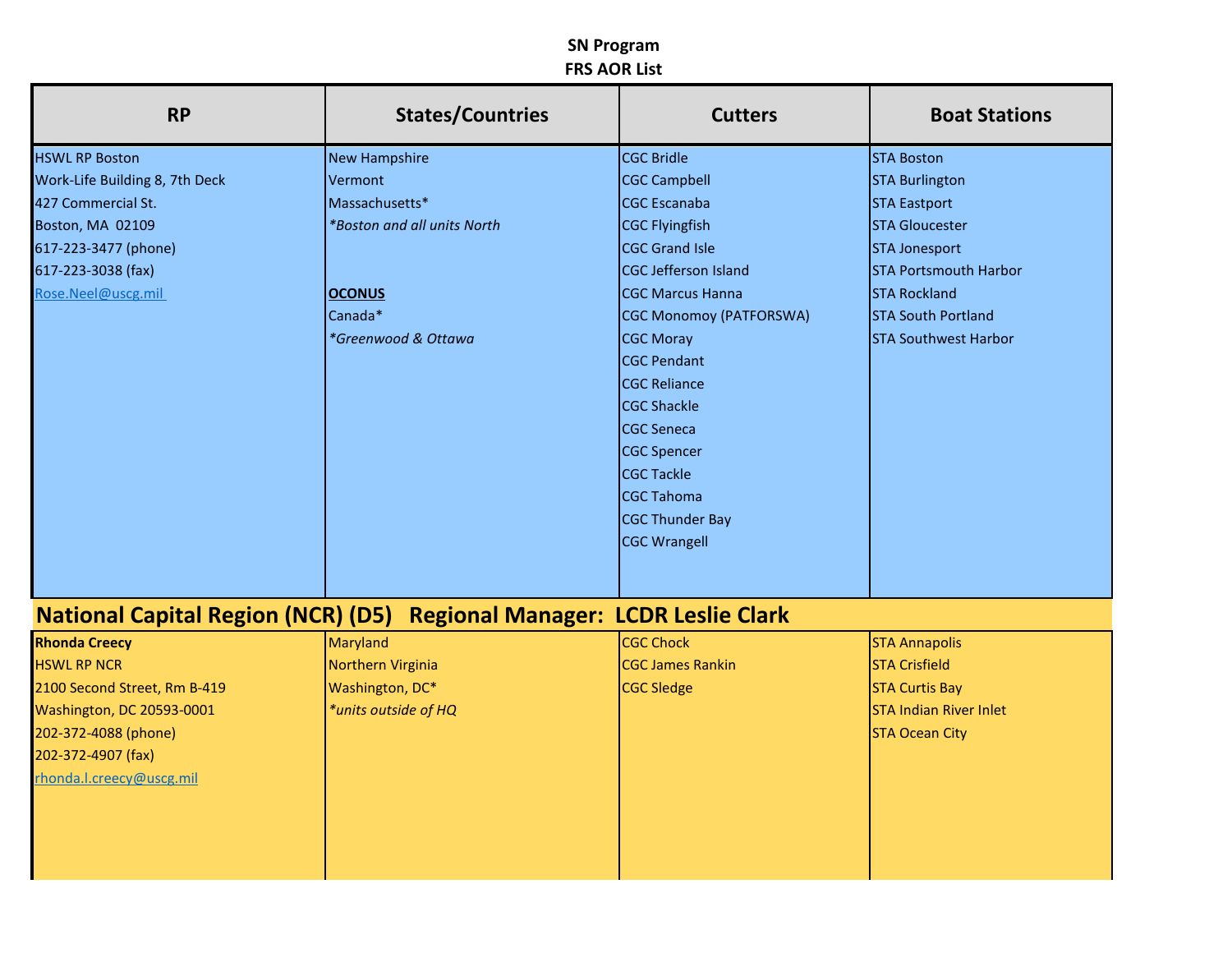| <b>RP</b>                    | <b>States/Countries</b>                                                      | <b>Cutters</b>          | <b>Boat Stations</b>       |
|------------------------------|------------------------------------------------------------------------------|-------------------------|----------------------------|
| <b>Sharon Wingate</b>        | Maryland                                                                     |                         | <b>STA Oxford</b>          |
| <b>HSWL RP NCR</b>           | Northern Virginia                                                            |                         | <b>STA St. Inigoes</b>     |
| 2100 Second Street, Rm B-419 | Washington, DC*                                                              |                         | <b>STA Stillpond</b>       |
| Washington, DC 20593-0001    | *units inside HQ (see H <b>Q Units</b> tab for a                             |                         | <b>STA Washington</b>      |
| 202-372-4083 (phone)         | list of units located in the HQ bldgs.)                                      |                         |                            |
| 202-372-4907 (fax)           |                                                                              |                         |                            |
| sharon.a.wingate@uscg.mil    | <b>OCONUS</b>                                                                |                         |                            |
|                              | <b>Barbados</b>                                                              |                         |                            |
|                              | Georgia                                                                      |                         |                            |
|                              | Saudi Arabia                                                                 |                         |                            |
|                              | <b>** MBRs/Families/ unassigned / Dual Service MBRs - RM will assign FRS</b> |                         |                            |
| Cape May (D5)                | <b>Assistant Regional Manager: LT Dan O'Brien</b>                            |                         |                            |
| vacant                       | New Jersey*                                                                  | <b>CGC Capstan</b>      | <b>STA Atlantic City</b>   |
| <b>HSWL RP Cape May</b>      | *Central & Southern regions                                                  | <b>CGC Clete</b>        | <b>STA Barnegat Light</b>  |
| 1 Munro Avenue               |                                                                              | <b>CGC Dependable</b>   | <b>STA Cape May</b>        |
| Cape May, NJ 08204           |                                                                              | <b>CGC Finback</b>      | <b>STA Indian River</b>    |
| 609-898-6885 (phone)         |                                                                              | <b>CGC Ibis</b>         | <b>STA Little Egg</b>      |
| 609-898-6429 (fax)           |                                                                              | <b>CGC Mako</b>         | <b>STA Manasquan Inlet</b> |
|                              |                                                                              | <b>CGC William Tate</b> | <b>STA Shark River</b>     |
| <b>Portsmouth (D5)</b>       | <b>Regional Manager: LCDR Bryan Tiley</b>                                    |                         |                            |
| <b>Kelly Beck</b>            | Virginia*                                                                    | <b>CGC Albacore</b>     | <b>STA Cape Charles</b>    |
| <b>HSWL RP Portsmouth</b>    | *All units except those in N.                                                | <b>CGC Beluga</b>       | <b>STA Chincoteague</b>    |
| 4000 Coast Guard Blvd        | Virginia/DC metro areas                                                      | <b>CGC Cochito</b>      | <b>STA Little Creek</b>    |
| Portsmouth, VA 23703-2199    |                                                                              | <b>CGC Frank Drew</b>   | <b>STA Milford Haven</b>   |
| 757-686-4025 (phone)         | <b>OCONUS</b>                                                                | <b>CGC Kennebec</b>     | <b>STA Ports</b>           |
| 757-686-4034 (fax)           | Germany                                                                      | <b>CGC Sea Horse</b>    | <b>STA Wachapreague</b>    |
| kelly.a.beck@uscg.mil        | <b>Italy</b>                                                                 | <b>CGC Shearwater</b>   |                            |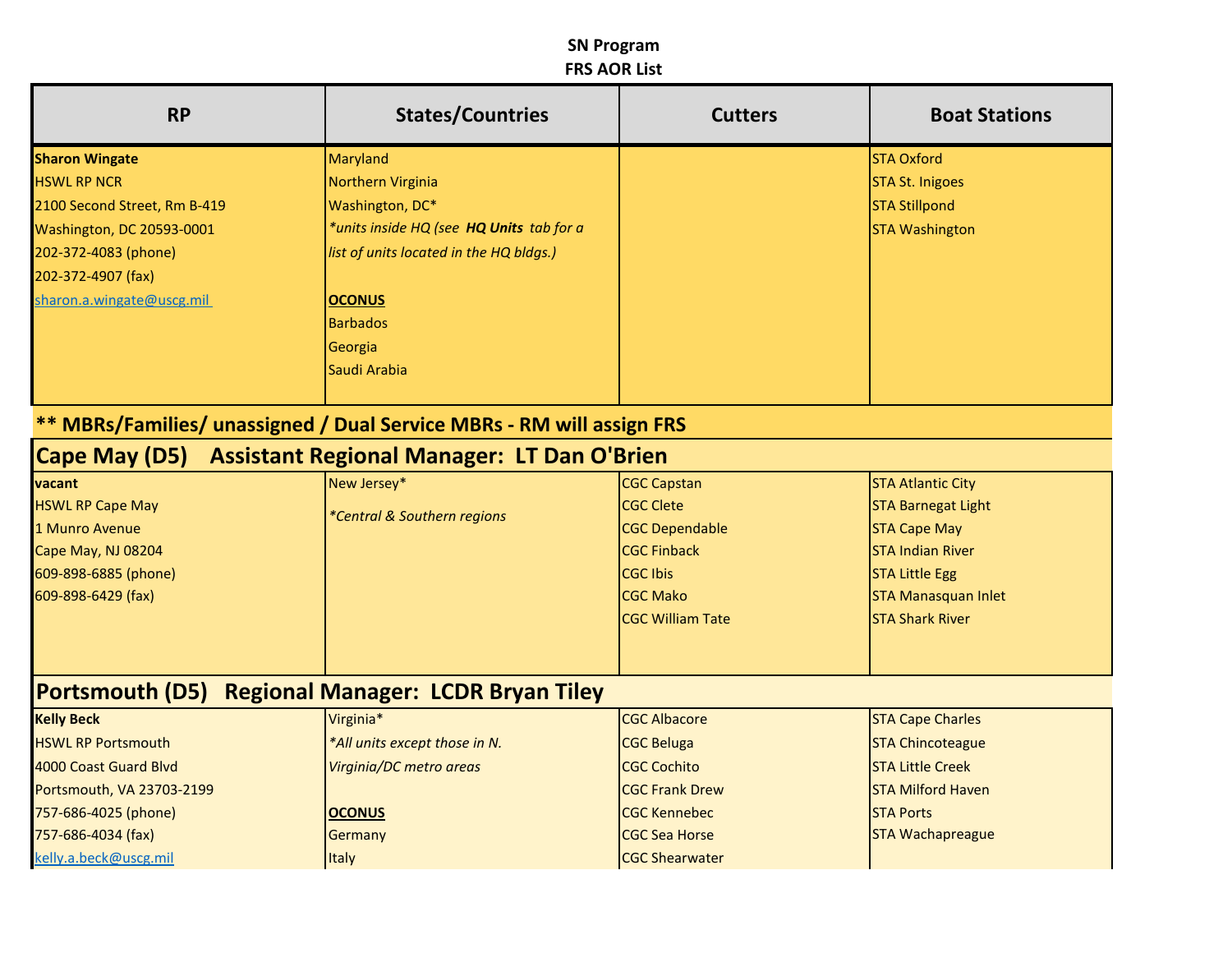| <b>RP</b>                                    | <b>States/Countries</b>                    | <b>Cutters</b>           | <b>Boat Stations</b>          |
|----------------------------------------------|--------------------------------------------|--------------------------|-------------------------------|
|                                              | <b>Kuwait</b>                              | <b>CGC Vigorous</b>      |                               |
|                                              | Liberia                                    | <b>CGC Dependable</b>    |                               |
|                                              | Sweden                                     |                          |                               |
|                                              | <b>United Kingdom</b>                      |                          |                               |
|                                              | Malta                                      |                          |                               |
|                                              | <b>Netherlands</b>                         |                          |                               |
|                                              |                                            |                          |                               |
|                                              |                                            |                          |                               |
|                                              |                                            |                          |                               |
|                                              |                                            |                          |                               |
|                                              |                                            |                          |                               |
|                                              |                                            |                          |                               |
| <b>Kimberly Carmon-Stanley</b>               | <b>North Carolina</b>                      | <b>CGC Aquidneck</b>     | <b>STA Elizabeth City</b>     |
| <b>HSWL RP Portsmouth</b>                    | Virginia*                                  | CGC Bear*                | <b>STA Emerald Isle</b>       |
| 4000 Coast Guard Blvd                        |                                            | <b>CGC Bayberry</b>      | <b>STA Fort Macon</b>         |
| Portsmouth, VA 23703-2199                    | *various units - see list to right         | <b>CGC Nantucket</b>     | <b>STA Hatteras Inlet</b>     |
| 757-686-4023 (phone)                         | <b>OCONUS</b>                              | <b>CGC Elm</b>           | <b>STA Hobucken</b>           |
| 757-686-6895 (fax)                           | <b>Central America</b>                     | <b>CGC Cushing</b>       | <b>STA Oak Island</b>         |
| kimberly.d.carmon-stanley@uscg.mil           | <b>South America</b>                       | <b>CGC Diligence</b>     | <b>STA Oregon Inlet</b>       |
|                                              | <b>Bahrain</b>                             | <b>CGC Forward*</b>      | <b>STA Wrightsville Beach</b> |
|                                              |                                            | <b>CGC Legare*</b>       |                               |
|                                              |                                            | <b>CGC Tampa*</b>        |                               |
|                                              |                                            | <b>CGC Smilax</b>        |                               |
|                                              |                                            | <b>CGC Northland*</b>    |                               |
|                                              |                                            | <b>CGC Harriet Lane*</b> |                               |
| Miami (D7) Regional Manager: LCDR Jamie Amon |                                            |                          |                               |
| <b>Levenia Bradley</b>                       | <b>South Carolina</b>                      | <b>CGC Anvil</b>         | <b>STA Brunswick</b>          |
| <b>USCG BMB HSWL RP Miami</b>                | Georgia                                    | <b>CGC Confidence</b>    | <b>STA Charleston</b>         |
| 100 MacArthur Cswy, Building 3               | Florida*                                   | <b>CGC Diamondback</b>   | <b>STA Georgetown</b>         |
| Miami Beach, FL 33139                        | *North & East Coast areas of FL (from      | <b>CGC Dragon</b>        | <b>STA Mayport</b>            |
| 305-695-2398 (phone)                         | Melboourne Bch to Jacksonville and over to | <b>CGC Gallatin</b>      | <b>STA Ponce Inlet</b>        |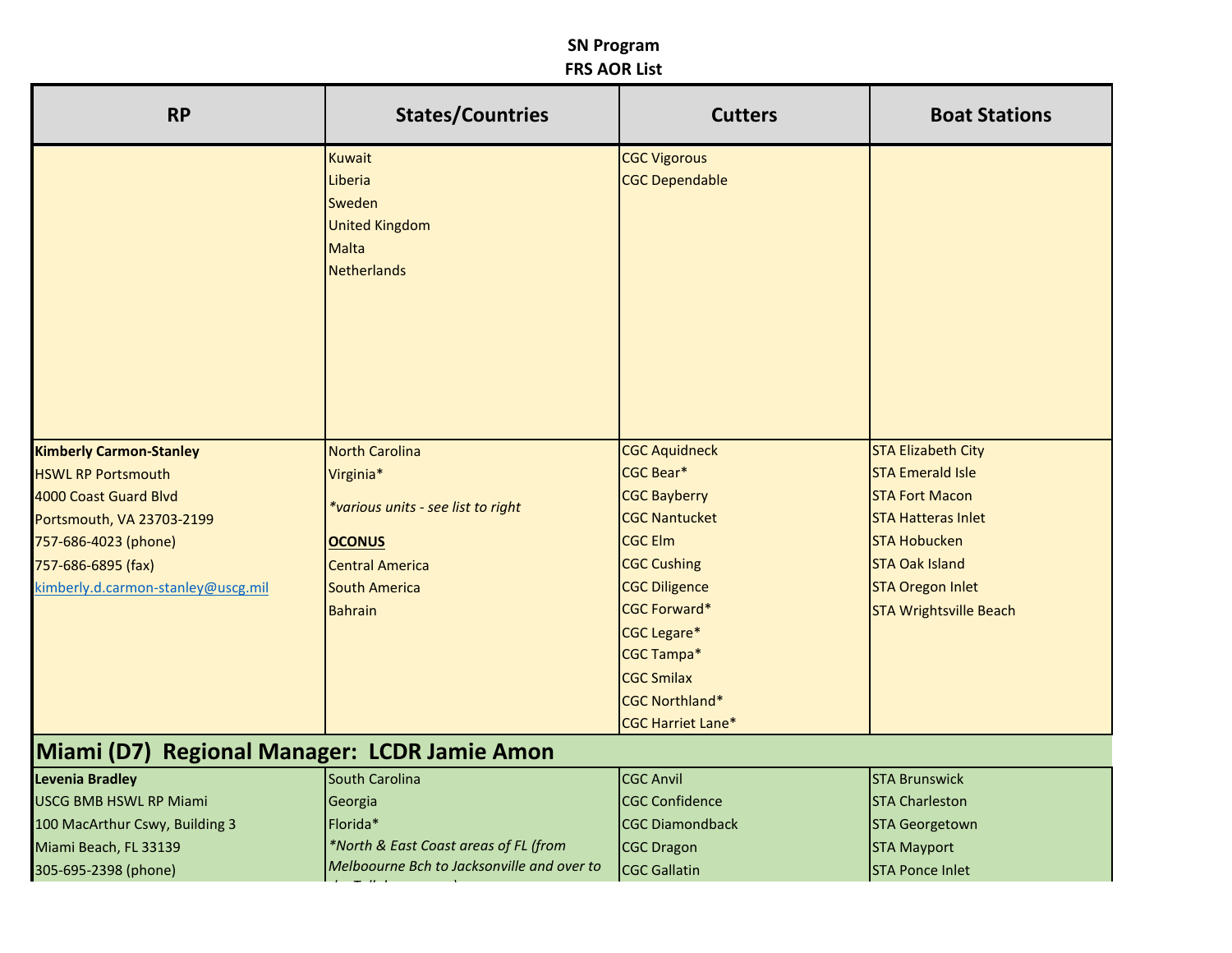| <b>RP</b>                      | <b>States/Countries</b>         | <b>Cutters</b>            | <b>Boat Stations</b>        |
|--------------------------------|---------------------------------|---------------------------|-----------------------------|
| levenia.d.bradley@uscg.mil     | the Tallahasee area)            | <b>CGC Hammer</b>         | <b>STA Port Canaveral</b>   |
|                                |                                 | <b>CGC Kingfisher</b>     | <b>STA Tybee</b>            |
|                                |                                 | <b>CGC Maria Bray</b>     |                             |
|                                |                                 | CGC Oak                   |                             |
|                                |                                 | CGC Sea Dog               |                             |
|                                |                                 | <b>CGC Shrike</b>         |                             |
|                                |                                 | <b>CGC Tarpon</b>         |                             |
|                                |                                 | <b>CGC Vigilant</b>       |                             |
|                                |                                 | <b>CGC Yellowfin</b>      |                             |
|                                |                                 |                           |                             |
| <b>Mirtha Rivera</b>           | Florida*                        | <b>CGC Alligator</b>      | <b>STA Cortez</b>           |
| <b>USCG BMB HSWL RP Miami</b>  | *South and Western coasts of FL | <b>CGC Attu</b>           | STA Ft. Lauderdale          |
| 100 MacArthur Cswy, Building 3 |                                 | <b>CGC Bluefin</b>        | STA Ft. Myers Beach         |
| Miami Beach, FL 33139          |                                 | <b>CGC Chaneleur</b>      | <b>STA Ft. Pierce</b>       |
| 305-695-2397 (phone)           |                                 | <b>CGC Cormonrant</b>     | STA Islamorada              |
| mirtha.r.rivera@uscg.mil       |                                 | <b>CGC Crocodile</b>      | <b>STA Key West</b>         |
|                                |                                 | <b>CGC Dolphin</b>        | <b>STA Lake Worth Inlet</b> |
|                                |                                 | <b>CGC Ganett</b>         | <b>STA Marathon</b>         |
|                                |                                 | <b>CGC Hawk</b>           | <b>STA Miami Beach</b>      |
|                                |                                 | <b>CGC Hudson</b>         | <b>STA Petersburg</b>       |
|                                |                                 | <b>CGC Joshua Appleby</b> | <b>STA Sand Key</b>         |
|                                |                                 | <b>CGC Key Biscayne</b>   | <b>STA Yankeetown</b>       |
|                                |                                 | <b>CGC Knight Island</b>  |                             |
|                                |                                 | <b>CGC Kodiak Island</b>  |                             |
|                                |                                 | <b>CGC Manitou</b>        |                             |
|                                |                                 | <b>CGC Marlin</b>         |                             |
|                                |                                 | <b>CGC Matagorda</b>      |                             |
|                                |                                 | <b>CGC Metompkin</b>      |                             |
|                                |                                 | <b>CGC Mohawk</b>         |                             |
|                                |                                 | <b>CGC Mohegan</b>        |                             |
|                                |                                 | <b>CGC Nantucket</b>      |                             |
|                                |                                 | <b>CGC Nunivak</b>        |                             |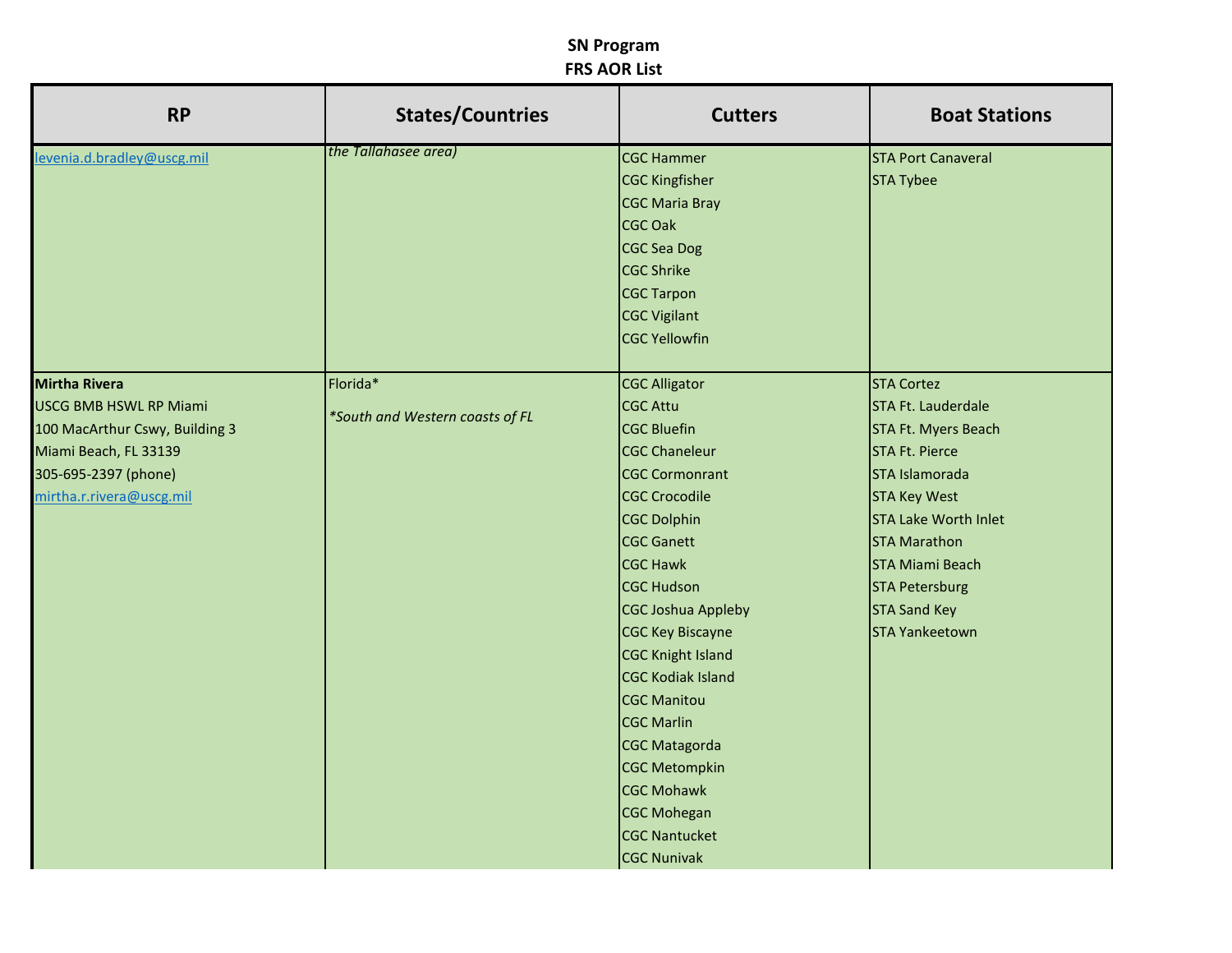| <b>RP</b>                                                                                                                                                                                                                | <b>States/Countries</b>                                                                                                                                                                                 | <b>Cutters</b>                                                                                                                                                                                                                                                                                                                                                                                                                                                            | <b>Boat Stations</b>      |
|--------------------------------------------------------------------------------------------------------------------------------------------------------------------------------------------------------------------------|---------------------------------------------------------------------------------------------------------------------------------------------------------------------------------------------------------|---------------------------------------------------------------------------------------------------------------------------------------------------------------------------------------------------------------------------------------------------------------------------------------------------------------------------------------------------------------------------------------------------------------------------------------------------------------------------|---------------------------|
| Jennifer Avila<br><b>USCG</b><br><b>HSWL RP Puerto Rico</b><br>5 Calle La Puntilla<br>San Juan, Puerto Rico 00901-1800<br>787-729-2339 (phone)<br>787-977-4585 (fax)<br>787-502-0324 (cell)<br>jennifer.f.avila@uscg.mil | <b>Puerto Rico</b><br><b>Virgin Islands</b><br><b>OCONUS</b><br><b>Bahamas</b><br>Colombia<br>Costa Rica<br>Cuba<br>Curacao<br>Dominican Republic<br>Ecuador<br>Haiti<br>Jamaica<br>Panama<br>Venezuela | <b>CGC Padre</b><br><b>CGC Paul Clark</b><br><b>CGC Pea Island</b><br><b>CGC Resolute</b><br><b>CGC Robert Yered</b><br><b>CGC Sawfish</b><br><b>CGC Sitkinak</b><br><b>CGC Thetis</b><br><b>CGC Valiant</b><br><b>CGC Vashon</b><br><b>CGC Venturous</b><br><b>CGC Vise</b><br><b>CGC Cushing</b><br><b>CGC Chincoteague</b><br><b>CGC Drummond</b><br><b>CGC Farallon</b><br><b>CGC Key Largo</b><br><b>CGC Matinicus</b><br><b>CGC Reef Shark</b><br><b>CGC Sapelo</b> | <b>STA San Juan</b>       |
| <b>New Orleans (D8)</b>                                                                                                                                                                                                  | <b>Regional Manager: LCDR Steve R. Brugmann</b>                                                                                                                                                         |                                                                                                                                                                                                                                                                                                                                                                                                                                                                           |                           |
| <b>Leslie Mathes</b>                                                                                                                                                                                                     | Alabama*                                                                                                                                                                                                | CGC Axe                                                                                                                                                                                                                                                                                                                                                                                                                                                                   | <b>STA Dauphin Island</b> |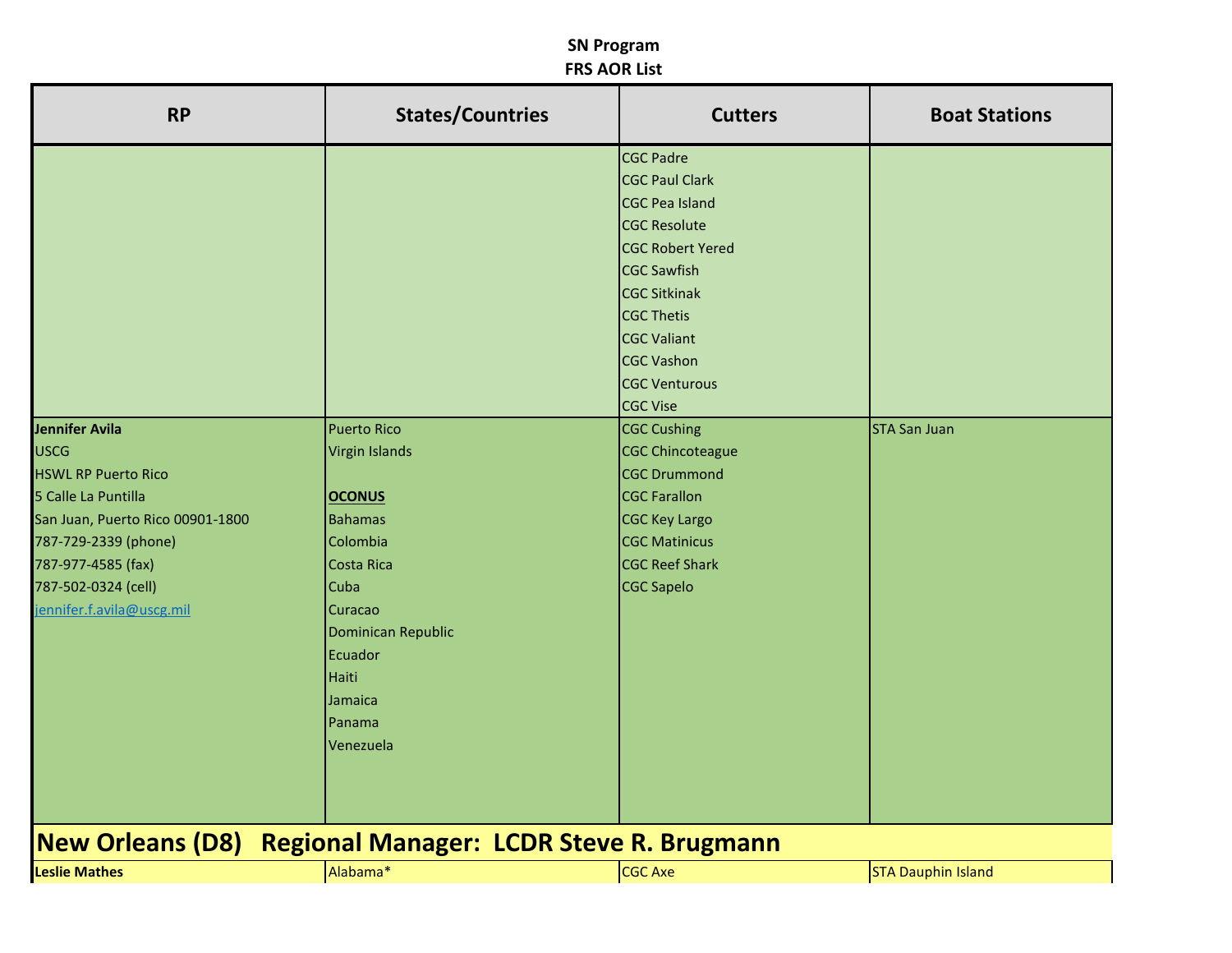| <b>RP</b>                  | <b>States/Countries</b>                   | <b>Cutters</b>             | <b>Boat Stations</b>          |
|----------------------------|-------------------------------------------|----------------------------|-------------------------------|
| <b>HSWL RP New Orleans</b> | *All units except Sector Mobile           | <b>CGC Barbara Mabrity</b> | <b>STA Destin</b>             |
| 1790 Saturn Blvd.          | Mississippi*                              | <b>CGC Bonito</b>          | <b>STA Grand Isle</b>         |
| <b>Admin Building 1</b>    | *All units except those in Greenville,    | <b>CGC Cobia</b>           | <b>STA Gulfport</b>           |
| New Orleans, LA 70129      | <b>Natachez &amp; Vicksburg</b>           | <b>CGC Coho</b>            | <b>STA Lake Charles</b>       |
| 504-253-6363 (phone)       | Florida*                                  | <b>CGC Cypress</b>         | <b>STA New Orleans</b>        |
| 504-253-6360 (fax)         | *Only those units in Pensacola &          | <b>CGC Decisive</b>        | <b>STA Panama City</b>        |
| leslie.s.mathes@uscg.mil   | <b>Panama City</b>                        | <b>CGC Pamlico</b>         | <b>STA Pascagoula</b>         |
|                            | Louisiana*                                | <b>CGC Pelican</b>         | <b>STA Pensacola</b>          |
|                            | *All units except D8 & AIRSTA New Orleans | <b>CGC Pompano</b>         | <b>STA Venice</b>             |
|                            |                                           | <b>CGC Razorbill</b>       |                               |
|                            |                                           | <b>CGC Saginaw</b>         |                               |
|                            |                                           | <b>CGC Seahawk</b>         |                               |
|                            |                                           | <b>CGC Stingray</b>        |                               |
|                            |                                           | <b>CGC Sturgeon</b>        |                               |
|                            |                                           | <b>CGC Wedge</b>           |                               |
|                            |                                           |                            |                               |
|                            |                                           |                            |                               |
|                            |                                           |                            |                               |
| vacant                     | <b>Texas</b>                              | <b>CGC Amberjack</b>       | <b>STA Freeport</b>           |
| <b>HSWL RP New Orleans</b> | <b>New Mexico</b>                         | <b>CGC Brant</b>           | <b>STA Galveston</b>          |
| 1790 Saturn Blvd.          | Louisiana*                                | <b>CGC Clamp</b>           | <b>STA Houston</b>            |
| <b>Admin Building 1</b>    | *D8 & AIRSTA New Orleans only             | <b>CGC Dauntless</b>       | <b>STA Port Arkansas</b>      |
| New Orleans, LA 70129      |                                           | <b>CGC Harry Claiborne</b> | <b>STA Port O'Connor</b>      |
| 504-253-4705 (phone)       | <b>OCONUS</b>                             | <b>CGC Hatchet</b>         | <b>STA Sabine</b>             |
| 504-253-4720 (fax)         | <b>Mexico</b>                             | <b>CGC Heron</b>           | <b>STA South Padre Island</b> |
|                            |                                           | <b>CGC Mallet</b>          |                               |
|                            |                                           | <b>CGC Manowar</b>         |                               |
|                            |                                           | <b>CGC Manta</b>           |                               |
|                            |                                           | <b>CGC Steelhead</b>       |                               |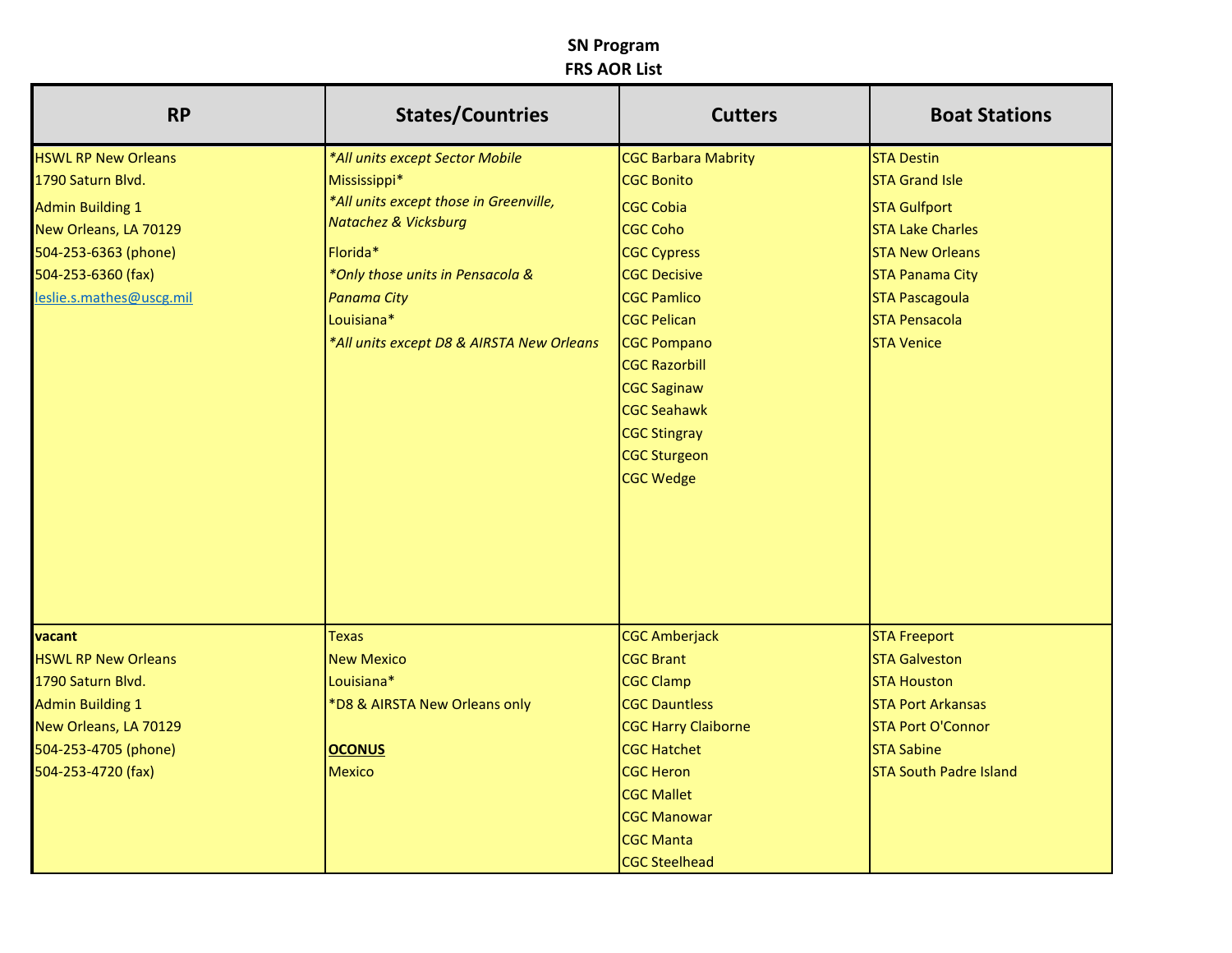| <b>RP</b>                                                                | <b>States/Countries</b> | <b>Cutters</b>        | <b>Boat Stations</b> |
|--------------------------------------------------------------------------|-------------------------|-----------------------|----------------------|
| <b>St. Louis (D8) Assistant Regional Manager: LT Rebecca Winebrinner</b> |                         |                       |                      |
| <b>Janice Conrad</b>                                                     | Alabama*                | <b>CGC Chena</b>      |                      |
| <b>HSWL RP DET St. Louis</b>                                             | * Sector Mobile only    | <b>CGC Cheyenne</b>   |                      |
| 1222 Spruce St. RM 2. 102C                                               | Arizona                 | <b>CGC Chippewa</b>   |                      |
| St. Louis, MO 63103                                                      | <b>Arkansas</b>         | <b>CGC Cimarron</b>   |                      |
| 314-269-2435                                                             | Colorado                | <b>CGC Gasconade</b>  |                      |
| janice.conrad@uscg.mil                                                   | Indiana                 | <b>CGC Greenbrier</b> |                      |
|                                                                          | lowa                    | <b>CGC Kanawha</b>    |                      |
|                                                                          | <b>Kansas</b>           | <b>CGC Kankakee</b>   |                      |
|                                                                          | <b>Kentucky</b>         | <b>CGC Kickapoo</b>   |                      |
|                                                                          | Louisiana               | <b>CGC Muskingum</b>  |                      |
|                                                                          | Minnesota               | <b>CGC Obion</b>      |                      |
|                                                                          | North Mississippi       | <b>CGC Osage</b>      |                      |
|                                                                          | Missouri                | <b>CGC Ouachita</b>   |                      |
|                                                                          | Nebraska                | <b>CGC Patoka</b>     |                      |
|                                                                          | <b>North Dakota</b>     | <b>CGC Sangamon</b>   |                      |
|                                                                          | Ohio                    | <b>CGC Scioto</b>     |                      |
|                                                                          | Oklahoma                | <b>CGC Wyaconda</b>   |                      |
|                                                                          | Pennsylvania            |                       |                      |
|                                                                          | <b>South Dakota</b>     |                       |                      |
|                                                                          | Southern Illinois       |                       |                      |
|                                                                          | <b>Tennessee</b>        |                       |                      |
|                                                                          | <b>West Virginia</b>    |                       |                      |
|                                                                          | <b>Wyoming</b>          |                       |                      |
|                                                                          |                         |                       |                      |
|                                                                          |                         |                       |                      |

# **Cleveland (D9) Regional Manager: LCDR Vinlove**

| <b>Cindy Pratt</b>       | Eastern Wisconsin*   | <b>CGC Alder</b>        | STA Alexandria Bay, New York    |
|--------------------------|----------------------|-------------------------|---------------------------------|
| <b>HSWL RP Cleveland</b> | Michigan             | <b>CGC Biscayne Bay</b> | STA Ashtabula, Ohio             |
| 1240 East Ninth Street   | Northeast Minnesota* | <b>CGC Bristol Bay</b>  | STA Bayfield, Wisconsin         |
| Cleveland, OH 44199-5100 | Northern Illinois    | <b>ICGC Holly hock</b>  | <b>STA Belle Isle, Michigan</b> |
| 216-902-6353 (phone)     | Northern Indiana*    | <b>CGC Katmai Bay</b>   | <b>STA Buffalo, New York</b>    |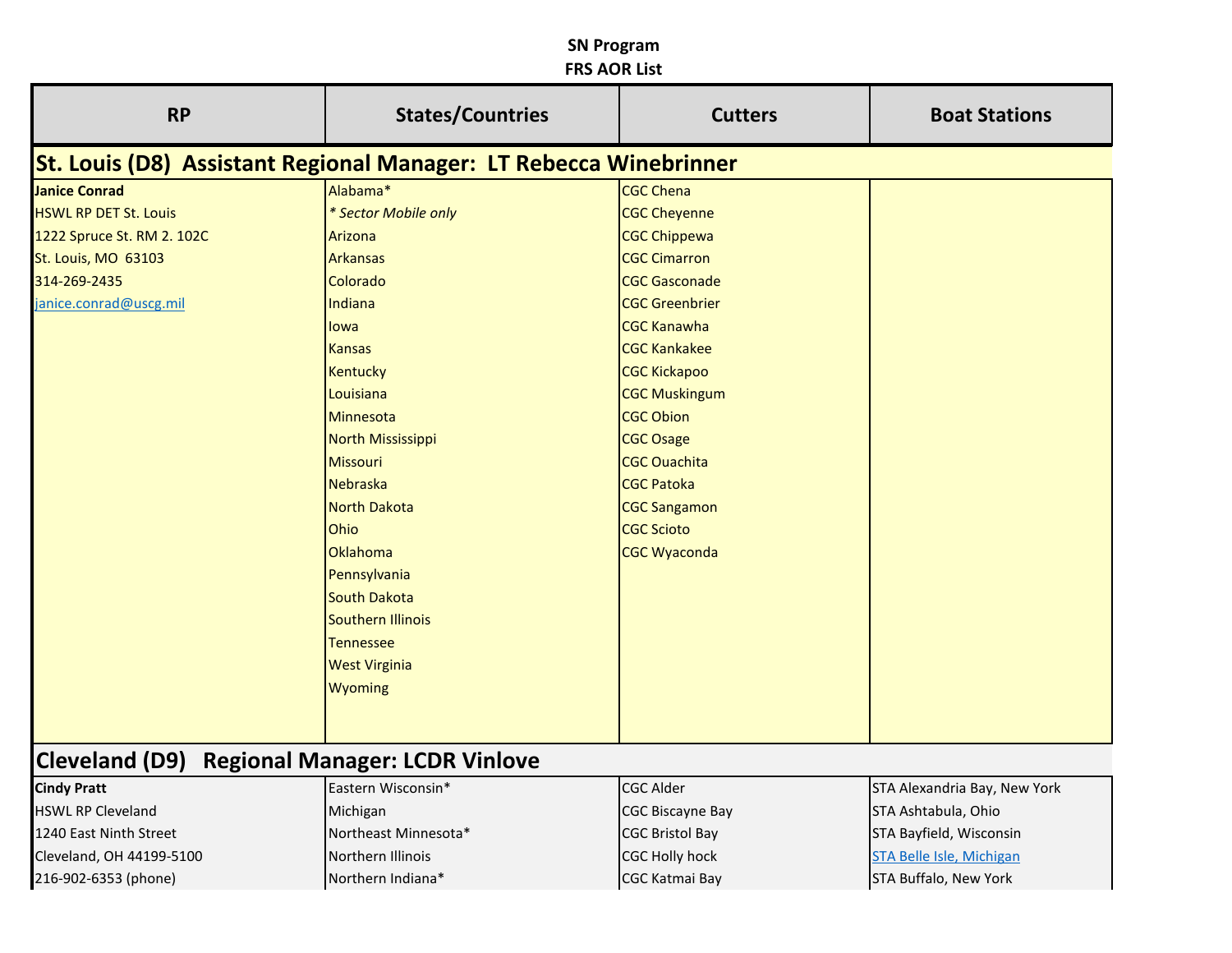| <b>RP</b>              | <b>States/Countries</b>            | <b>Cutters</b>        | <b>Boat Stations</b>                    |
|------------------------|------------------------------------|-----------------------|-----------------------------------------|
| 216-902-6312 (fax)     | Northern Ohio*                     | <b>CGC Mackinaw</b>   | STA Calumet Harbor, Chicago, Illinois   |
| cindy.l.pratt@uscg.mil | Northwest Pennsylvania*            | <b>CGC Mobile Bay</b> | <b>STA Charlevoix, Michigan</b>         |
|                        | Western New York*                  | <b>CGC Morro Bay</b>  | <b>STA Chicago, Illinois</b>            |
|                        | *Areas that border the Great Lakes | <b>CGC Neah Bay</b>   | <b>STA Cleveland Harbor, Ohio</b>       |
|                        |                                    |                       | STA Duluth, Minnesota                   |
|                        |                                    |                       | STA Erie, Pennsylvania                  |
|                        |                                    |                       | STA Fairport, Ohio                      |
|                        |                                    |                       | <b>STA Frankfort, Michigan</b>          |
|                        |                                    |                       | <b>STA Grand Haven, Michigan</b>        |
|                        |                                    |                       | <b>STA Green Bay, Wisconsin</b>         |
|                        |                                    |                       | <b>STA Harbor Beach, Michigan</b>       |
|                        |                                    |                       | <b>STA Holland, Michigan</b>            |
|                        |                                    |                       | STA Kenosha, Wisconsin                  |
|                        |                                    |                       | STA Lorain, Ohio                        |
|                        |                                    |                       | <b>STA Ludington, Michigan</b>          |
|                        |                                    |                       | <b>STA Manistee, Michigan</b>           |
|                        |                                    |                       | <b>STA Marblehead, Ohio</b>             |
|                        |                                    |                       | STA Marquette, Michigan                 |
|                        |                                    |                       | STA Michigan City, Indiana              |
|                        |                                    |                       | <b>STA Milwaukee, Wisconsin</b>         |
|                        |                                    |                       | STA Muskegon, Michigan                  |
|                        |                                    |                       | STA Niagara, New York                   |
|                        |                                    |                       | STA Oswego, New York                    |
|                        |                                    |                       | <b>STA Port Huron, Michigan</b>         |
|                        |                                    |                       | STA Portage, Michigan                   |
|                        |                                    |                       | STA Rochester, New York                 |
|                        |                                    |                       | STA Saginaw River, Essexville, Michigan |
|                        |                                    |                       | STA Sault Sainte Marie, Michigan        |
|                        |                                    |                       | <b>STA Sheboygan, Wisconsin</b>         |
|                        |                                    |                       | STA St. Clair Shores, Michigan          |
|                        |                                    |                       | STA St. Ignace, Michigan                |
|                        |                                    |                       | STA St. Joseph, Michigan                |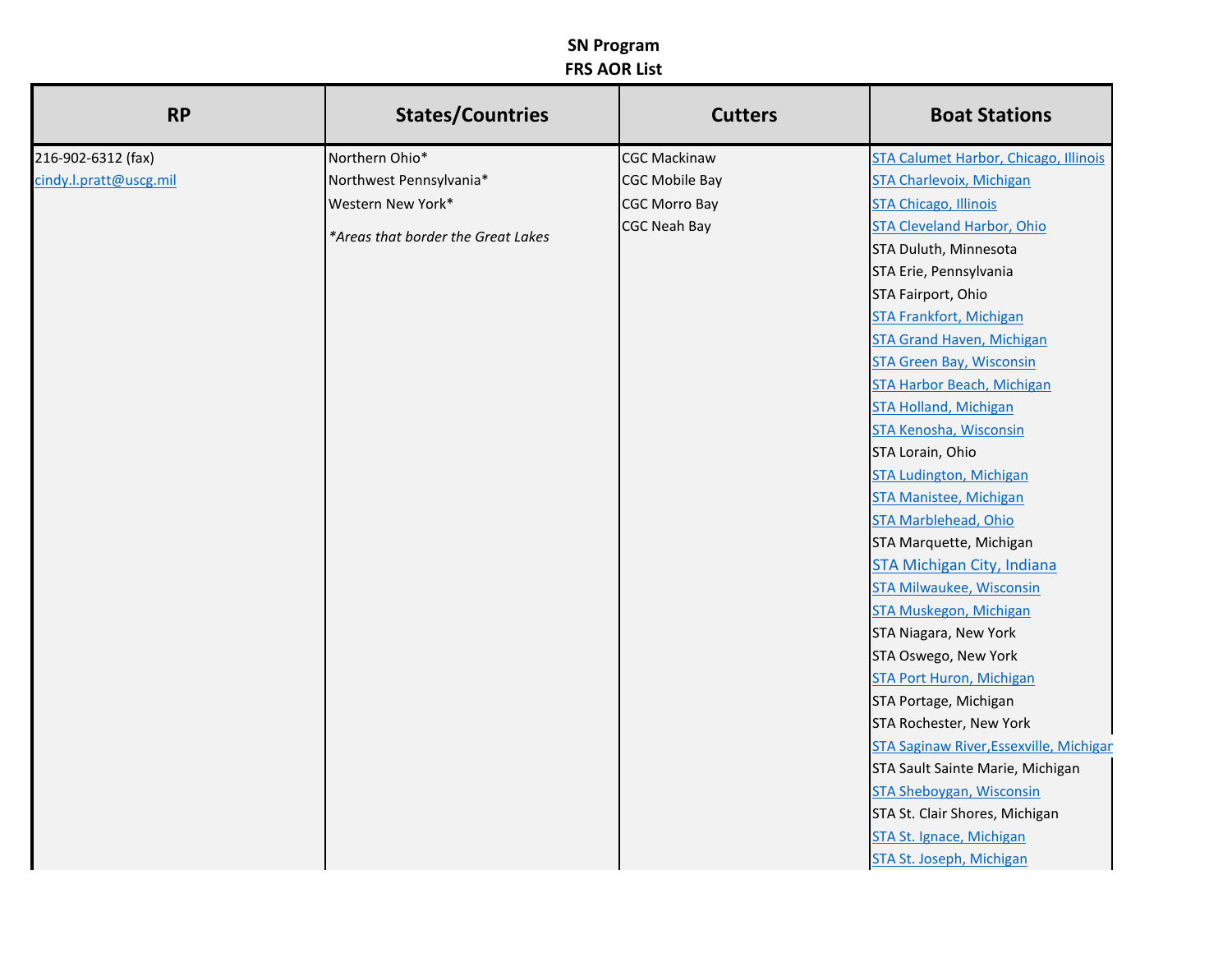| <b>RP</b>                            | <b>States/Countries</b>                                                                        | <b>Cutters</b>         | <b>Boat Stations</b>                    |
|--------------------------------------|------------------------------------------------------------------------------------------------|------------------------|-----------------------------------------|
|                                      |                                                                                                |                        | STA Sturgeon Bay, Wisconsin             |
|                                      |                                                                                                |                        | <b>STA Tawas, Michigan</b>              |
|                                      |                                                                                                |                        | <b>STA Toledo, Ohio</b>                 |
|                                      |                                                                                                |                        | <b>STA Two Rivers, Wisconsin</b>        |
|                                      |                                                                                                |                        | <b>STA Washington Island, Wisconsin</b> |
|                                      |                                                                                                |                        | <b>STA Wilmette Harbor, Illinois</b>    |
| Alameda (D11)                        | <b>Regional Manager: LCDR Melba Crisp</b>                                                      |                        |                                         |
| <b>Kristine Rutland-Cooper</b>       | Northern California                                                                            | <b>CGC Aspen</b>       | <b>LORSTA Fallon</b>                    |
| <b>HSWL RP Alameda</b>               | <b>Nevada</b>                                                                                  | <b>CGC Barracuda</b>   | <b>LORSTA Middletown</b>                |
| <b>US Coast Guard Island, Bldg 1</b> | Utah                                                                                           | <b>CGC Berthoff</b>    | <b>STA Bodega Bay</b>                   |
| HSWL, Room 171                       |                                                                                                | <b>CGC Dorado</b>      | <b>STA Golden Gate</b>                  |
| Alameda, CA 94501-5100               |                                                                                                | <b>CGC Sockeye</b>     | <b>STA Humboldt Bay</b>                 |
| 510-437-3881 (phone)                 |                                                                                                | <b>CGC Stratton</b>    | <b>STA Lake Tahoe</b>                   |
| 510-437-5996 (fax)                   |                                                                                                | <b>CGC Tern</b>        | <b>STA Monterey</b>                     |
| kristine.e.rutland-cooper@uscg.mil   |                                                                                                | <b>CGC Waeshe</b>      | <b>STA Noyo River</b>                   |
|                                      |                                                                                                |                        | <b>STA Rio Vista</b>                    |
|                                      |                                                                                                |                        | <b>STA San Francisco</b>                |
|                                      |                                                                                                |                        | <b>STA Vallejo</b>                      |
|                                      | Los Angeles/Long Beach (D11) WL Supervisor: LT Lori Tillman Regional Manager: LCDR Melba Crisp |                        |                                         |
| <b>Locksley "Tony" Haynes</b>        | Arizona                                                                                        | <b>CGC Blackfin</b>    | <b>STA Channel Islands</b>              |
| <b>HSWL RP DET LA/LB</b>             | <b>Nevada</b>                                                                                  | <b>CGC Blacktip</b>    | <b>STA LA/LB</b>                        |
| 1001 S. Seaside Ave., Bldg 38        | Southern California                                                                            | <b>CGC Boutwell</b>    | <b>STA Morro Bay</b>                    |
| San Pedro, CA 90731-0208             |                                                                                                | <b>CGC Chase</b>       | <b>STA San Diego</b>                    |
| 310-521-6134 (phone)                 |                                                                                                | <b>CGC Edisto</b>      |                                         |
| 310-521-6138 (fax)                   |                                                                                                | <b>CGC George Cobb</b> |                                         |
| locksley.a.haynes@uscg.mil           |                                                                                                | <b>CGC Haddock</b>     |                                         |
|                                      |                                                                                                | <b>CGC Halibut</b>     |                                         |
|                                      |                                                                                                | <b>CGC Narwhal</b>     |                                         |
|                                      |                                                                                                | <b>CGC Petrel</b>      |                                         |
|                                      |                                                                                                | <b>CGC Sea Otter</b>   |                                         |
|                                      |                                                                                                | <b>CGC Sherman</b>     |                                         |
|                                      |                                                                                                | <b>CGC Zephyr</b>      |                                         |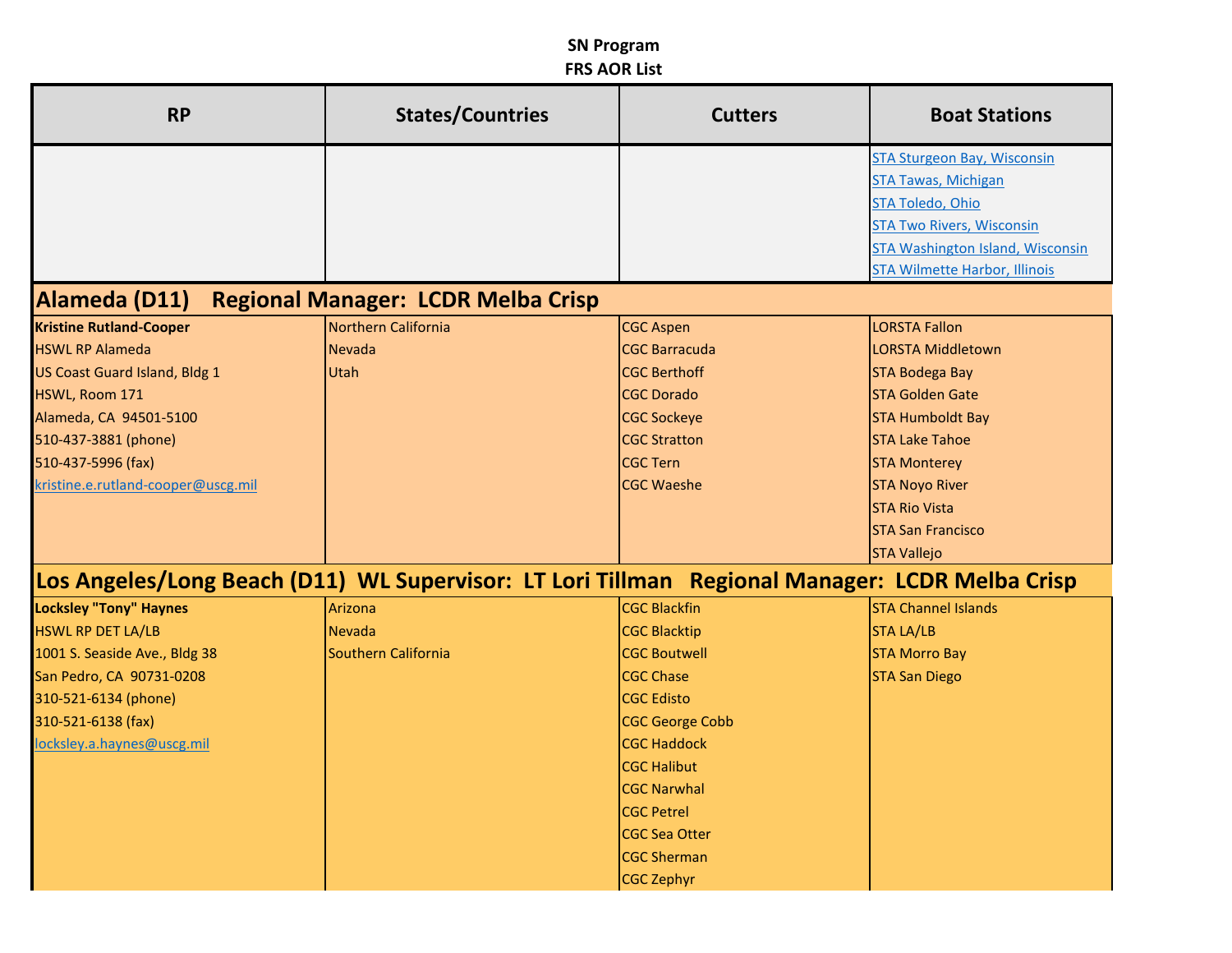| <b>RP</b>                                     | <b>States/Countries</b> | <b>Cutters</b>              | <b>Boat Stations</b>           |  |  |  |
|-----------------------------------------------|-------------------------|-----------------------------|--------------------------------|--|--|--|
|                                               |                         |                             |                                |  |  |  |
| <b>Seattle (D13) LT Ashley Wanzer</b>         |                         |                             |                                |  |  |  |
| <b>May Chao</b>                               | Washington              | <b>CGC Active</b>           | <b>STA Bellingham</b>          |  |  |  |
| <b>HSWL RP Seattle</b>                        | Oregon                  | <b>CGC Adelie</b>           | <b>STA Cape Disappointment</b> |  |  |  |
| 1519 Alaskan Way S.                           | Montana                 | <b>CGC Alert</b>            | <b>STA Chetco River</b>        |  |  |  |
| Bldg. 1, 3rd Floor                            | Idaho                   | <b>CGC Blue Shark</b>       | <b>STA Coos Bay</b>            |  |  |  |
| Seattle, WA 98134                             |                         | <b>CGC Bluebell</b>         | <b>STA Coquille River</b>      |  |  |  |
| 206-217-6612 (phone)                          | <b>OCONUS</b>           | <b>CGC Cuttyhunk</b>        | <b>STA Depoe Bay</b>           |  |  |  |
| 206-217-6619 (fax)                            | Canada*                 | <b>CGC Fir</b>              | <b>STA Grays Harbor</b>        |  |  |  |
| may.w.chao@uscg.mil                           | *Lazo, British Columbia | <b>CGC Healy</b>            | <b>STA Neah Bay</b>            |  |  |  |
|                                               |                         | <b>CGC Henry Blake</b>      | <b>STA Port Angeles</b>        |  |  |  |
|                                               |                         | <b>CGC Mellon</b>           | <b>STA Portland</b>            |  |  |  |
|                                               |                         | <b>CGC Midgett</b>          | <b>STA Quillayute River</b>    |  |  |  |
|                                               |                         | <b>CGC Orcas</b>            | <b>STA Seattle</b>             |  |  |  |
|                                               |                         | <b>CGC Osprey</b>           | <b>STA Siuslaw River</b>       |  |  |  |
|                                               |                         | <b>CGC Polar Sea</b>        | <b>STA Tillamook Bay</b>       |  |  |  |
|                                               |                         | <b>CGC Polar Star</b>       | <b>STA Umpqua River</b>        |  |  |  |
|                                               |                         | <b>CGC Sea Lion</b>         | <b>STA Yaquina Bay</b>         |  |  |  |
|                                               |                         | <b>CGC Steadfast</b>        |                                |  |  |  |
|                                               |                         | <b>CGC Swordfish</b>        |                                |  |  |  |
|                                               |                         | <b>CGC Terrapin</b>         |                                |  |  |  |
|                                               |                         | <b>CGC Wahoo</b>            |                                |  |  |  |
| Hawaii (D14) Regional Manager: LCDR Tina Owen |                         |                             |                                |  |  |  |
| <b>Stacey Sawyer</b>                          | Hawaii                  | <b>CGC Ahi</b>              | <b>STA Apra Harbor (Guam)</b>  |  |  |  |
| <b>HSWL RP Honolulu</b>                       | Guam                    | <b>CGC Assateague</b>       | <b>STA Honolulu</b>            |  |  |  |
| 400 Sand Island Parkway                       | <b>Mariana Islands</b>  | <b>CGC Galveston Island</b> | <b>STA Kauai</b>               |  |  |  |
| Honolulu, HI 96819-4398                       | American Samoa          | <b>CGC Kiska</b>            | <b>STA Maui</b>                |  |  |  |
| 808-842-2089 (phone)                          |                         | <b>CGC Kittiwake</b>        |                                |  |  |  |
| 808-842-2089 (fax)                            | <b>OCONUS</b>           | <b>CGC Kukui</b>            |                                |  |  |  |
| stacey.c.sawyer@uscg.mil                      | China                   | <b>CGC Morgenthau</b>       |                                |  |  |  |
|                                               | Korea                   | CGC Rush                    |                                |  |  |  |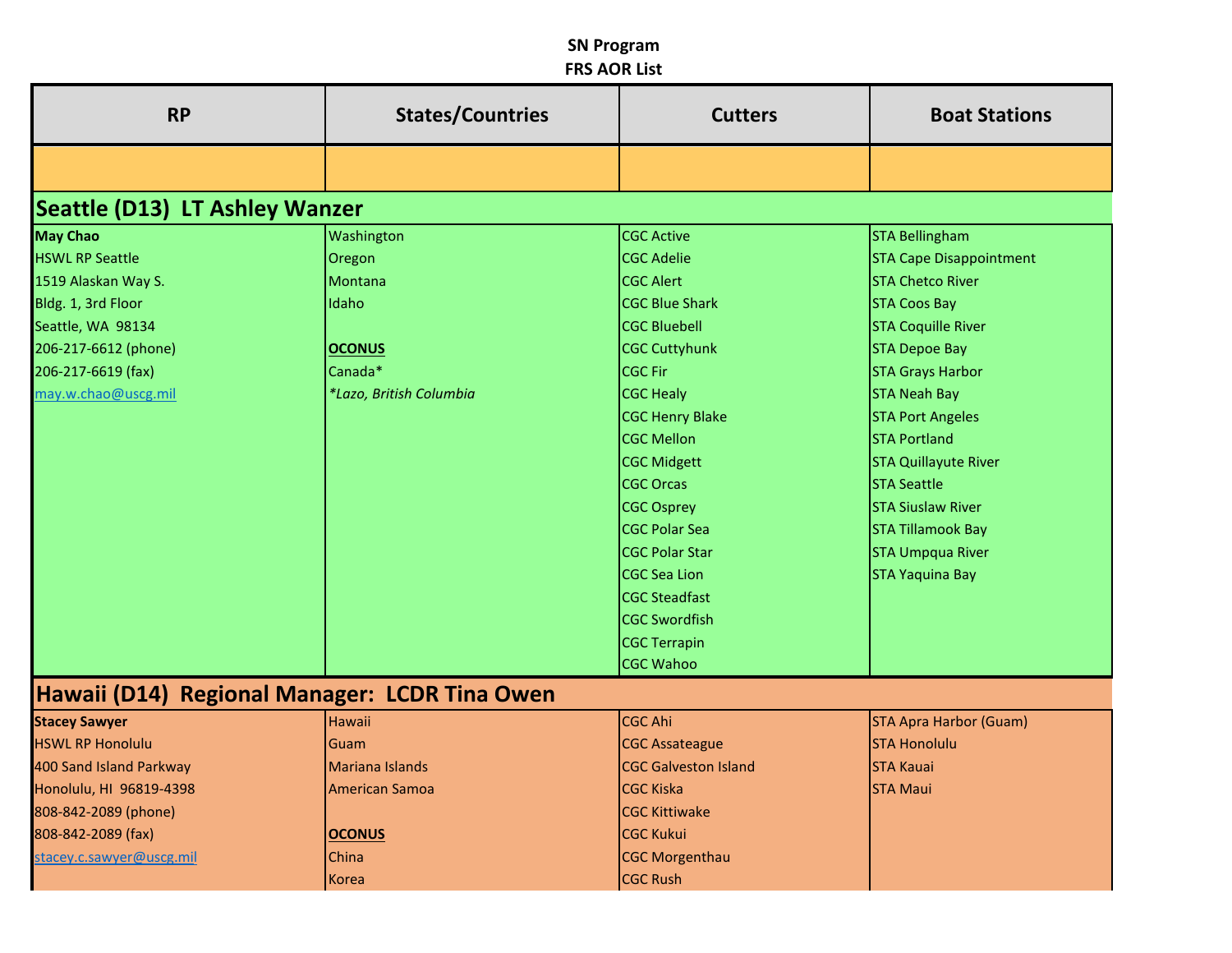| <b>RP</b>                                                                                                                                                                                                                       | <b>States/Countries</b>                         | <b>Cutters</b>                                                                                                                                                                                                                                                                                                                                                       | <b>Boat Stations</b>                                                              |
|---------------------------------------------------------------------------------------------------------------------------------------------------------------------------------------------------------------------------------|-------------------------------------------------|----------------------------------------------------------------------------------------------------------------------------------------------------------------------------------------------------------------------------------------------------------------------------------------------------------------------------------------------------------------------|-----------------------------------------------------------------------------------|
|                                                                                                                                                                                                                                 | Indonesia<br>Japan<br>Singapore                 | <b>CGC Sequoia</b><br><b>CGC Walnut</b><br><b>CGC Washington</b>                                                                                                                                                                                                                                                                                                     |                                                                                   |
| Alaska (D17)                                                                                                                                                                                                                    | <b>Regional Manager: LCDR Todd Emerson</b>      |                                                                                                                                                                                                                                                                                                                                                                      |                                                                                   |
| <b>Vanessa Bryant</b><br><b>HSWL RP Kodiak</b><br>PO Box 195022<br>Bldg. N-27 Storis Drive<br>Kodiak, AK 99615-5022<br>907-487-5525 (phone)<br>907-487-5239 (fax)<br>vanessa.d.bryant@uscg.mil                                  | Alaska*<br>*only units located on Kodiak Island | <b>CGC Alex Haley</b><br>CGC Munro<br>CGC Spar                                                                                                                                                                                                                                                                                                                       | <b>LORSTA ATTU</b><br><b>LORSTA Port Clarence</b><br>St Paul LORSTA Port Clarence |
| <b>Ken Weber</b><br><b>HSWL RP DET Juneau</b><br>PO Box 25517<br>Juneau, AK 99802<br>OR if sending DHL or FEDEX<br>709 W. 9th St.<br>Juneau, AK 99802<br>907-463-2125 (phone)<br>907-463-2134 (fax)<br>Kenneth.M.Weber@uscg.mil | Alaska*<br>*all areas except Kodiak Island      | CGC Anacapa -- Petersburg<br>CGC Anthony Petit -- Ketchikan<br>CGC Chandeleur -- Ketchikan<br>CGC Elderberry -- Petersburg<br><b>CGC Hickory -- Homer</b><br>CGC Liberty -- Auke Bay<br><b>CGC Long Island -- Valdez</b><br>CGC Maple -- Sitka<br><b>CGC Mustang -- Seward</b><br>CGC Naushon -- Ketchikan<br>CGC Roanoke Island -- Homer<br>CGC Sycamore -- Cordova | <b>Station Juneau</b><br><b>Station Ketchikan</b><br><b>Station Valdez</b>        |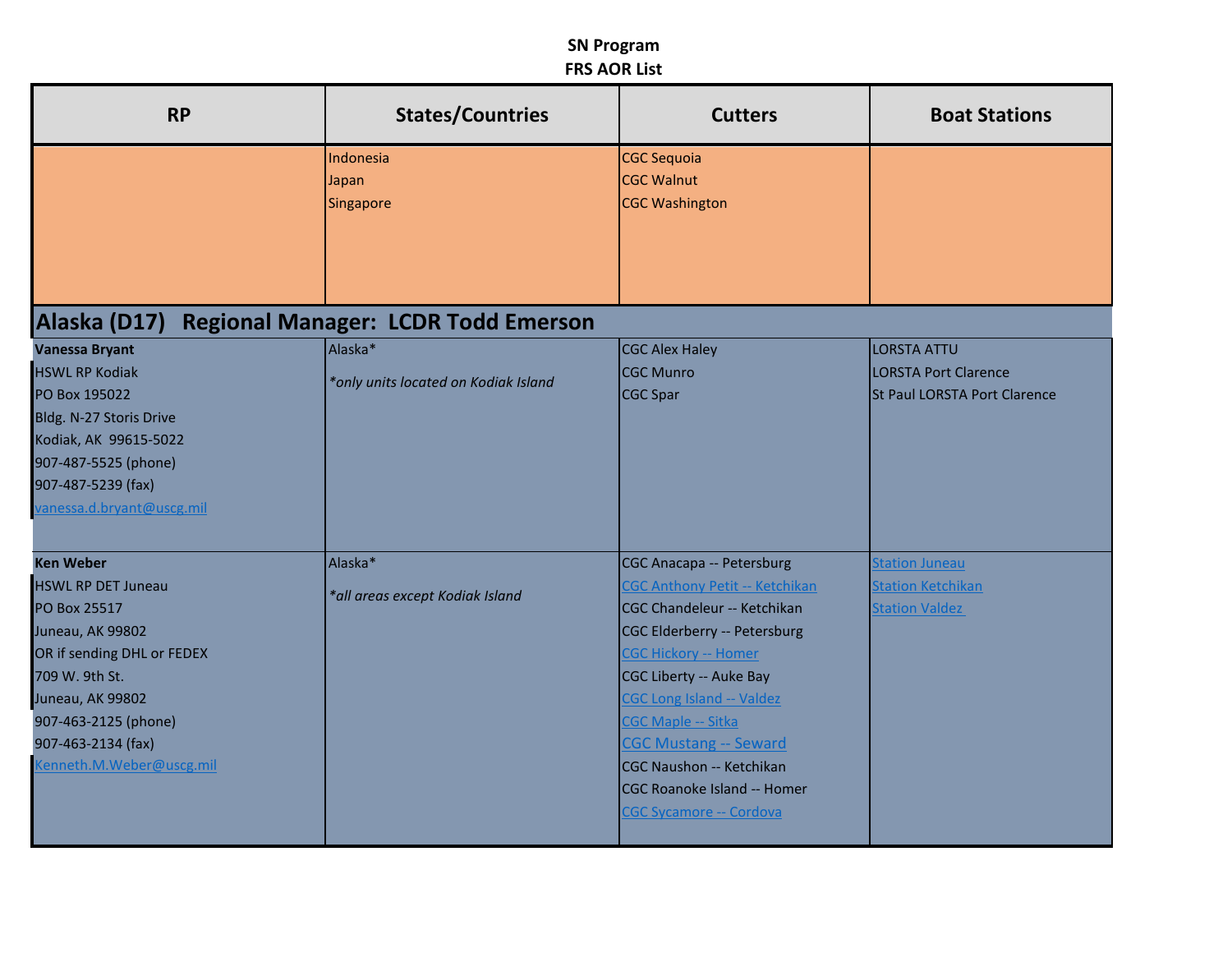| <b>Aids to Navigation</b><br><b>Teams (ANTs)</b>                                                                                             | <b>Air Stations</b>    | <b>Marine Safety</b><br>(MSUs/MSDs)                                                                                                                                                         | <b>Sectors</b>                                                                                                       |
|----------------------------------------------------------------------------------------------------------------------------------------------|------------------------|---------------------------------------------------------------------------------------------------------------------------------------------------------------------------------------------|----------------------------------------------------------------------------------------------------------------------|
|                                                                                                                                              |                        |                                                                                                                                                                                             |                                                                                                                      |
| <b>ANT Bristol</b><br><b>ANT Long Island</b><br><b>ANT Moriches</b><br><b>ANT New York</b><br><b>ANT Saugerties</b><br><b>ANT Woods Hole</b> | <b>AIRSTA Cape Cod</b> | Marine Safety Detachment (MSD) Cape Cod<br><b>MSD Coram</b><br><b>MSD New Bedford</b><br>Marine Safety & Security Team (MSST) - New York<br>Marine Safety Laboratories (MSL) New London, CT | Sector Field Office (SFO) Moriches<br>Sector Long Island Sound<br>Sector New York<br>Sector Southeastern New England |
| <b>ANT Boston</b>                                                                                                                            |                        | <b>MSD Belfast</b>                                                                                                                                                                          | Sector Boston                                                                                                        |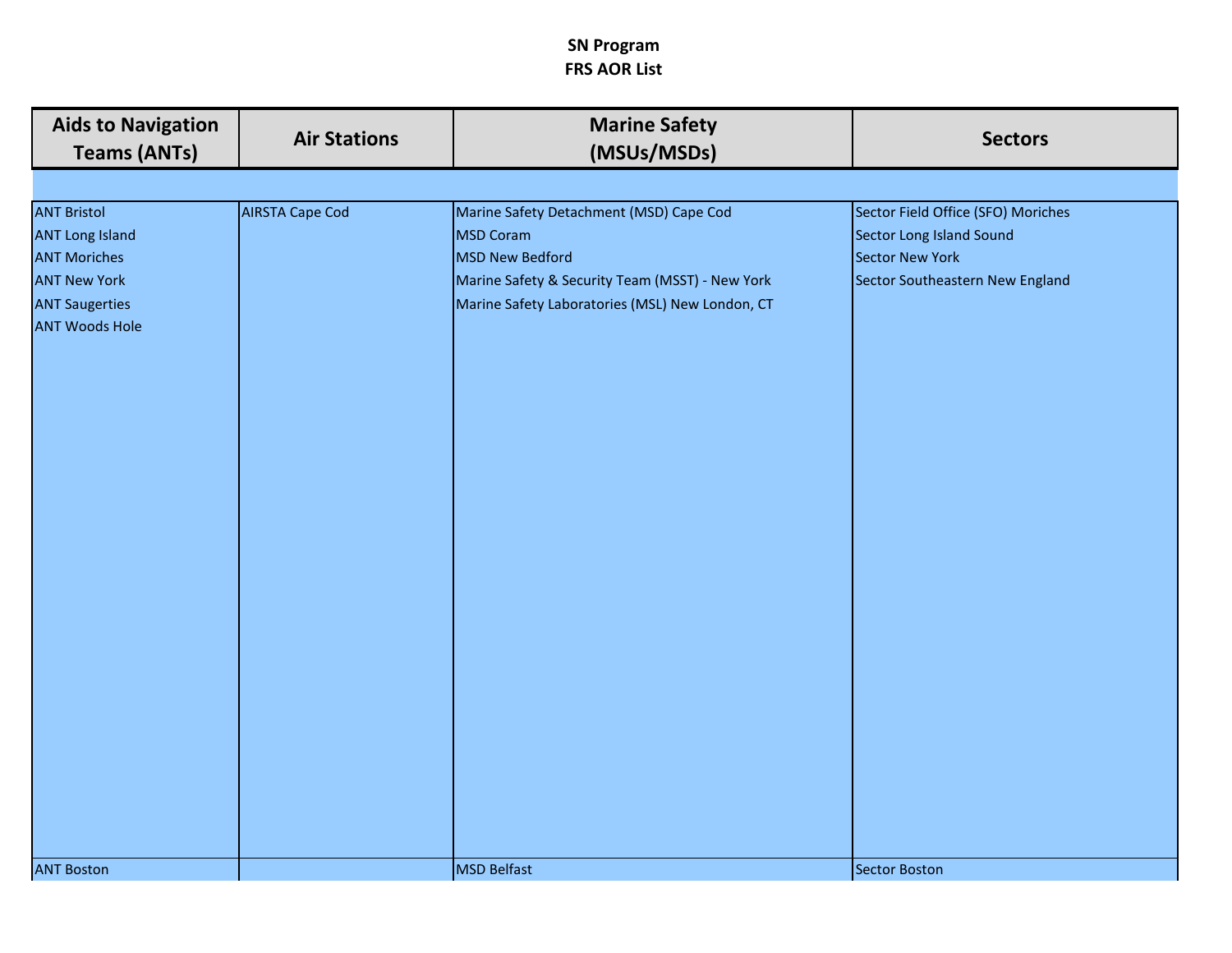| <b>Aids to Navigation</b><br><b>Teams (ANTs)</b> | <b>Air Stations</b> | <b>Marine Safety</b><br>(MSUs/MSDs) | <b>Sectors</b>                             |
|--------------------------------------------------|---------------------|-------------------------------------|--------------------------------------------|
| <b>ANT South Portland</b>                        |                     | <b>MSD Portsmouth</b>               | Sector Field Office (SFO) Southwest Harbor |
| <b>ANT South West Harbor</b>                     |                     | MSST - Boston                       | Sector Northern New England                |
|                                                  |                     |                                     |                                            |
|                                                  |                     |                                     |                                            |
|                                                  |                     |                                     |                                            |
|                                                  |                     |                                     |                                            |
|                                                  |                     |                                     |                                            |
|                                                  |                     |                                     |                                            |
|                                                  |                     |                                     |                                            |
|                                                  |                     |                                     |                                            |
|                                                  |                     |                                     |                                            |
|                                                  |                     |                                     |                                            |
|                                                  |                     |                                     |                                            |
|                                                  |                     |                                     |                                            |
|                                                  |                     |                                     |                                            |
|                                                  |                     |                                     |                                            |
|                                                  |                     |                                     |                                            |
|                                                  |                     |                                     |                                            |
|                                                  |                     |                                     |                                            |
|                                                  |                     |                                     |                                            |

| <b>ANT Baltimore</b> |  | Sector Baltimore |
|----------------------|--|------------------|
| <b>ANT Crisfield</b> |  |                  |
|                      |  |                  |
|                      |  |                  |
|                      |  |                  |
|                      |  |                  |
|                      |  |                  |
|                      |  |                  |
|                      |  |                  |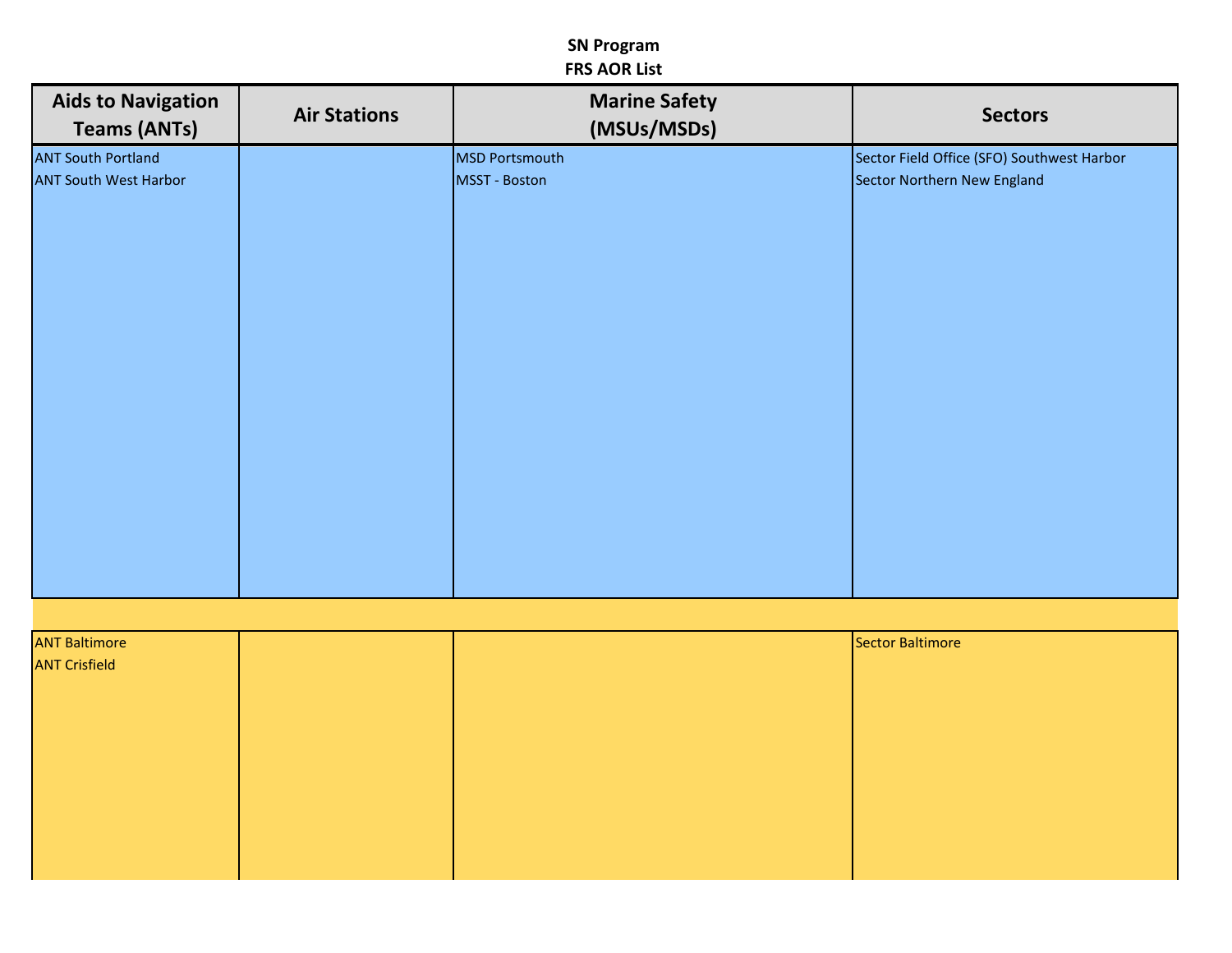| <b>Aids to Navigation</b><br><b>Teams (ANTs)</b> | <b>Air Stations</b>      | <b>Marine Safety</b><br>(MSUs/MSDs) | <b>Sectors</b> |
|--------------------------------------------------|--------------------------|-------------------------------------|----------------|
| <b>ANT Potomac</b>                               | <b>AIRSTA Washington</b> |                                     |                |
|                                                  |                          |                                     |                |
|                                                  |                          |                                     |                |
|                                                  |                          |                                     |                |
|                                                  |                          |                                     |                |
|                                                  |                          |                                     |                |

| <b>ANT Cape May</b>     | <b>AIRSTA Atlantic City</b> | MSD Delaware | Sector Field Office Atlantic City |
|-------------------------|-----------------------------|--------------|-----------------------------------|
| <b>ANT Philadelphia</b> |                             |              | Sector Delaware Bay               |
|                         |                             |              |                                   |
|                         |                             |              |                                   |
|                         |                             |              |                                   |
|                         |                             |              |                                   |
|                         |                             |              |                                   |
|                         |                             |              |                                   |
|                         |                             |              |                                   |

| <b>ANT Chincoteague</b>  | Sector Hampton Roads              |
|--------------------------|-----------------------------------|
| <b>ANT Hampton Roads</b> | Sector Field Office Eastern Shore |
| <b>ANT Milford Haven</b> |                                   |
|                          |                                   |
|                          |                                   |
|                          |                                   |
|                          |                                   |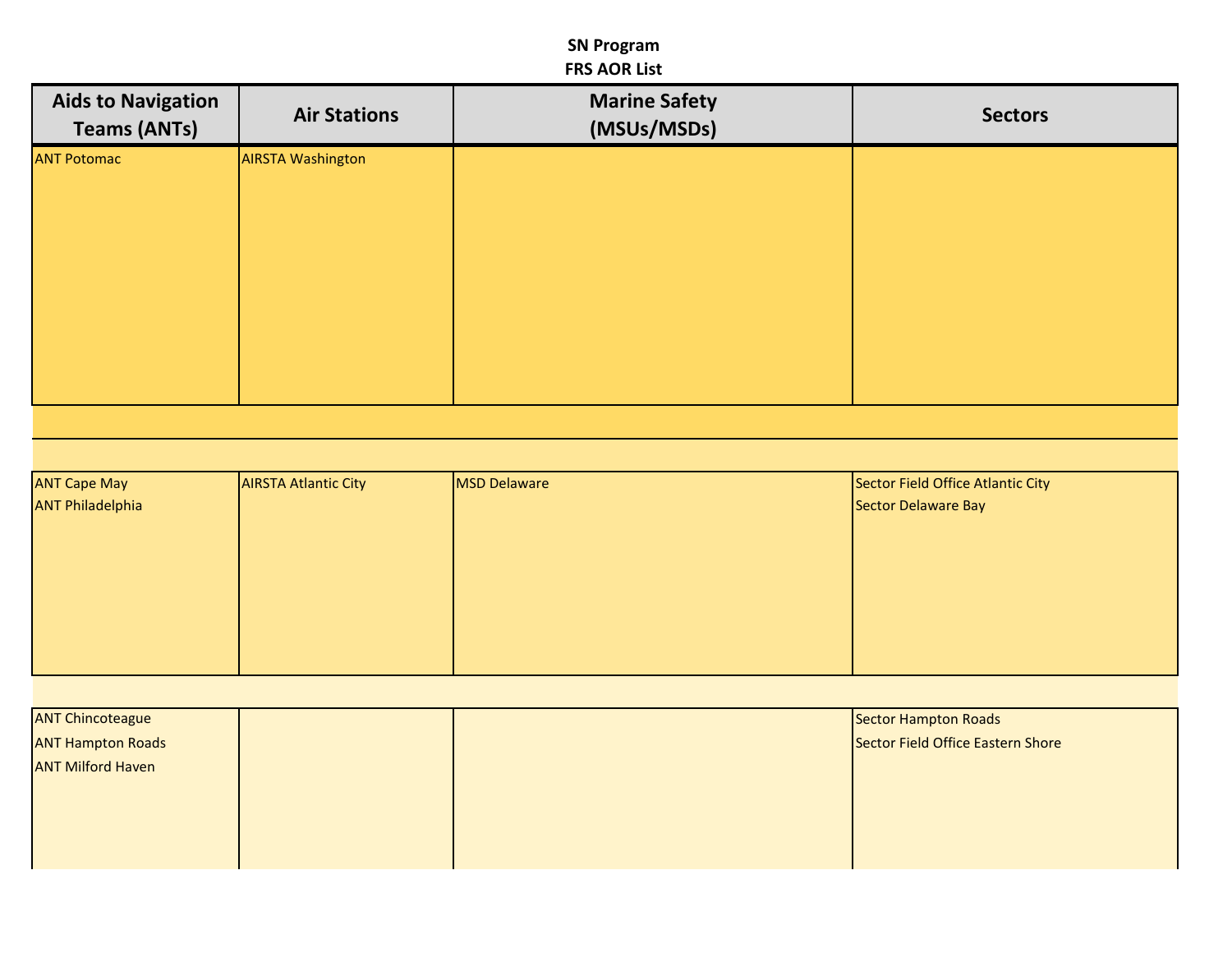| <b>Aids to Navigation</b><br><b>Teams (ANTs)</b> | <b>Air Stations</b>          | <b>Marine Safety</b><br>(MSUs/MSDs)       | <b>Sectors</b>                                             |
|--------------------------------------------------|------------------------------|-------------------------------------------|------------------------------------------------------------|
|                                                  |                              |                                           |                                                            |
| <b>ANT Fort Macon</b><br><b>ANT Wanchese</b>     | <b>AIRSTA Elizabeth City</b> | <b>MSU Wilmington</b><br>MSST Chesapeake* | Sector Field Office Cape Hatteras<br>Sector North Carolina |

| <b>ANT Charleston</b>   | <b>AIRSTA Savannah</b> | <b>MSD Port Canaveral</b> | Sector Charleston   |
|-------------------------|------------------------|---------------------------|---------------------|
| <b>ANT Georgetown</b>   |                        | <b>IMSO Jacksonville</b>  | Sector Jacksonville |
| <b>ANT Jacksonville</b> |                        | MSST Kings Bay            |                     |
| <b>ANT Ponce Inlet</b>  |                        | <b>IMSU Savannah</b>      |                     |
| <b>ANT Tybee</b>        |                        |                           |                     |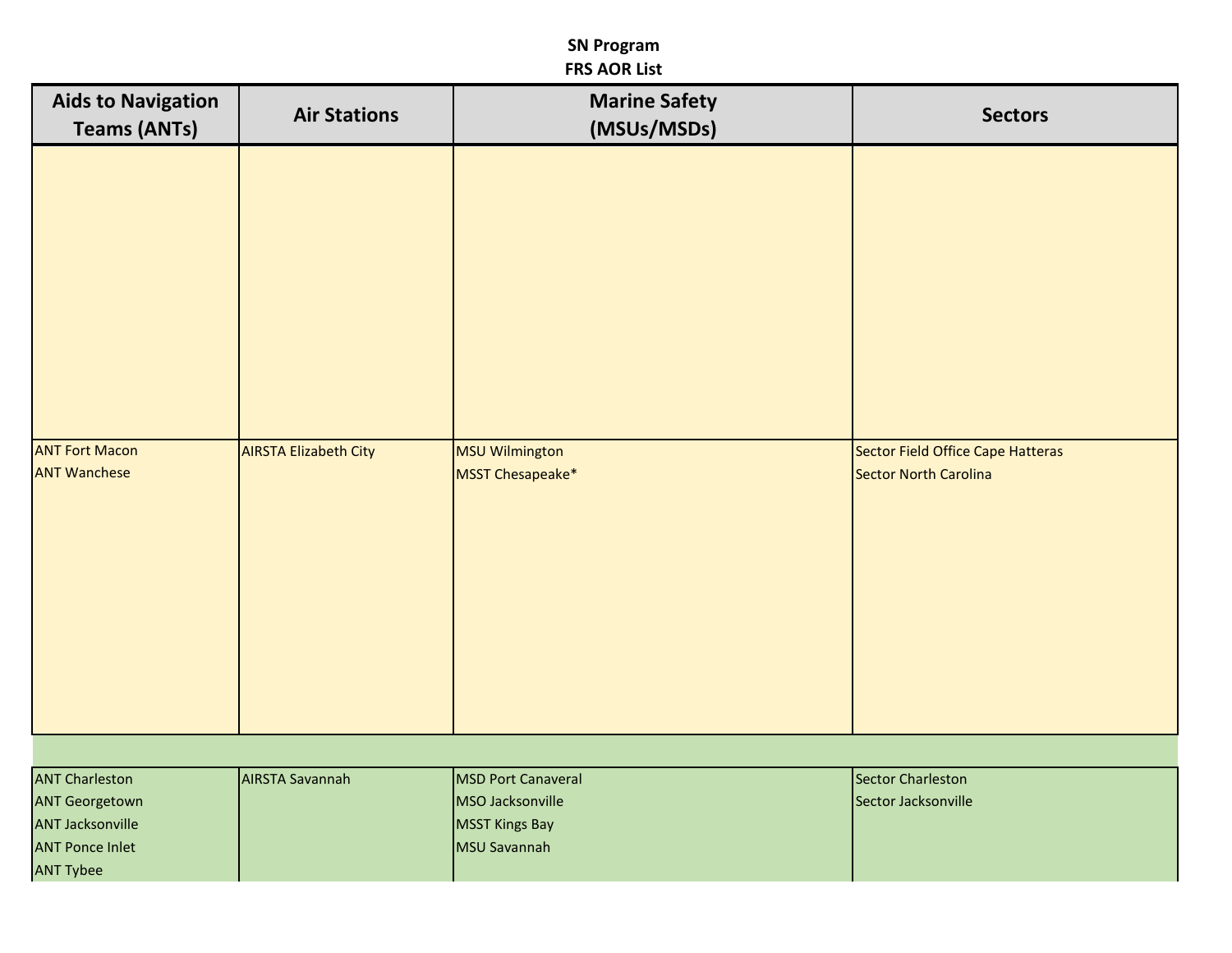| <b>Aids to Navigation</b><br><b>Teams (ANTs)</b>                                                                           | <b>Air Stations</b>                             | <b>Marine Safety</b><br>(MSUs/MSDs) | <b>Sectors</b>                                           |
|----------------------------------------------------------------------------------------------------------------------------|-------------------------------------------------|-------------------------------------|----------------------------------------------------------|
|                                                                                                                            |                                                 |                                     |                                                          |
| <b>ANT Ft. Lauderdale</b><br><b>ANT Ft. Pierce</b><br><b>ANT Key West</b><br><b>ANT Miami</b><br><b>ANT St. Petersburg</b> | <b>AIRSTA Clearwater</b><br><b>AIRSTA Miami</b> | MSST Miami                          | Sector Key West<br>Sector Miami<br>Sector St. Petersburg |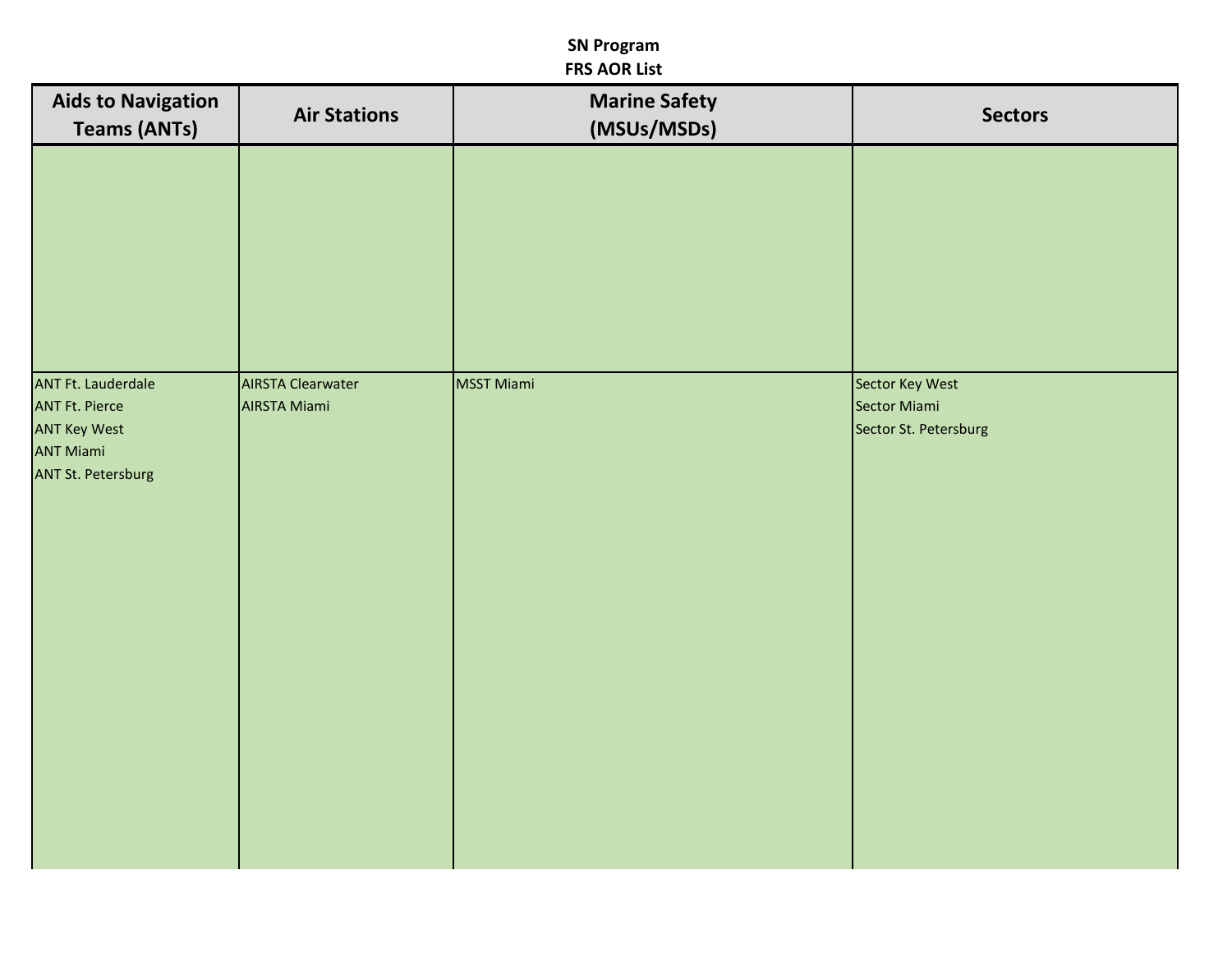| <b>Aids to Navigation</b><br><b>Teams (ANTs)</b> | <b>Air Stations</b>                                                               | <b>Marine Safety</b><br>(MSUs/MSDs) | <b>Sectors</b>  |
|--------------------------------------------------|-----------------------------------------------------------------------------------|-------------------------------------|-----------------|
|                                                  |                                                                                   |                                     |                 |
|                                                  |                                                                                   |                                     |                 |
|                                                  |                                                                                   |                                     |                 |
|                                                  |                                                                                   |                                     |                 |
|                                                  |                                                                                   |                                     |                 |
| <b>ANT San Juan Puerto Rico</b>                  | <b>AIRSTA Borinquen</b><br><b>AIRSTA Rio Ponce</b><br>AIRSTA St. Thomas/St. Croix |                                     | Sector San Juan |
|                                                  |                                                                                   |                                     |                 |
|                                                  |                                                                                   |                                     |                 |
|                                                  |                                                                                   |                                     |                 |
|                                                  |                                                                                   |                                     |                 |
|                                                  |                                                                                   |                                     |                 |
|                                                  |                                                                                   |                                     |                 |

| <b>CALL AND INCOME.</b><br><b>ANT Dulac</b> | i Rouge.<br>IMS.<br>___ | :Sector<br>Orleans: |
|---------------------------------------------|-------------------------|---------------------|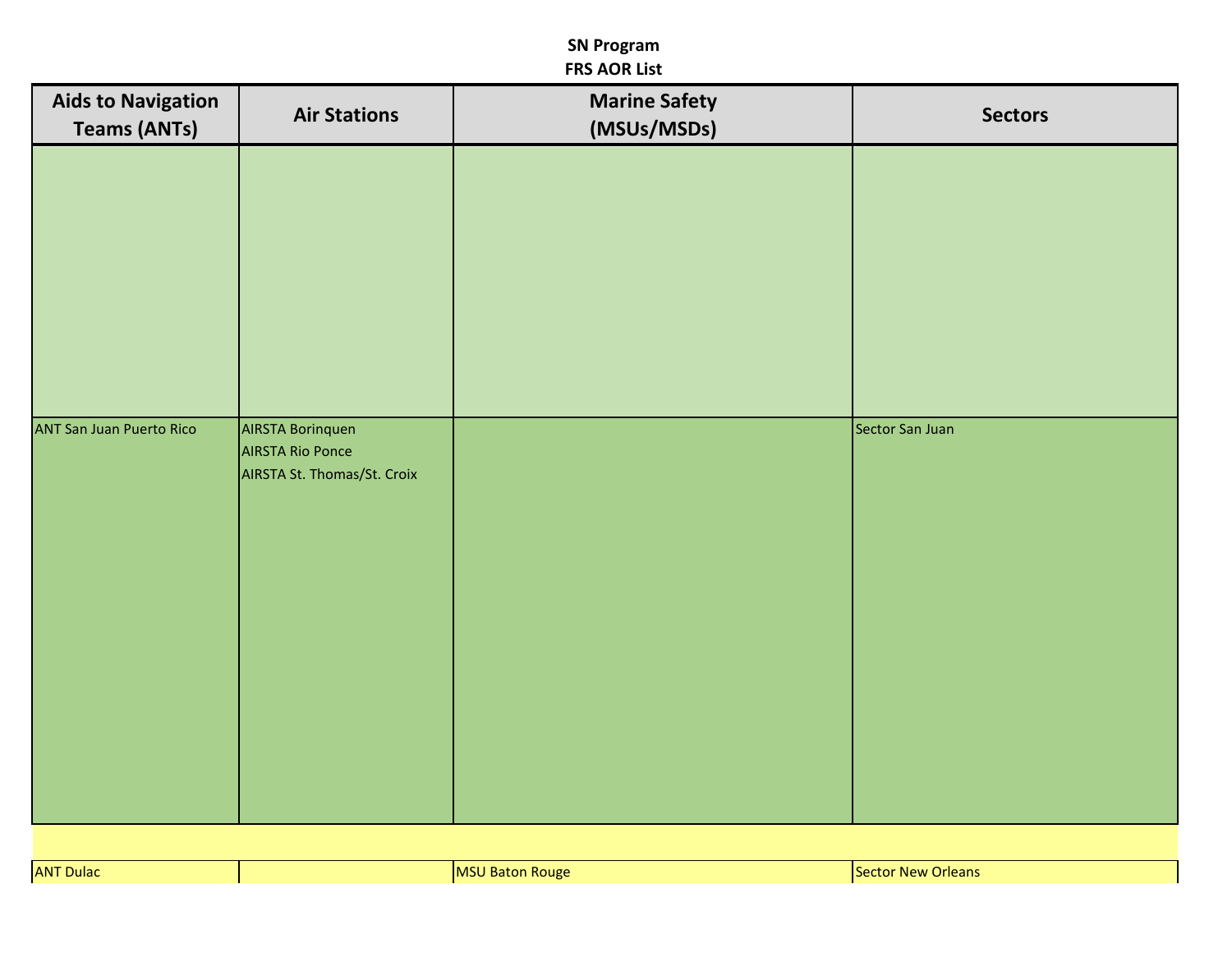| <b>Aids to Navigation</b><br><b>Teams (ANTs)</b>                                                                                                                                          | <b>Air Stations</b>                                                                | <b>Marine Safety</b><br>(MSUs/MSDs)            | <b>Sectors</b>                            |
|-------------------------------------------------------------------------------------------------------------------------------------------------------------------------------------------|------------------------------------------------------------------------------------|------------------------------------------------|-------------------------------------------|
| <b>ANT Eufaula</b><br><b>ANT Gulfport</b><br><b>ANT Mobile</b><br><b>ANT Morgan City</b><br><b>ANT New Orleans</b><br><b>ANT Panama City</b><br><b>ANT Pensacola</b><br><b>ANT Venice</b> |                                                                                    | MSU Morgan City                                |                                           |
| <b>ANT Corpus Christi</b><br><b>ANT Galveston</b><br><b>ANT Port O'Connor</b><br><b>ANT Sabine</b><br><b>ANT South Padre Island</b>                                                       | <b>AIRSTA Corpus Christi</b><br><b>AIRSTA Houston</b><br><b>AIRSTA New Orleans</b> | MSU Houma<br>MSU Port Arthur<br>MSU Texas City | <b>Sector Galveston</b><br>Sector Houston |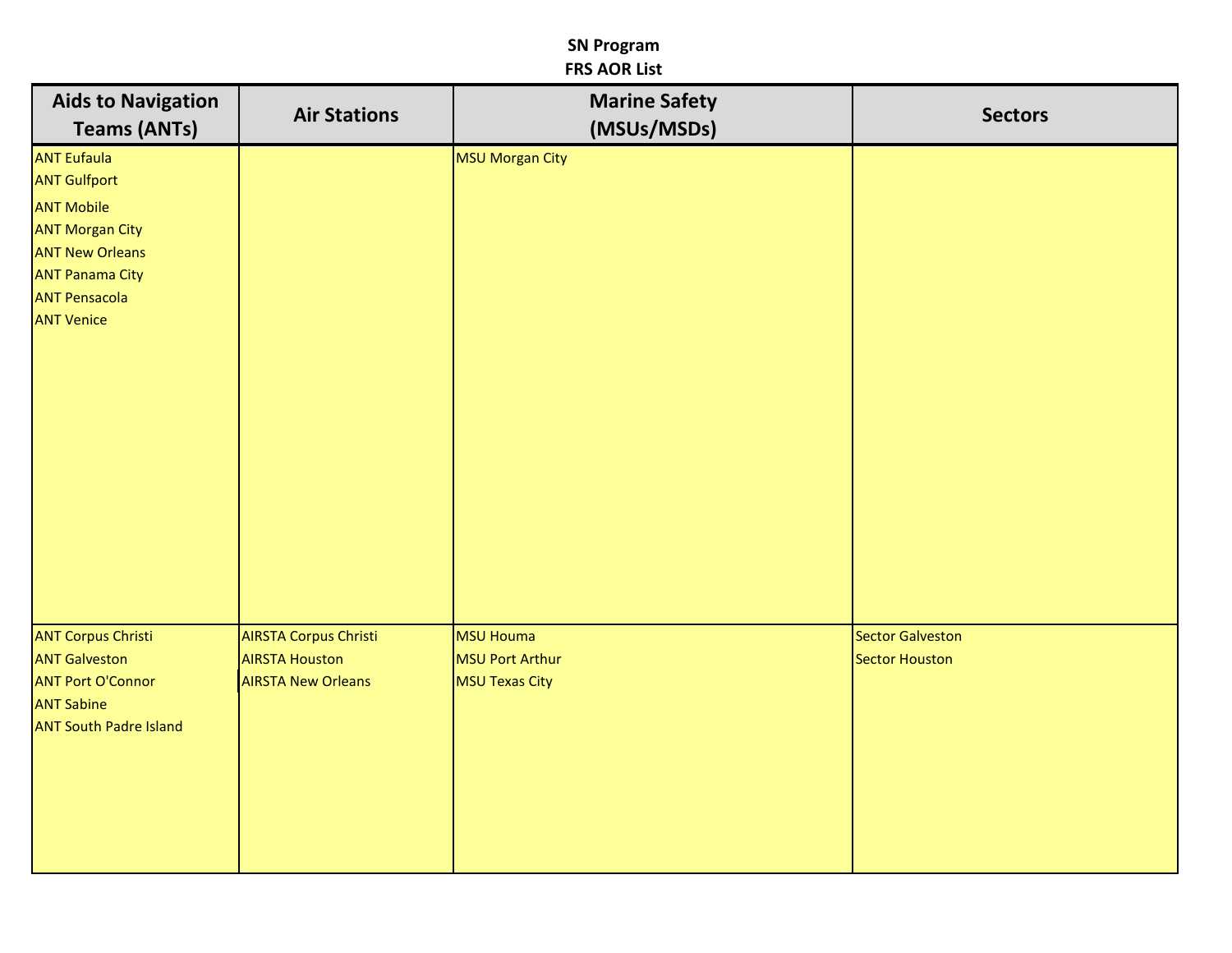# **SN Program**

| <b>FRS AOR List</b>                              |                     |                                                                                                                                                                                                                                          |                                                                                                                       |  |
|--------------------------------------------------|---------------------|------------------------------------------------------------------------------------------------------------------------------------------------------------------------------------------------------------------------------------------|-----------------------------------------------------------------------------------------------------------------------|--|
| <b>Aids to Navigation</b><br><b>Teams (ANTs)</b> | <b>Air Stations</b> | <b>Marine Safety</b><br>(MSUs/MSDs)                                                                                                                                                                                                      | <b>Sectors</b>                                                                                                        |  |
|                                                  |                     |                                                                                                                                                                                                                                          |                                                                                                                       |  |
| <b>ANT Colfax</b>                                |                     | <b>MSD Cincinnati</b><br>MSD Ft. Smith<br><b>MSD</b> Greenville<br>MSD Nashville<br><b>MSD Peoria</b><br><b>MSD Quad Cities</b><br>MSD St. Paul<br><b>MSD Vicksburg</b><br><b>MSU Huntington</b><br><b>MSU Paducah</b><br>MSU Pittsburgh | Sector Lower Mississippi River<br><b>Sector Mobile</b><br><b>Sector Ohio Valley</b><br>Sector Upper Mississippi River |  |

| <b>ANT Buffalo, New York</b> | AIRSTA Detroit, Michigan       | MSU Chicago, Illinois     | Sector Detriot                  |
|------------------------------|--------------------------------|---------------------------|---------------------------------|
| ANT Detroit, Michigan        | AIRSTA Traverse City, Michigan | MSU Cleveland, Ohio       | Sector Buffalo                  |
| <b>ANT Duluth, Minnesota</b> | AIRFAC Muskegon, Michigan      | MSU Duluth, Minnesota     | Sector Field Office Grand Haven |
| ANT Green Bay, Wisconsin     | AIRFAC Waukegan, Wisconsin     | MSD Grand Haven, Michigan | Sector Lake Michigan            |
| ANT Kenosha, Wisconsin       |                                | MSD Massena, New York     | Sector Sault Ste Marie          |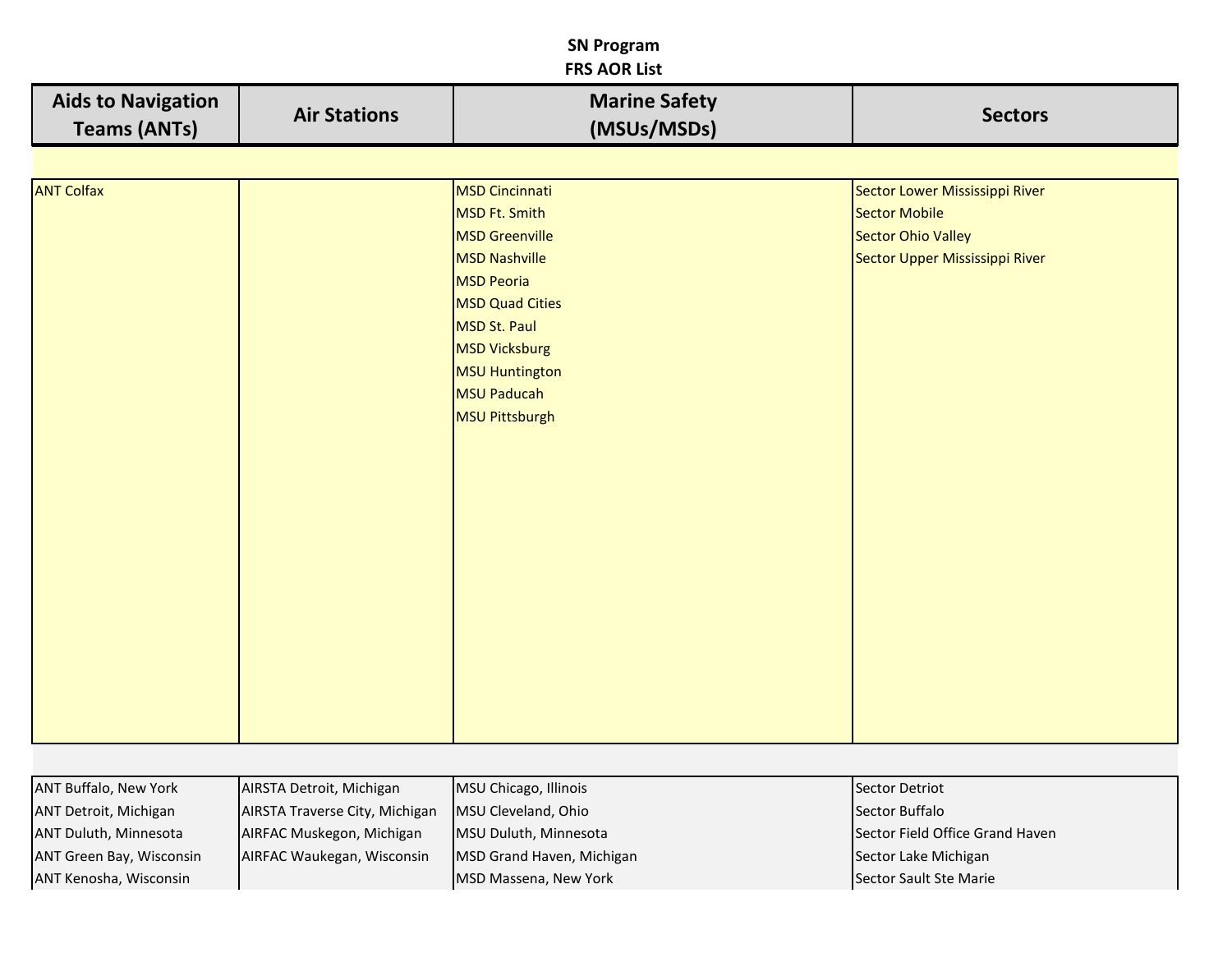| <b>Aids to Navigation</b><br><b>Teams (ANTs)</b>                     | <b>Air Stations</b> | <b>Marine Safety</b><br>(MSUs/MSDs)             | <b>Sectors</b> |
|----------------------------------------------------------------------|---------------------|-------------------------------------------------|----------------|
| ANT Lorain, Ohio<br>ANT Portage, Michigan<br>ANT St Ignace, Michigan |                     | MSD Sturgeon Bay, Wisconsin<br>MSU Toledo, Ohio |                |
|                                                                      |                     |                                                 |                |
|                                                                      |                     |                                                 |                |
|                                                                      |                     |                                                 |                |
|                                                                      |                     |                                                 |                |
|                                                                      |                     |                                                 |                |
|                                                                      |                     |                                                 |                |
|                                                                      |                     |                                                 |                |
|                                                                      |                     |                                                 |                |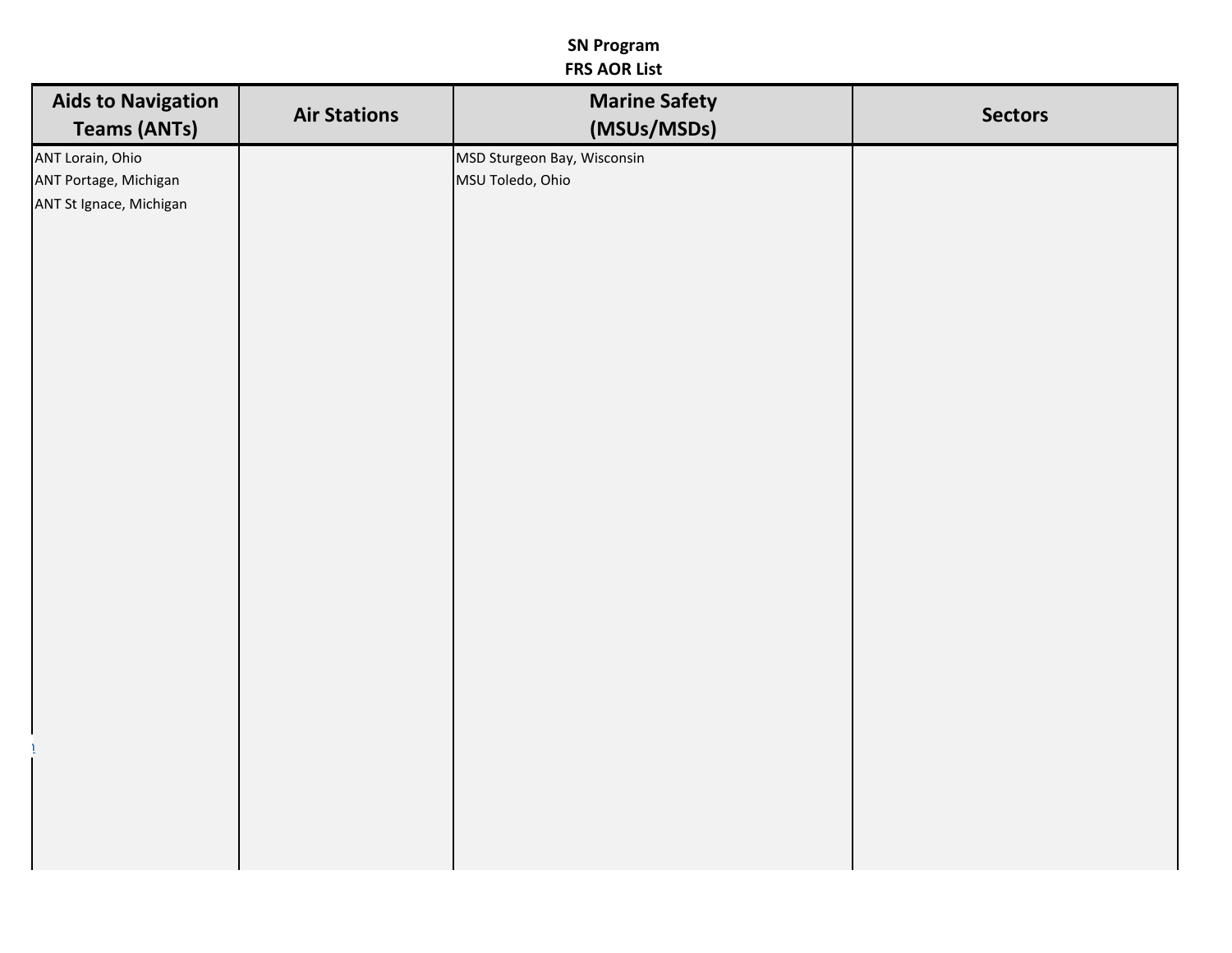| <b>Aids to Navigation</b><br><b>Teams (ANTs)</b> | <b>Air Stations</b>                                                                  | <b>Marine Safety</b><br>(MSUs/MSDs) | <b>Sectors</b>                |
|--------------------------------------------------|--------------------------------------------------------------------------------------|-------------------------------------|-------------------------------|
|                                                  |                                                                                      |                                     |                               |
|                                                  |                                                                                      |                                     |                               |
| <b>ANT Humboldt Bay</b>                          | <b>AIRSTA Humboldt Bay</b>                                                           | <b>MSD Humboldt Bay</b>             | Sector San Francisco          |
| <b>ANT San Francisco</b>                         | Group/AIRSTA Humboldt Bay<br><b>AIRSTA Sacramento</b><br><b>AIRSTA San Francisco</b> |                                     | Sector Humboldt Bay           |
|                                                  |                                                                                      |                                     |                               |
|                                                  |                                                                                      |                                     |                               |
|                                                  |                                                                                      |                                     |                               |
|                                                  |                                                                                      |                                     |                               |
| <b>ANT Los Angeles/Long Beach</b>                | <b>AIRSTA Los Angeles</b>                                                            | <b>MSD Santa Barbara</b>            | Sector Los Angeles/Long Beach |
| <b>ANT San Diego</b>                             |                                                                                      | <b>MSST 91103</b><br>MSST 91109     | Sector San Diego              |
|                                                  |                                                                                      |                                     |                               |
|                                                  |                                                                                      |                                     |                               |
|                                                  |                                                                                      |                                     |                               |
|                                                  |                                                                                      |                                     |                               |
|                                                  |                                                                                      |                                     |                               |
|                                                  |                                                                                      |                                     |                               |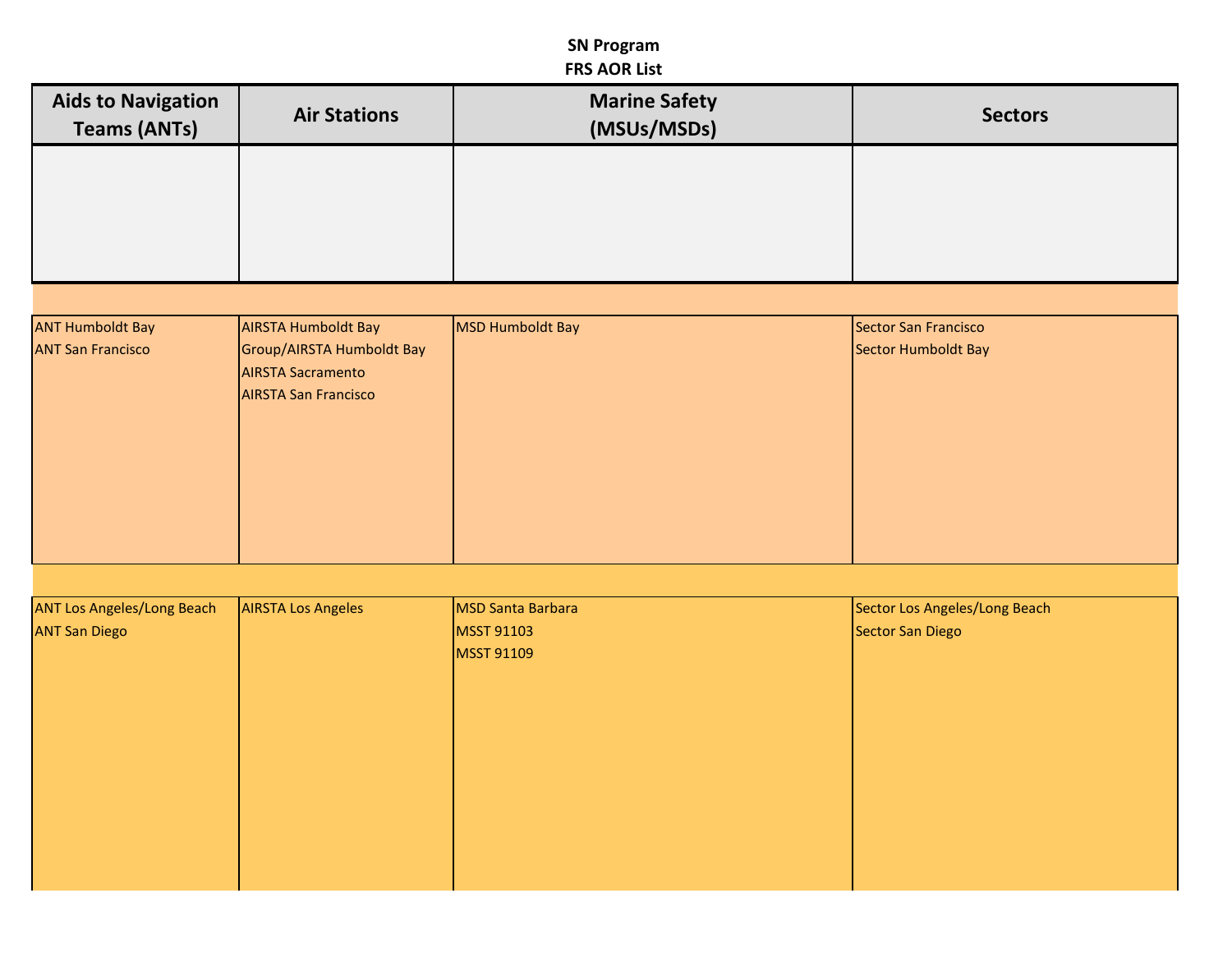|                                                  |                             | ינוש השמונו                         |                                  |
|--------------------------------------------------|-----------------------------|-------------------------------------|----------------------------------|
| <b>Aids to Navigation</b><br><b>Teams (ANTs)</b> | <b>Air Stations</b>         | <b>Marine Safety</b><br>(MSUs/MSDs) | <b>Sectors</b>                   |
|                                                  |                             |                                     |                                  |
|                                                  |                             |                                     |                                  |
| <b>ANT Astoria</b>                               | <b>AIRSTA Astoria</b>       | <b>MSU Portland</b>                 | Sector Columbia River            |
| <b>ANT Coos Bay</b>                              | <b>AIRSTA Port Angeles</b>  | <b>MSST 91101</b>                   | Sector Field Office Port Angeles |
| <b>ANT Kennewick</b>                             | Group/AIRSTA North Bend     |                                     | Sector Puget Sound               |
| <b>ANT Puget Sound</b>                           |                             |                                     |                                  |
|                                                  |                             |                                     |                                  |
|                                                  |                             |                                     |                                  |
|                                                  |                             |                                     |                                  |
|                                                  |                             |                                     |                                  |
|                                                  |                             |                                     |                                  |
|                                                  |                             |                                     |                                  |
|                                                  |                             |                                     |                                  |
|                                                  |                             |                                     |                                  |
|                                                  |                             |                                     |                                  |
|                                                  |                             |                                     |                                  |
|                                                  |                             |                                     |                                  |
|                                                  |                             |                                     |                                  |
|                                                  |                             |                                     |                                  |
|                                                  |                             |                                     |                                  |
|                                                  |                             |                                     |                                  |
|                                                  |                             |                                     |                                  |
|                                                  |                             |                                     |                                  |
| <b>ANT Honolulu</b>                              | <b>AIRSTA Barbers Point</b> | <b>MSD Saipain</b>                  | Sector Guam                      |
|                                                  |                             | <b>MSD American Samao</b>           | Sector Honolulu                  |
|                                                  |                             | <b>MSST Honolulu</b>                |                                  |
|                                                  |                             |                                     |                                  |
|                                                  |                             |                                     |                                  |
|                                                  |                             |                                     |                                  |
|                                                  |                             |                                     |                                  |
|                                                  |                             |                                     |                                  |

Ш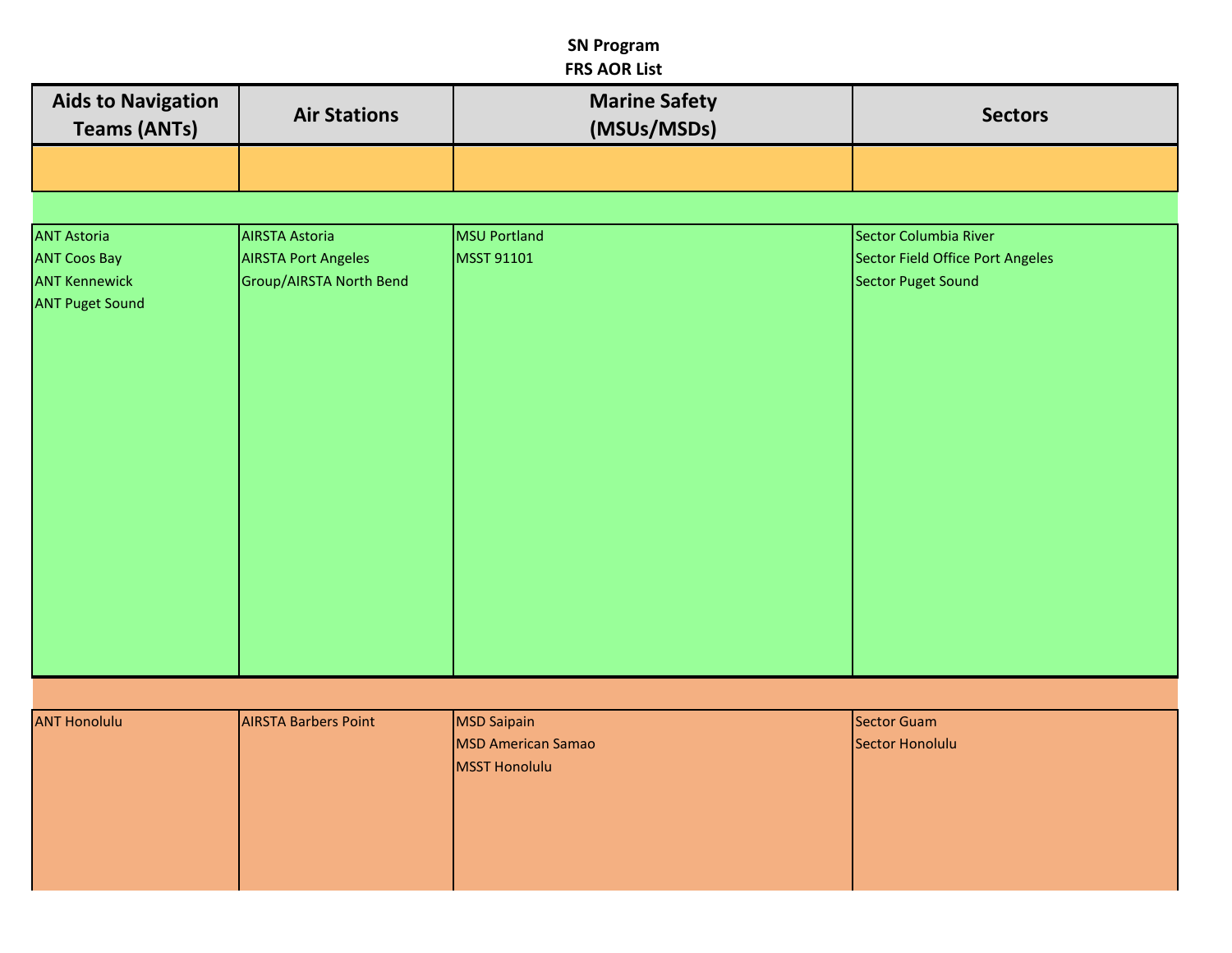| <b>Aids to Navigation</b><br><b>Teams (ANTs)</b> | <b>Air Stations</b>          | <b>Marine Safety</b><br>(MSUs/MSDs)       | <b>Sectors</b>             |
|--------------------------------------------------|------------------------------|-------------------------------------------|----------------------------|
|                                                  |                              |                                           |                            |
|                                                  |                              |                                           |                            |
|                                                  |                              |                                           |                            |
|                                                  |                              |                                           |                            |
| <b>Aids to Navigation Team Kodiak</b>            | <b>Air Station Kodiak</b>    | MSD Dutch Harbor (Unalaska)<br>MSD Kodiak |                            |
|                                                  |                              |                                           |                            |
|                                                  |                              |                                           |                            |
|                                                  |                              |                                           |                            |
| <b>ANT Sitka</b>                                 | Air Station Sitka            | <b>MSD Homer</b>                          | <b>Sector Anchorage</b>    |
|                                                  | Air Support Facility Cordova | MSD Ketchikan                             | Sector Field Office Valdez |
|                                                  |                              | MSD Sitka<br><b>MSU Valdez</b>            | Sector Juneau              |
|                                                  |                              |                                           |                            |
|                                                  |                              |                                           |                            |
|                                                  |                              |                                           |                            |
|                                                  |                              |                                           |                            |
|                                                  |                              |                                           |                            |
|                                                  |                              |                                           |                            |
|                                                  |                              |                                           |                            |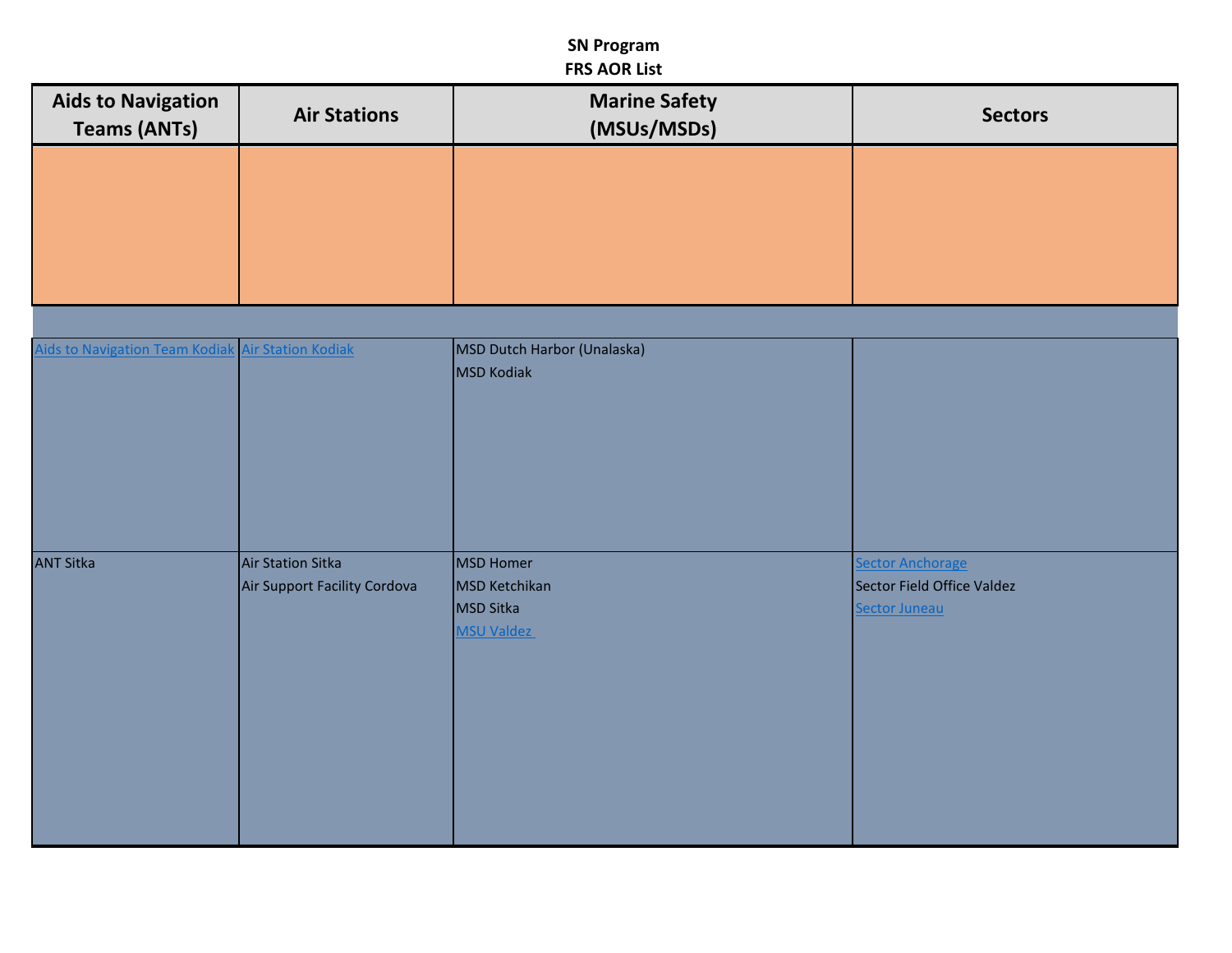| <b>Bases</b>       | <b>Electronic Systems</b><br>(ESUs/ESDs)                                                                                                                                                          | <b>RUITOFFS</b> |
|--------------------|---------------------------------------------------------------------------------------------------------------------------------------------------------------------------------------------------|-----------------|
|                    |                                                                                                                                                                                                   |                 |
|                    | <b>ESD Cape Cod</b><br><b>ESD East Moriches</b><br><b>ESD Highlands</b><br><b>ESD New Haven</b><br><b>ESD Newport</b><br><b>ESD New York</b><br><b>ESD Sandy Hook</b><br><b>ESD Staten Island</b> |                 |
|                    |                                                                                                                                                                                                   |                 |
| <b>Base Boston</b> | <b>ESU Boston</b>                                                                                                                                                                                 |                 |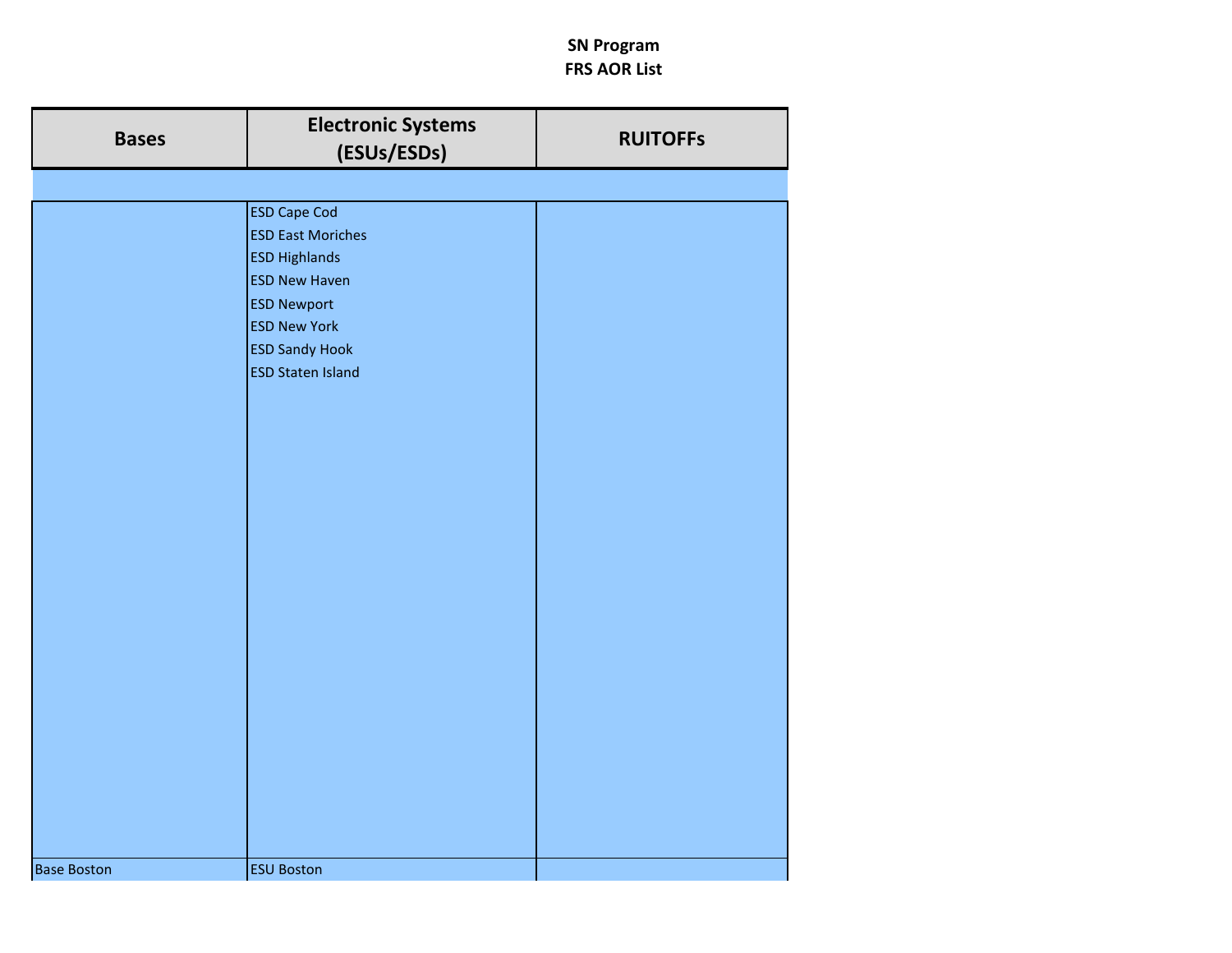| <b>Bases</b> | <b>Electronic Systems</b><br>(ESUs/ESDs)                             | <b>RUITOFFS</b> |
|--------------|----------------------------------------------------------------------|-----------------|
|              | <b>ESD Boston</b><br><b>ESD Burlington</b><br><b>ESD S. Portland</b> |                 |
|              | <b>ESD SW Harbor</b>                                                 |                 |
|              |                                                                      |                 |
|              |                                                                      |                 |
|              |                                                                      |                 |
|              |                                                                      |                 |
|              |                                                                      |                 |
|              |                                                                      |                 |

| <b>ESD Baltimore</b> | <b>RUITOFF Baltimore</b> |
|----------------------|--------------------------|
|                      | <b>RUITOFF Salisbury</b> |
|                      |                          |
|                      |                          |
|                      |                          |
|                      |                          |
|                      |                          |
|                      |                          |
|                      |                          |
|                      |                          |
|                      |                          |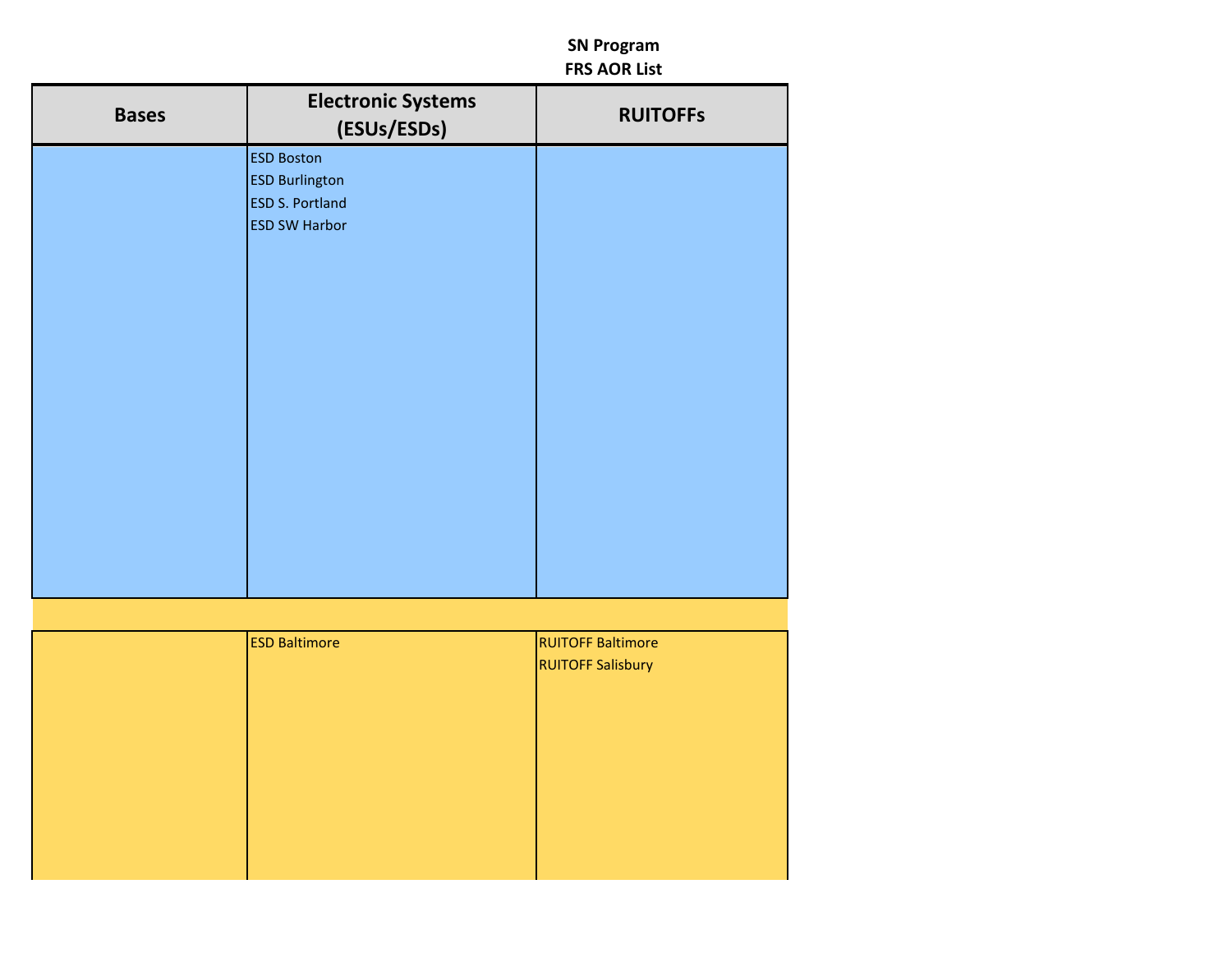| <b>RUITOFFS</b>                                                                                               | <b>Electronic Systems</b><br>(ESUs/ESDs)         | <b>Bases</b> |                        |
|---------------------------------------------------------------------------------------------------------------|--------------------------------------------------|--------------|------------------------|
| Recruiting Command<br><b>RUITOFF Fredericksburg</b><br><b>RUITOFF Potomac Mills</b><br>RUITOFF Washington, DC | <b>ESU Washington DC</b>                         |              | <b>Base NCR</b>        |
|                                                                                                               |                                                  |              |                        |
|                                                                                                               |                                                  |              |                        |
| <b>RUITOFF Atlantic City</b><br><b>RUITOFF Harrisburg</b>                                                     | <b>ESD Atlantic City</b><br><b>ESD Cape May</b>  |              |                        |
| RUITOFF Philadelphia                                                                                          | <b>ESD Philadelphia</b>                          |              |                        |
| <b>RUITOFF Trenton</b>                                                                                        |                                                  |              |                        |
|                                                                                                               |                                                  |              | <b>Base Portsmouth</b> |
|                                                                                                               | <b>ESD Chincoteague</b><br><b>ESD Portsmouth</b> |              |                        |
|                                                                                                               | <b>ESU Portsmouth</b>                            |              |                        |
|                                                                                                               |                                                  |              |                        |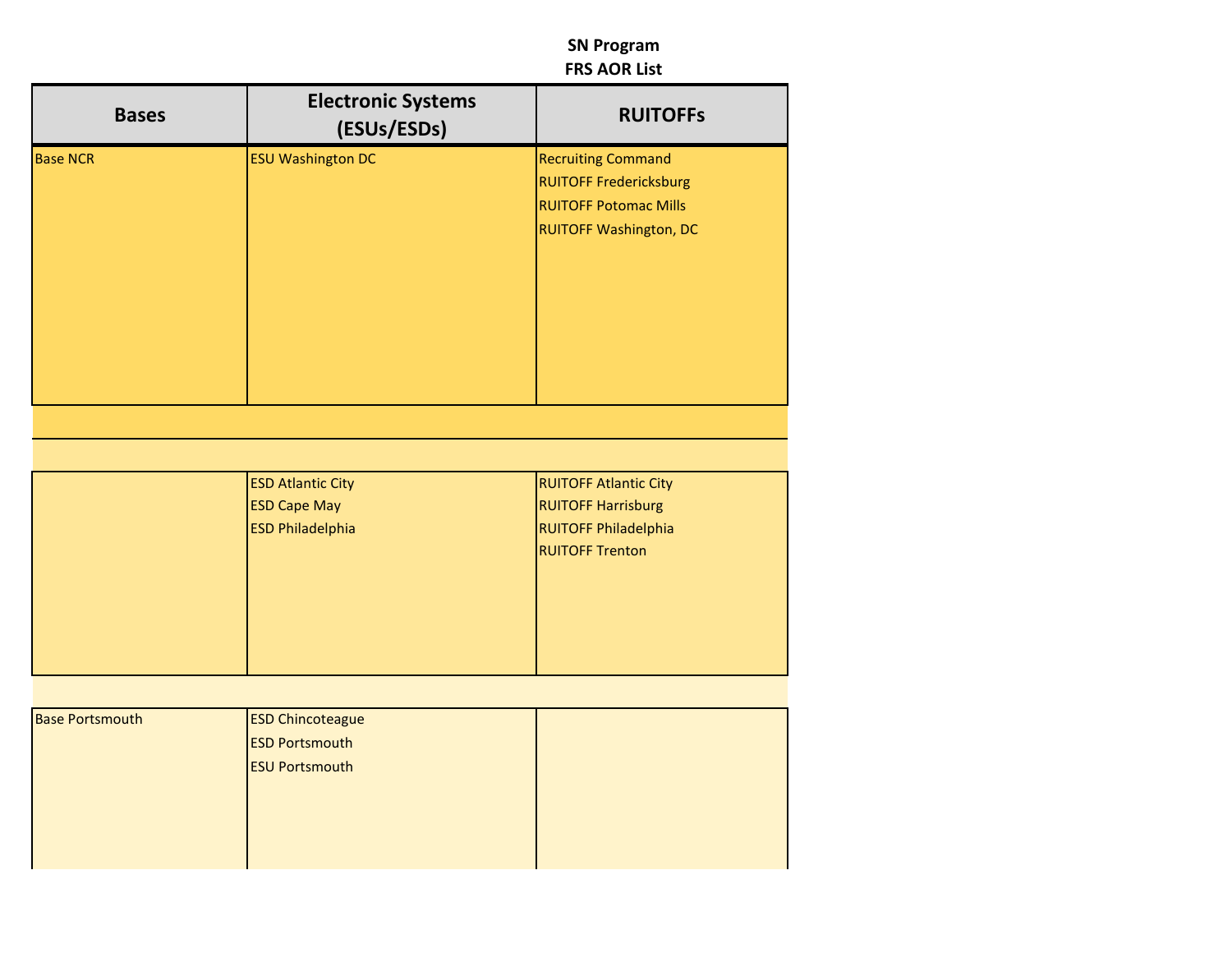| <b>Bases</b>               | <b>Electronic Systems</b><br>(ESUs/ESDs)                                  | <b>RUITOFFS</b>                                                                                                                 |
|----------------------------|---------------------------------------------------------------------------|---------------------------------------------------------------------------------------------------------------------------------|
|                            |                                                                           |                                                                                                                                 |
| <b>Base Elizabeth City</b> | <b>ESD Elizabeth City</b><br><b>ESD Ft. Macon</b><br><b>ESD Southport</b> |                                                                                                                                 |
|                            |                                                                           |                                                                                                                                 |
|                            | <b>ESD Charleston</b><br><b>ESD Mayport</b>                               | RUITOFF Atlanta, GA<br><b>RUITOFF Charleston, SC</b><br>RUITOFF Columbia, SC<br>RUITOFF Jacksonville, FL<br>RUITOFF Orlando, FL |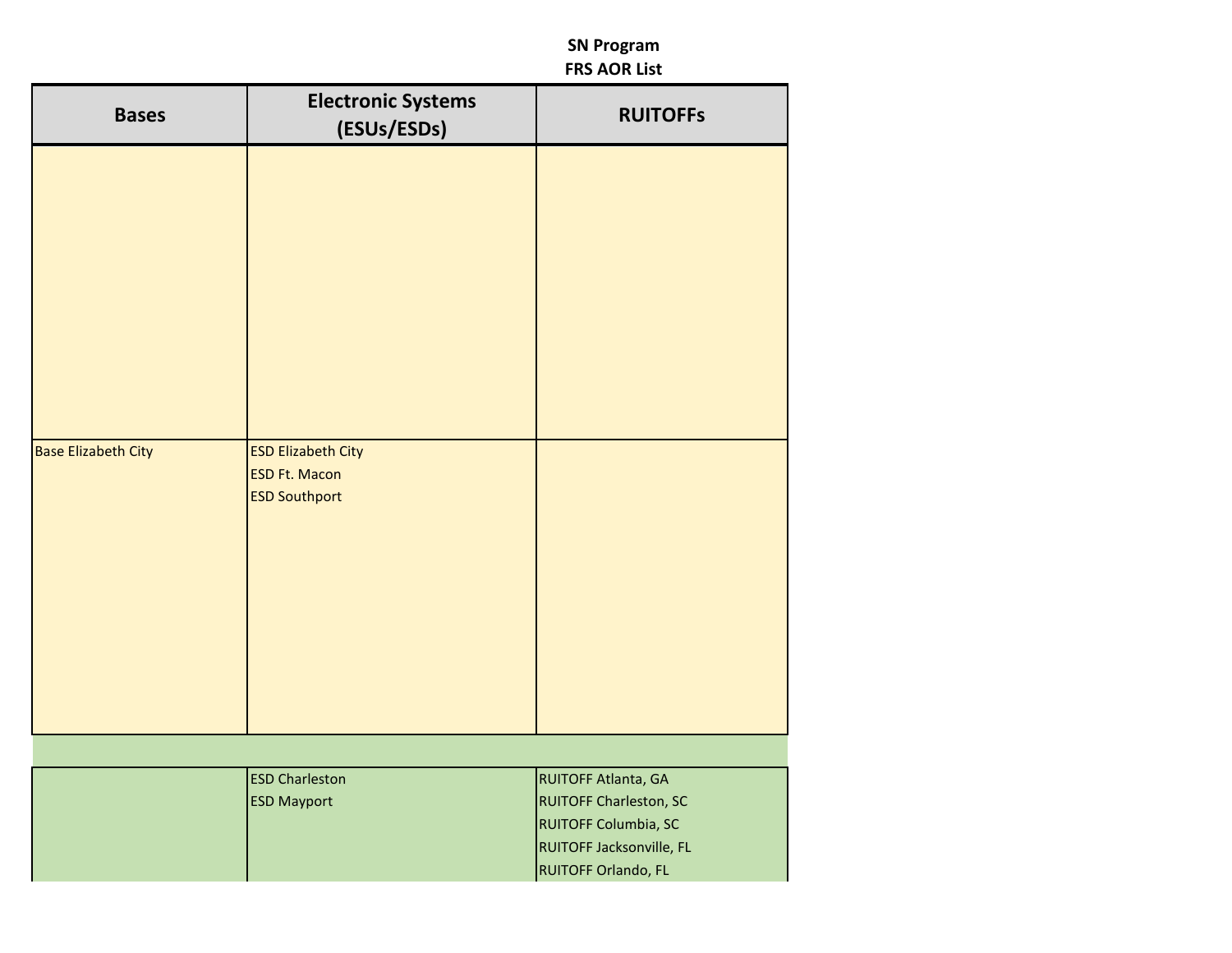| <b>Bases</b>     | <b>Electronic Systems</b><br>(ESUs/ESDs)         | <b>RUITOFFS</b>      |
|------------------|--------------------------------------------------|----------------------|
|                  |                                                  | RUITOFF Savannah, GA |
|                  |                                                  |                      |
|                  |                                                  |                      |
|                  |                                                  |                      |
| Base Miami Beach | <b>ESD Key West</b><br><b>ESD St. Petersburg</b> | <b>RUITOFF Miami</b> |
|                  |                                                  |                      |
|                  |                                                  |                      |
|                  |                                                  |                      |
|                  |                                                  |                      |
|                  |                                                  |                      |
|                  |                                                  |                      |
|                  |                                                  |                      |
|                  |                                                  |                      |
|                  |                                                  |                      |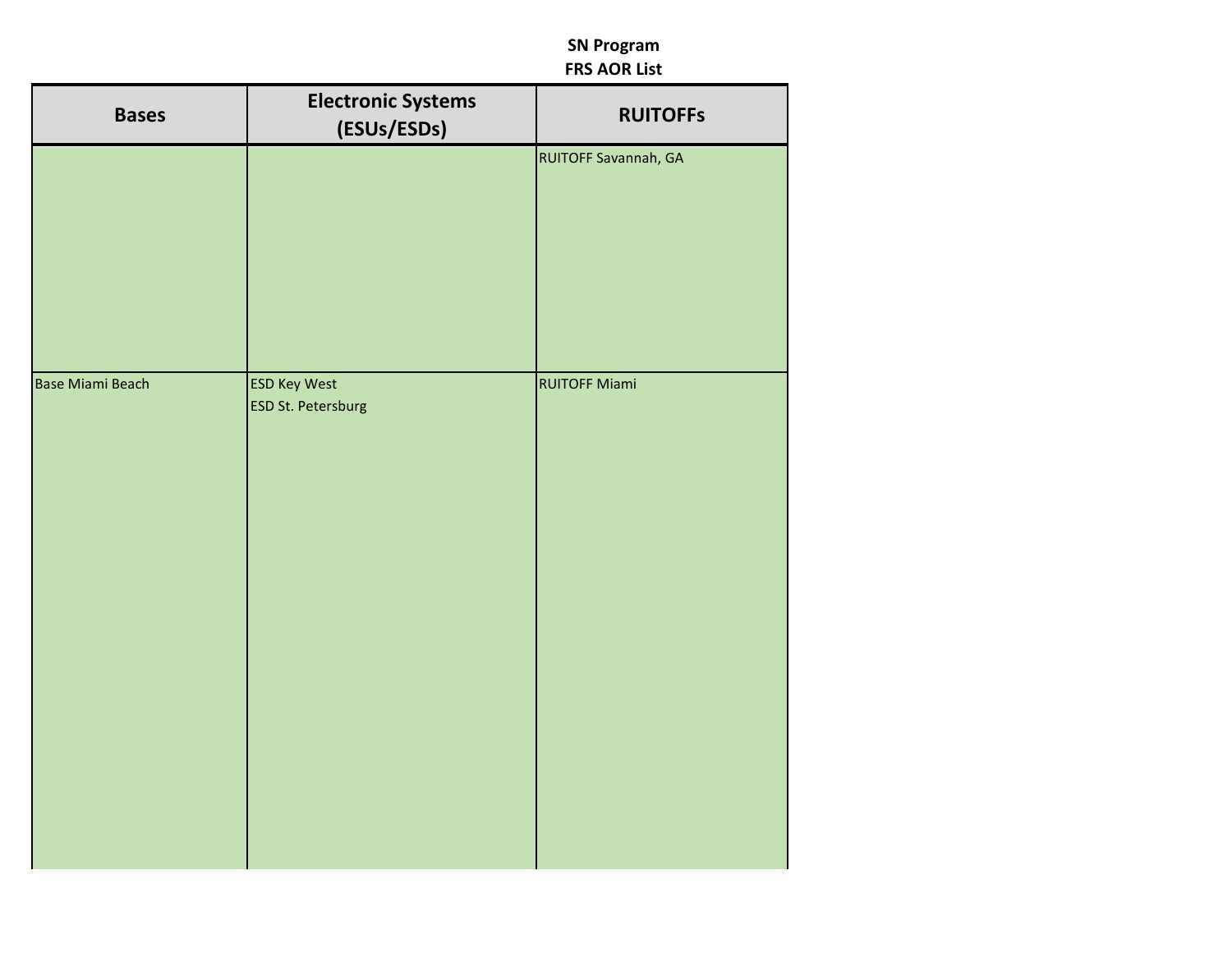| <b>Bases</b>            | <b>Electronic Systems</b><br>(ESUs/ESDs) | <b>RUITOFFs</b> |
|-------------------------|------------------------------------------|-----------------|
|                         |                                          |                 |
|                         |                                          |                 |
|                         |                                          |                 |
|                         |                                          |                 |
|                         |                                          |                 |
|                         | Electronic Systems Support Det San Juan  |                 |
|                         |                                          |                 |
|                         |                                          |                 |
|                         |                                          |                 |
|                         |                                          |                 |
|                         |                                          |                 |
|                         |                                          |                 |
|                         |                                          |                 |
| <b>Base New Orleans</b> |                                          |                 |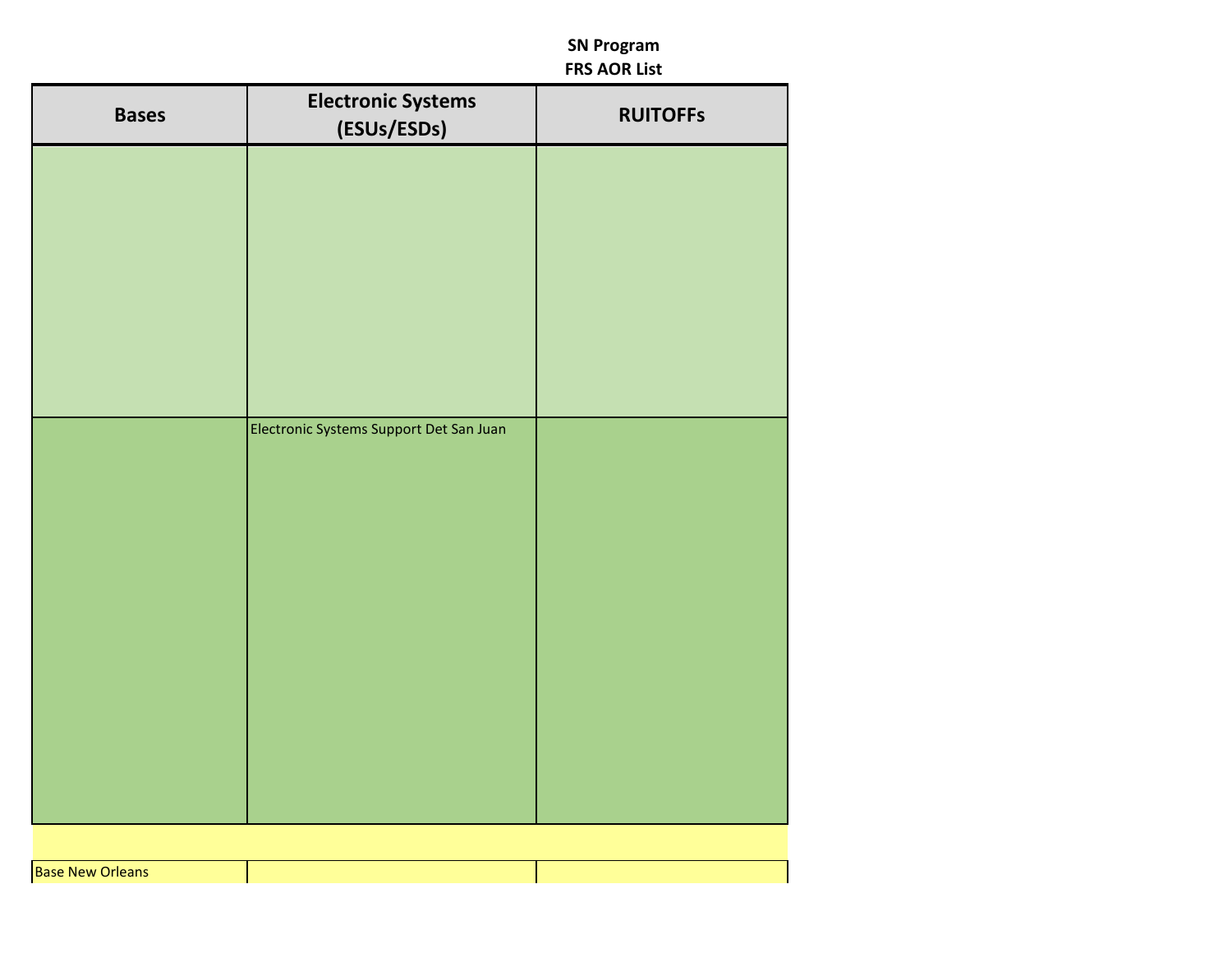| <b>Bases</b> | <b>Electronic Systems</b><br>(ESUs/ESDs) | <b>RUITOFFS</b> |
|--------------|------------------------------------------|-----------------|
|              |                                          |                 |
|              |                                          |                 |
|              |                                          |                 |
|              |                                          |                 |
|              |                                          |                 |
|              |                                          |                 |
|              |                                          |                 |
|              |                                          |                 |
|              |                                          |                 |
|              |                                          |                 |
|              |                                          |                 |
|              |                                          |                 |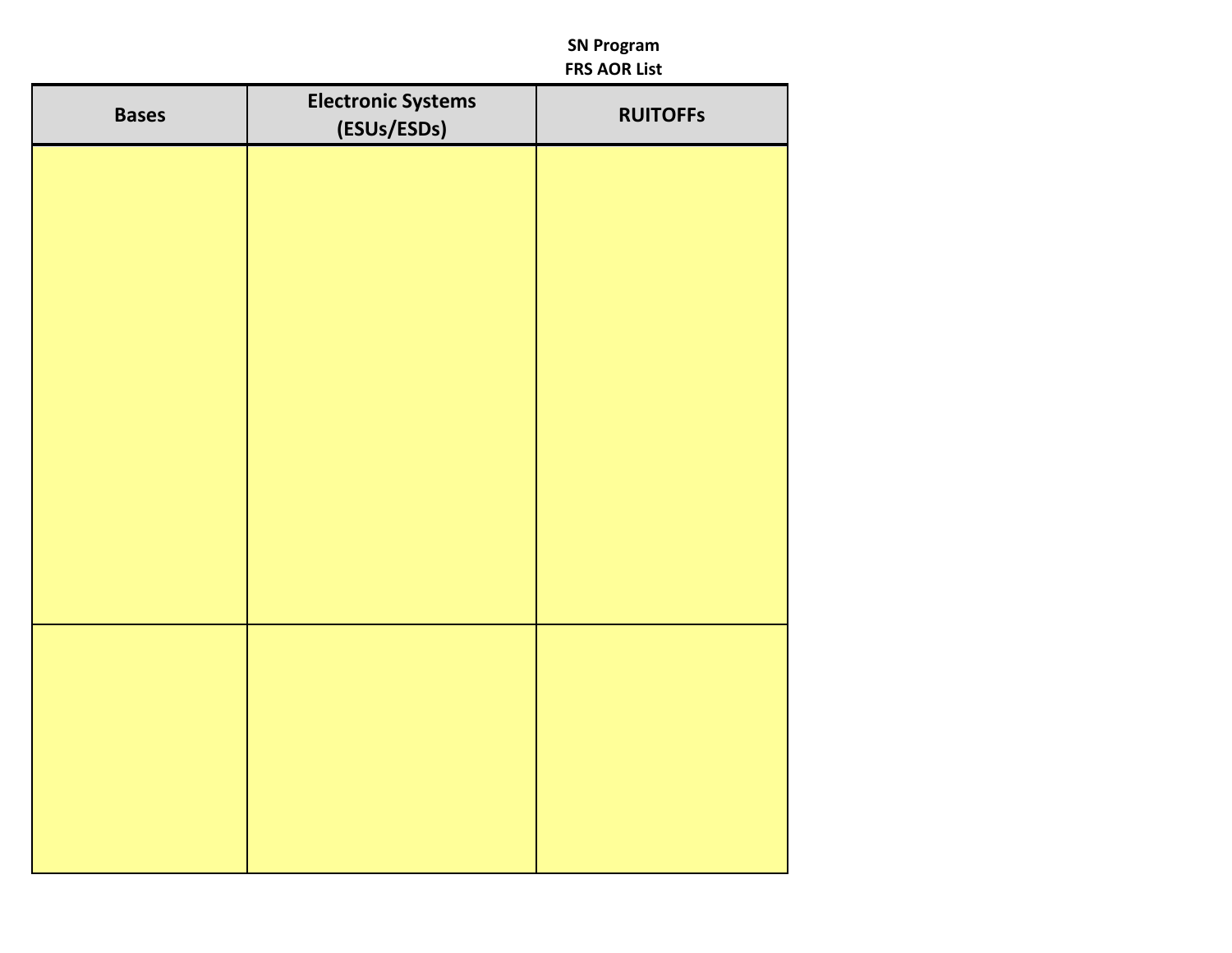| <b>Bases</b>                     | <b>Electronic Systems</b><br>(ESUs/ESDs) | <b>RUITOFFS</b>                                                                                                                                                        |
|----------------------------------|------------------------------------------|------------------------------------------------------------------------------------------------------------------------------------------------------------------------|
|                                  |                                          |                                                                                                                                                                        |
| <b>Base Detachment St. Louis</b> |                                          | <b>RUITOFF Denver</b><br><b>RUITOFF Louisville</b><br><b>RUITOFF Memphis</b><br><b>RUITOFF Minneapolis</b><br><b>RUITOFF Oklahoma City</b><br><b>RUITOFF St. Louis</b> |

| <b>Base Cleveland</b> | <b>ESD Buffalo, New York</b> | <b>RUITOFF Buffalo</b>      |
|-----------------------|------------------------------|-----------------------------|
|                       | <b>ESD Chicago, Illinois</b> | <b>RUITOFF Cleveland</b>    |
|                       | <b>ESU Cleveland, Ohio</b>   | <b>RUITOFF Columbus, OH</b> |
|                       | <b>ESD Detroit, Michigan</b> | <b>RUITOFF Minneapolis</b>  |
|                       | <b>ESD Duluth, Minnesota</b> | RUITOFF, Chicago            |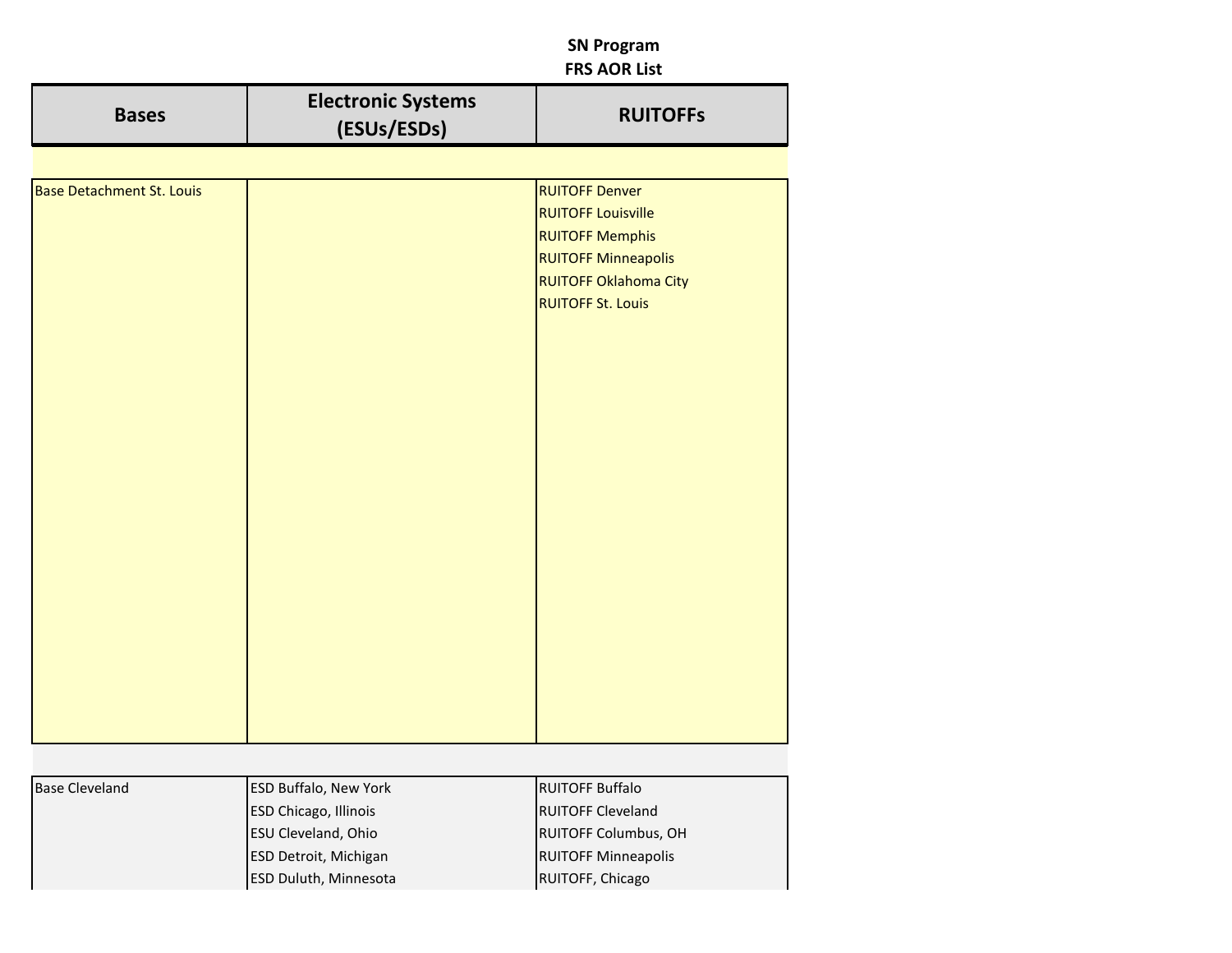| <b>Bases</b> | <b>Electronic Systems</b><br>(ESUs/ESDs)               | <b>RUITOFFS</b>  |
|--------------|--------------------------------------------------------|------------------|
|              | <b>ESD Grand Haven, Michigan</b>                       | RUITOFF, Detroit |
|              | ESD Milwaukee, Milwaukee                               |                  |
|              | <b>ESD Oswego, New York</b>                            |                  |
|              | ESD Portage, Michigan<br>ESD Sault Ste Marie, Michigan |                  |
|              | ESD Sturgeon Bay, Wisconsin                            |                  |
|              |                                                        |                  |
|              |                                                        |                  |
|              |                                                        |                  |
|              |                                                        |                  |
|              |                                                        |                  |
|              |                                                        |                  |
|              |                                                        |                  |
|              |                                                        |                  |
|              |                                                        |                  |
|              |                                                        |                  |
|              |                                                        |                  |
|              |                                                        |                  |
|              |                                                        |                  |
|              |                                                        |                  |
|              |                                                        |                  |
|              |                                                        |                  |
|              |                                                        |                  |
|              |                                                        |                  |
|              |                                                        |                  |
|              |                                                        |                  |
|              |                                                        |                  |
|              |                                                        |                  |
|              |                                                        |                  |
|              |                                                        |                  |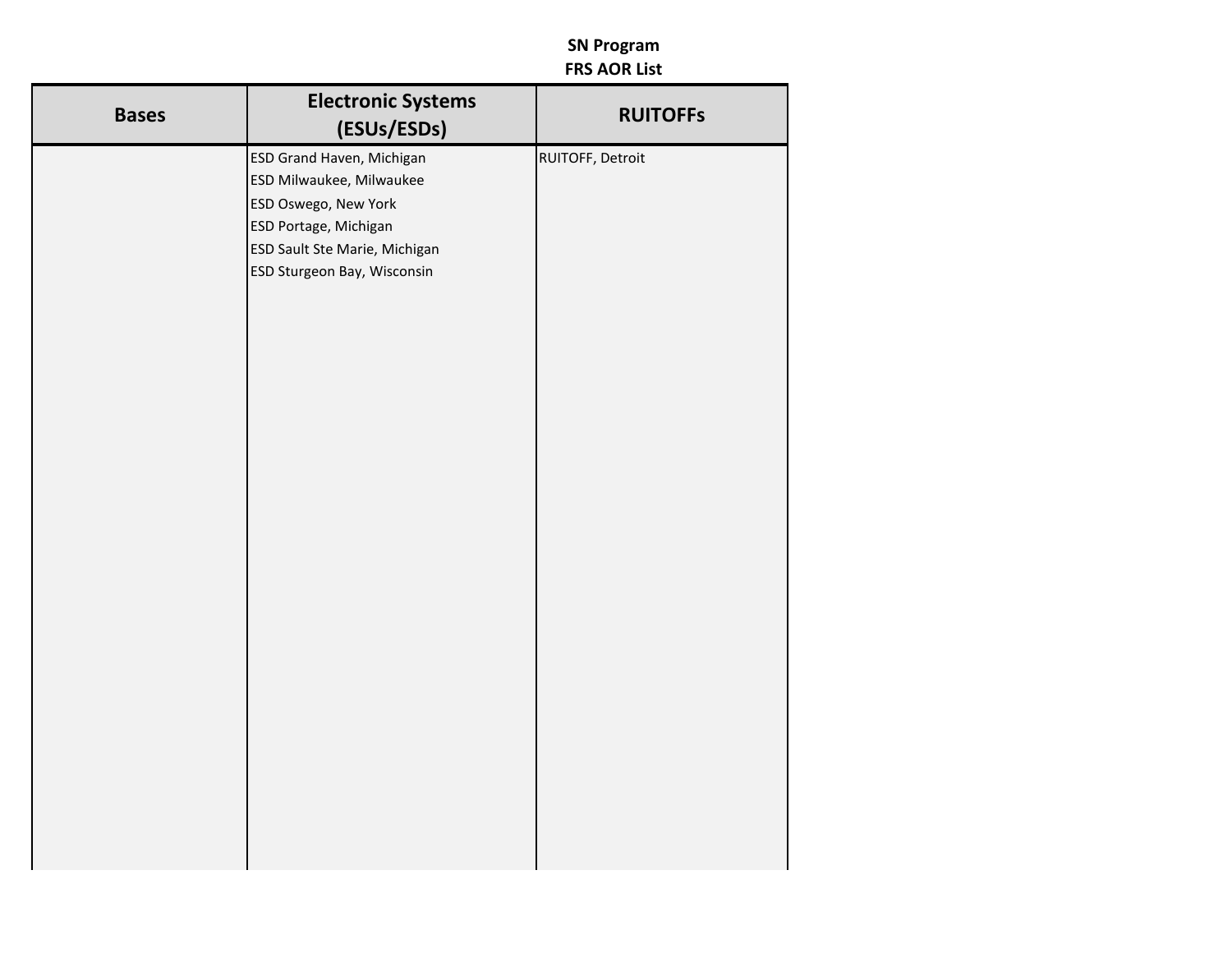| <b>Bases</b>                       | <b>Electronic Systems</b><br>(ESUs/ESDs)                          | <b>RUITOFFS</b>                                                                                                                                                                                    |
|------------------------------------|-------------------------------------------------------------------|----------------------------------------------------------------------------------------------------------------------------------------------------------------------------------------------------|
|                                    |                                                                   |                                                                                                                                                                                                    |
|                                    |                                                                   |                                                                                                                                                                                                    |
|                                    |                                                                   |                                                                                                                                                                                                    |
| <b>Base Alameda</b>                | <b>ESD Humboldt Bay</b><br><b>ESU Alameda</b>                     | <b>RUITOFF Eureka</b><br><b>RUITOFF Fresno</b><br><b>RUITOFF Salt Lake</b><br><b>RUITOFF San Francisco</b><br><b>RUITOFF San Jose</b>                                                              |
|                                    |                                                                   |                                                                                                                                                                                                    |
| <b>Base Los Angeles/Long Beach</b> | <b>ESD Oxnard</b><br><b>ESD San Diego</b><br><b>ESD San Pedro</b> | <b>RUITOFF Las Vegas</b><br><b>RUITOFF Los Angeles</b><br><b>RUITOFF Phoenix</b><br><b>RUITOFF Riverside</b><br><b>RUITOFF San Diego</b><br><b>RUITOFF Tucson</b><br><b>RUITOFF Ventura-Oxnard</b> |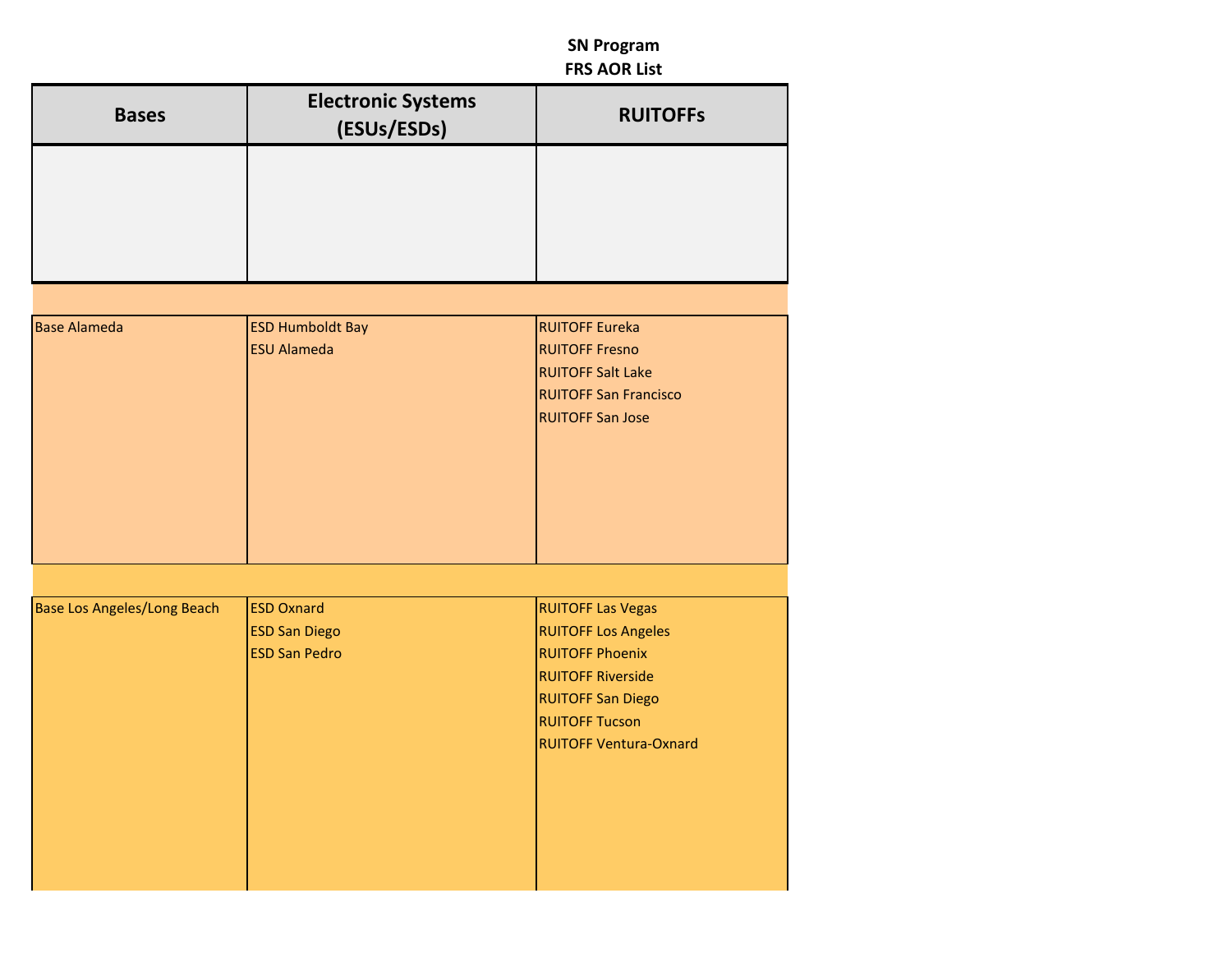| <b>Bases</b>         | <b>Electronic Systems</b><br>(ESUs/ESDs)                                                                              | <b>RUITOFFS</b>                                                              |
|----------------------|-----------------------------------------------------------------------------------------------------------------------|------------------------------------------------------------------------------|
|                      |                                                                                                                       |                                                                              |
|                      |                                                                                                                       |                                                                              |
| <b>Base Seattle</b>  | <b>ESD Astoria</b><br><b>ESD Coos Bay</b><br><b>ESD Port Angeles</b><br><b>ESD Seattle</b><br><b>ESU/C4IT Seattle</b> | <b>RUITOFF Seattle</b><br><b>RUITOFF Spokane</b><br><b>RUITOFF Vancouver</b> |
|                      |                                                                                                                       |                                                                              |
| <b>Base Honolulu</b> | <b>ESD Guam</b>                                                                                                       |                                                                              |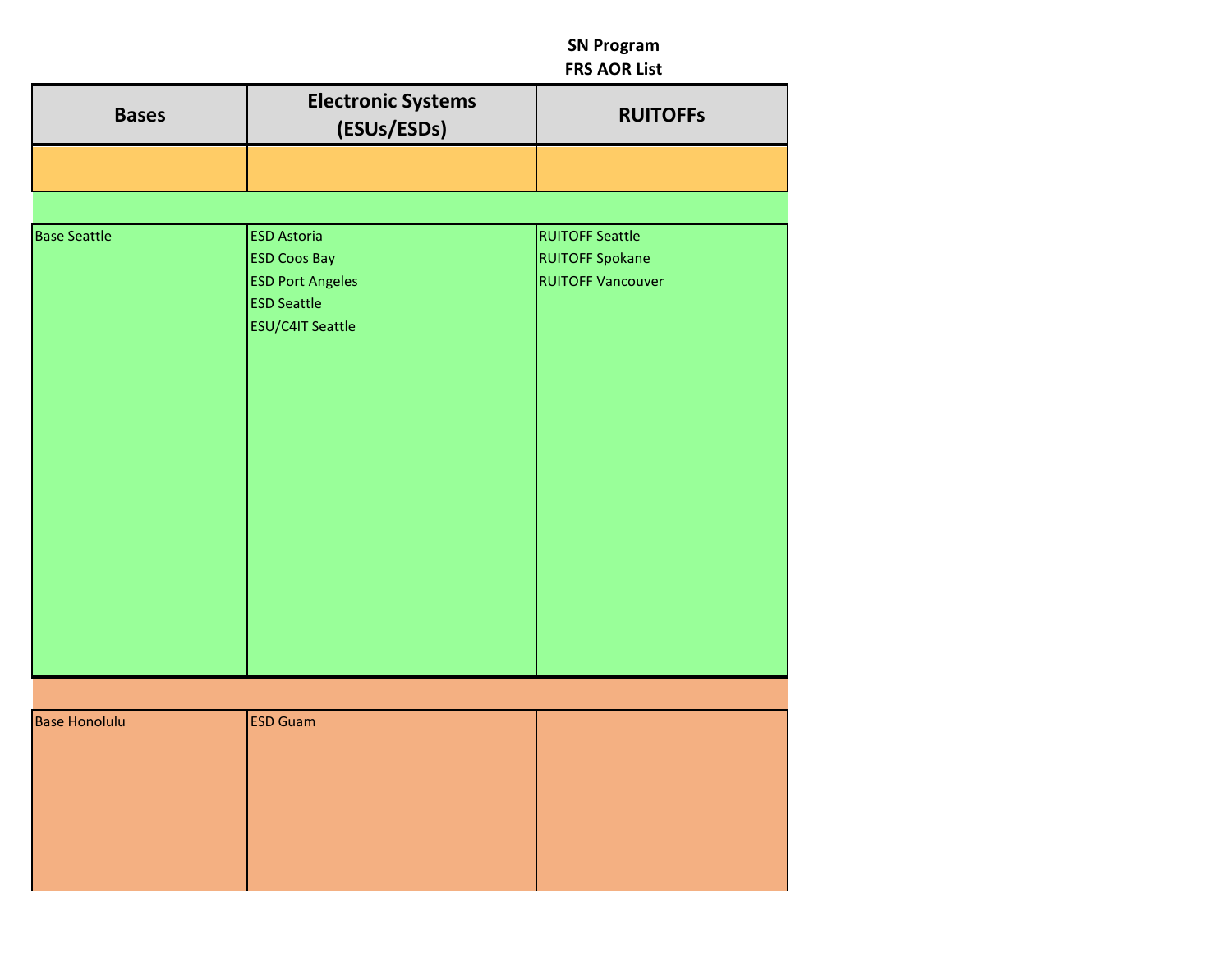| <b>Bases</b>          | <b>Electronic Systems</b><br>(ESUs/ESDs)                                                                                               | <b>RUITOFFs</b>          |
|-----------------------|----------------------------------------------------------------------------------------------------------------------------------------|--------------------------|
|                       |                                                                                                                                        |                          |
|                       |                                                                                                                                        |                          |
| <b>Base Kodiak</b>    | ESU/ESD Kodiak                                                                                                                         |                          |
| <b>Base Ketchikan</b> | C4IT Base Kodiak-Juneau<br><b>ESD Anchorage</b><br><b>ESD Juneau</b><br><b>ESD Ketchikan</b><br><b>ESD Valdez</b><br><b>ESDD Sitka</b> | <b>RUITOFF Anchorage</b> |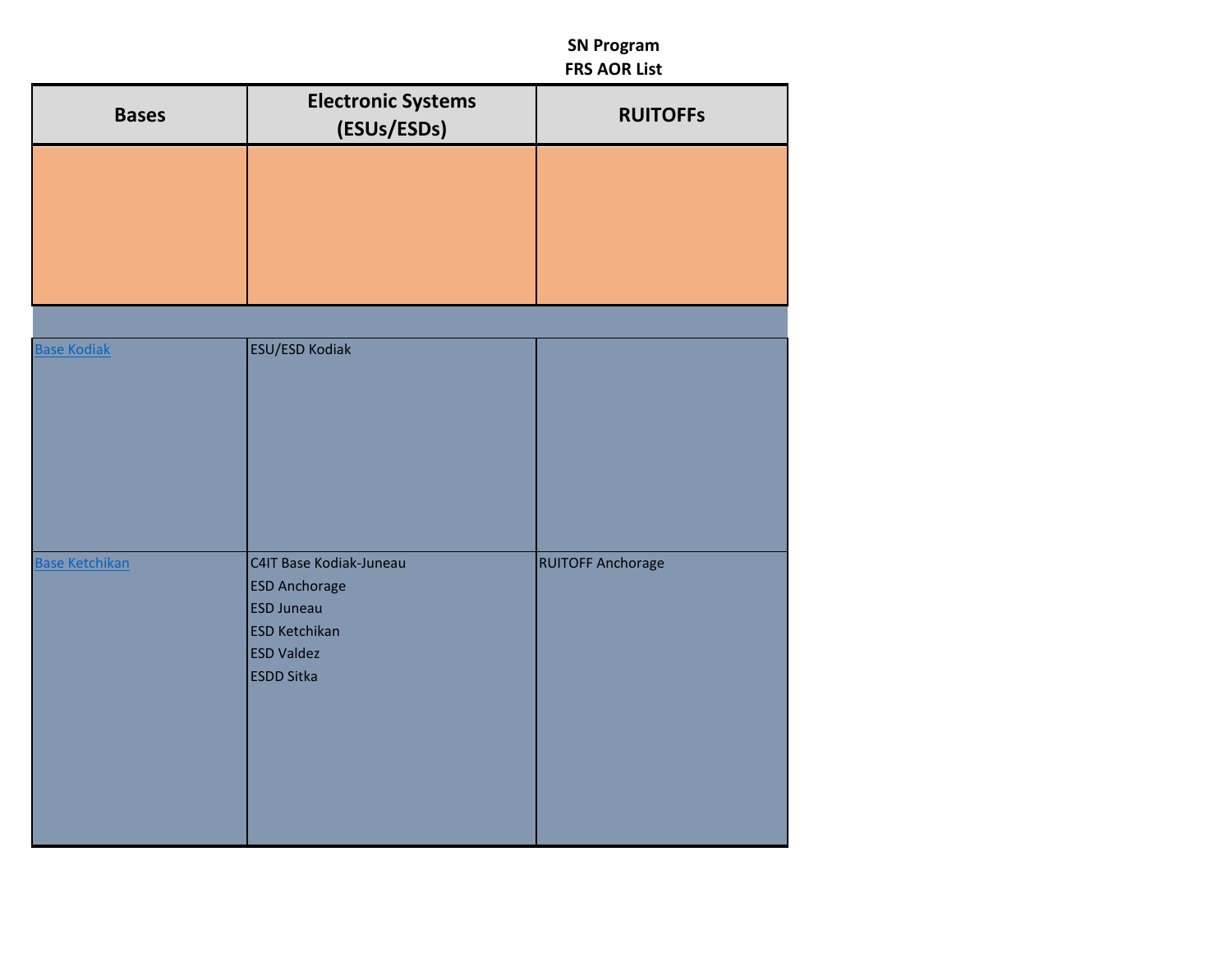| <b>Centers</b>                                       | <b>Other</b>                                            |
|------------------------------------------------------|---------------------------------------------------------|
|                                                      |                                                         |
| Northeast Regional Fisheries Training Center (NRFTC) | <b>International Ice Patrol</b>                         |
| Research & Development Center                        | Armory Detachment - Cape Cod                            |
|                                                      | <b>CG Academy</b>                                       |
|                                                      | CG Northeast RFTC                                       |
|                                                      | CGIS - Mid-Atlantic Region                              |
|                                                      | CGIS DET Lake Champlain, NY                             |
|                                                      | <b>CGIS DET Long Island Sound</b>                       |
|                                                      | Civil Engineering Unit (CEU) Providence, RI             |
|                                                      | <b>COMSTA - Communication Station Boston</b>            |
|                                                      | DEF INST INTL LEGAL Newport RI<br>DD-Auxillary South NY |
|                                                      | <b>DD-DPA New York</b>                                  |
|                                                      | <b>DD-Sector NY Intel Staff</b>                         |
|                                                      | <b>DDE-FBI JTTF New York</b>                            |
|                                                      | <b>LORSTA Nantucket</b>                                 |
|                                                      | <b>ISD New Haven</b>                                    |
|                                                      | Maintenance Augmentation Team (MAT) Newport             |
|                                                      | <b>NEADS Rome NY</b>                                    |
|                                                      |                                                         |
|                                                      |                                                         |
|                                                      |                                                         |
|                                                      |                                                         |
|                                                      |                                                         |
|                                                      |                                                         |
|                                                      |                                                         |
|                                                      |                                                         |
|                                                      |                                                         |
|                                                      |                                                         |
|                                                      |                                                         |
|                                                      | <b>BSU Boston</b>                                       |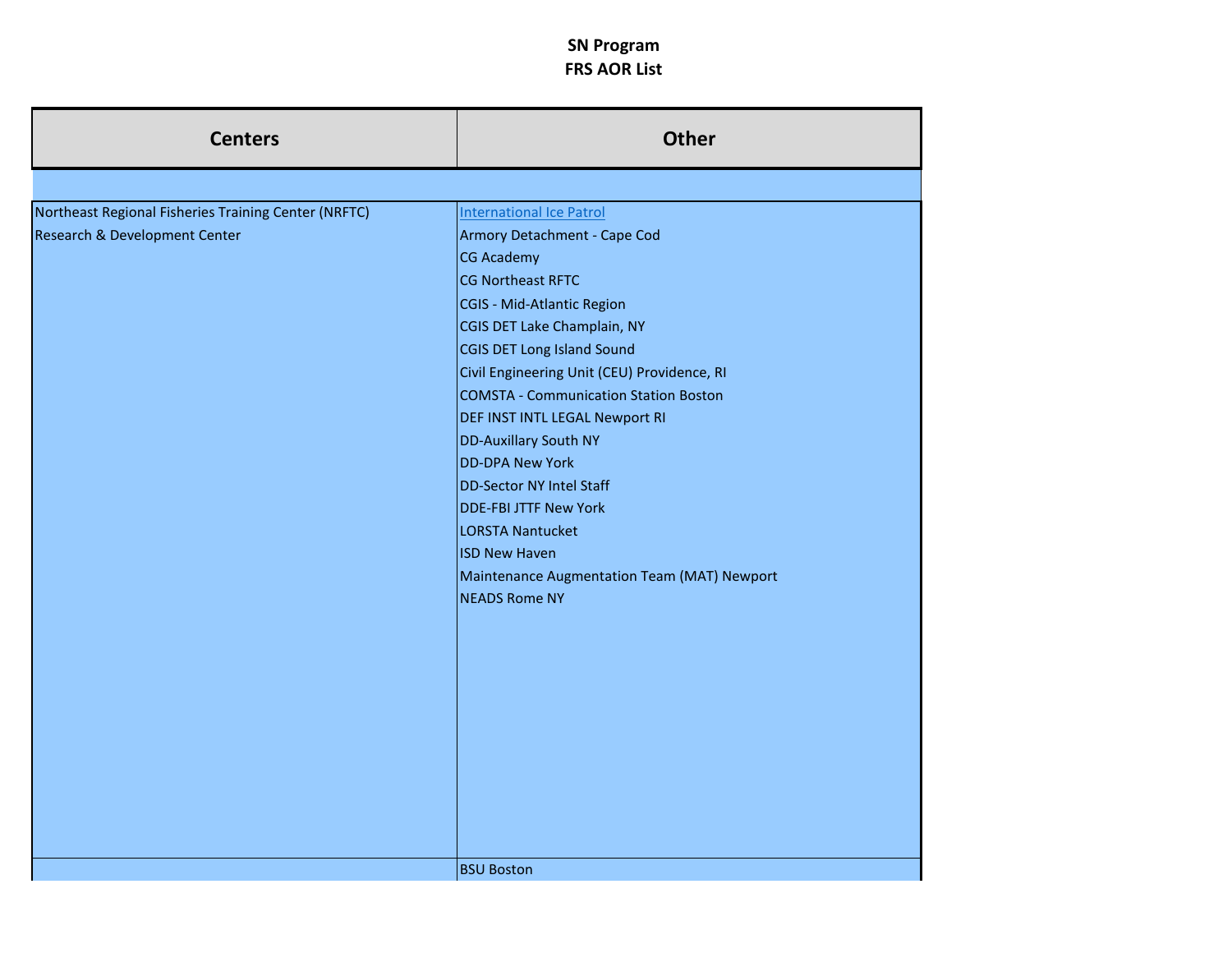| <b>Centers</b>                         | Other                                               |
|----------------------------------------|-----------------------------------------------------|
|                                        | CGIS - Northeast Region                             |
|                                        | CGIS Det Southwest Harbor                           |
|                                        | DD-CGIS Portland ME                                 |
|                                        | DD SFLC Boston                                      |
|                                        | D1 Admin Staff                                      |
|                                        | Industrial Production Facility - S. Portland        |
|                                        | ISD South Portland                                  |
|                                        | LORSTA Caribou                                      |
|                                        | Maintenance Augmentation Team (MAT) Kittery         |
|                                        | MAT Portsmouth                                      |
|                                        | <b>PSSU Boston</b>                                  |
|                                        | Port Security Unit (PSU) 301                        |
|                                        |                                                     |
|                                        |                                                     |
|                                        | OCONUS Units                                        |
|                                        | DDE-ROYAL AF GREENWOOD                              |
|                                        | DDE-USDAO OTTAWA                                    |
|                                        | DDE-RCMP OTTAWA                                     |
|                                        |                                                     |
|                                        |                                                     |
|                                        |                                                     |
| <b>ICC - Intel Coordination Center</b> | <b>Baltimore Yard</b>                               |
| <b>MSC</b> - Marine Safety Center      | C3CEN Baltimore/Alexandria                          |
| <b>NMC - National Maritime Center</b>  | CG Cryptologic Group/Ft Meade                       |
|                                        | CG Investigative Service (CGIS)                     |
|                                        | SFLC & Ordance Road                                 |
|                                        | Legacy Sustainment Support Unit (LSSU)              |
|                                        | COMDT Directorates- CG-00's- CG-1, CG-2, CG-6, CG-7 |
|                                        |                                                     |
|                                        |                                                     |
|                                        |                                                     |
|                                        |                                                     |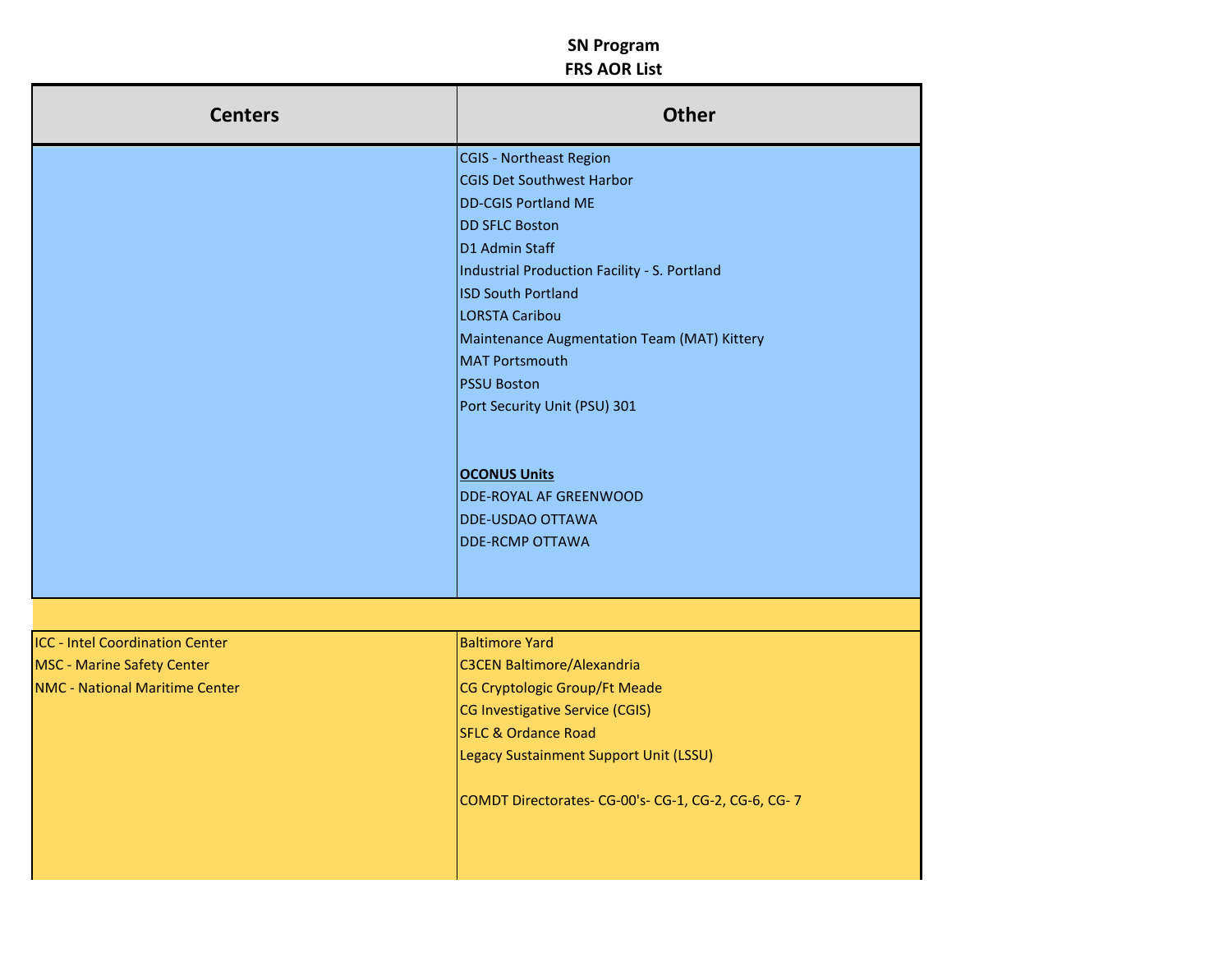| <b>Centers</b>                                         | Other                                          |
|--------------------------------------------------------|------------------------------------------------|
| <b>NPFC - National Pollution Fund Center</b>           | OCONUS Units                                   |
| National Resource Claims Center                        | DDE-DCO-I Barbados                             |
| <b>National Vessel Doc Center</b>                      | DDE US Embassy Tbilisi Georgia                 |
| <b>NAVCEN - Navigation Center</b>                      | DDE-DCO-I Saudi Arabia M-FSF                   |
| <b>OSC - Operations System Center</b>                  | DDE HQ units                                   |
| <b>C4IT Service Center</b>                             | DDE - White House Detail                       |
|                                                        | Graduate School                                |
|                                                        | National Defense University                    |
|                                                        | <b>PSC</b> - Personnel Service Command         |
|                                                        | CG SILC Detached Washington DC                 |
|                                                        | COMDT Directorates-CG-4, CG-5, CG-8, CG-9 DCMS |
|                                                        |                                                |
|                                                        |                                                |
| <b>TRACEN Cape May</b>                                 | Atlantic Strike Team                           |
|                                                        | Industrial Production DET - Cape May           |
|                                                        |                                                |
|                                                        |                                                |
|                                                        |                                                |
|                                                        |                                                |
|                                                        |                                                |
|                                                        |                                                |
|                                                        |                                                |
|                                                        |                                                |
| <b>FINCEN - Finance Center</b>                         | <b>Atlantic Area</b>                           |
| HSWL SC - Health, Safety, and Work-Life Service Center | Atlantic Strike Team                           |
| SILC - Shore Infrastructure Logistics Center           | FORCECOM                                       |
| SFLC - Surface Forces Logistics Center                 | CGIS Chesapeake                                |
| <b>TRACEN Yorktown</b>                                 | Legal Services Command (LSC)                   |
|                                                        | MIFC LANT                                      |
|                                                        | NESU Ports                                     |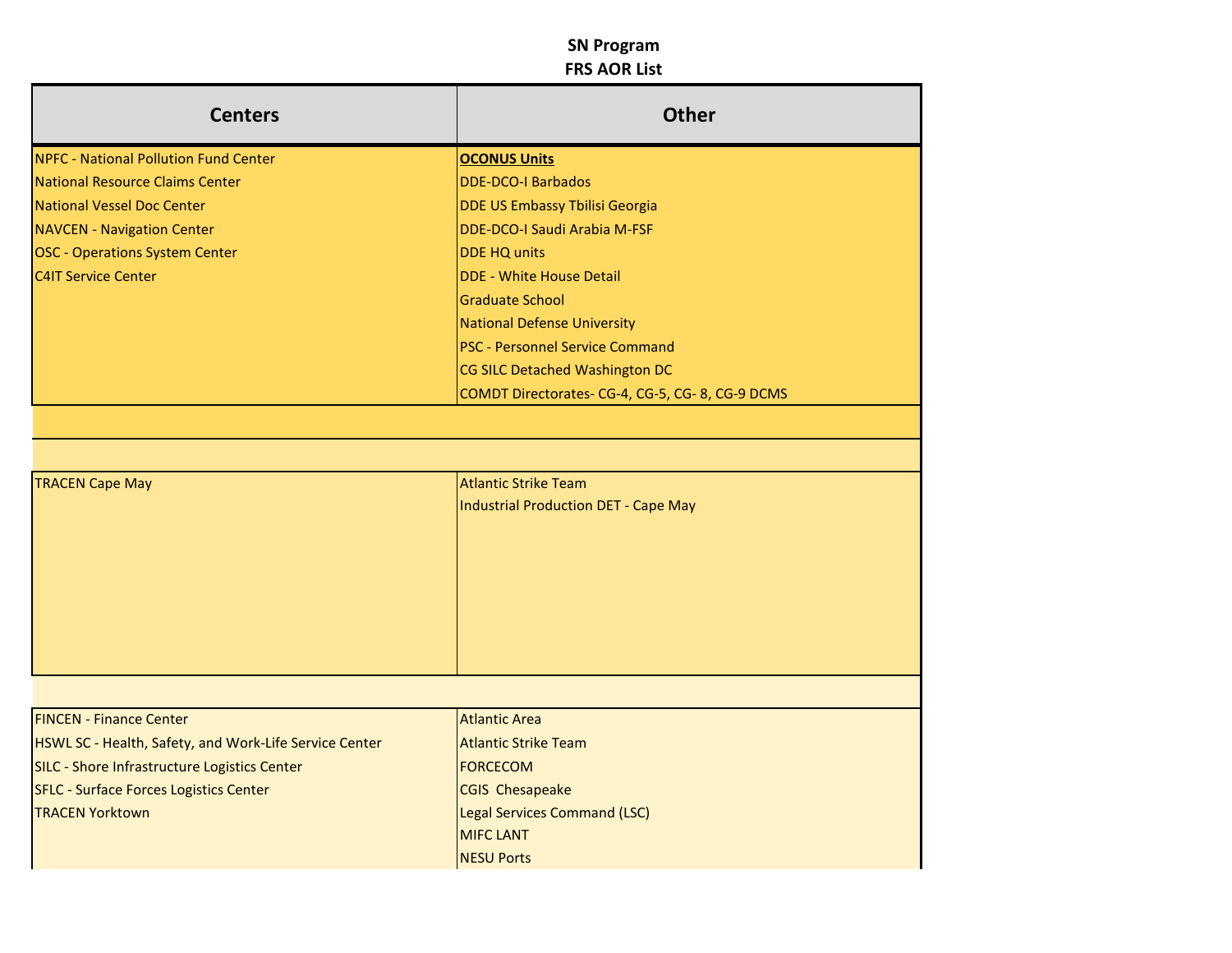| <b>Centers</b>                          | Other                                         |
|-----------------------------------------|-----------------------------------------------|
|                                         | <b>PSSU Ft. Eustis</b>                        |
|                                         | <b>TQC</b>                                    |
|                                         | OCONUS Units                                  |
|                                         | Activities Europe                             |
|                                         | DDE LANT-53 Africom Germany                   |
|                                         | DDE LANT-53 CNE C6F Naples                    |
|                                         | DDE LANT-53 EUCOM Germany                     |
|                                         | DDE-771 Squadron RNAD UK                      |
|                                         | DDE-DCO-I EUCOM                               |
|                                         | DDE-DCO-I Indonesia<br>DDE-DCO-I Liberia      |
|                                         |                                               |
| <b>Aviation Logistics Center (ALC)</b>  | C3CEN <sup>*</sup>                            |
| <b>Special Missions Training Center</b> | ATTC E-City                                   |
|                                         | COMMCOM <sup>*</sup>                          |
|                                         |                                               |
|                                         | OCONUS Units                                  |
|                                         | South America                                 |
|                                         | Central America<br>PATFORSWA Bahrain & Kuwait |
|                                         | DDE-CGIS PATFORSWA                            |
|                                         | DDE-PATFORSWA Cutter SPRT TM                  |
|                                         |                                               |
|                                         |                                               |
|                                         |                                               |
|                                         |                                               |
|                                         | CGIS Residential Agent Office                 |
|                                         | HITRON Jacksonville                           |
|                                         | MAT Kings Bay                                 |
|                                         | MFPU Kings Bay                                |
|                                         | MLE Academy                                   |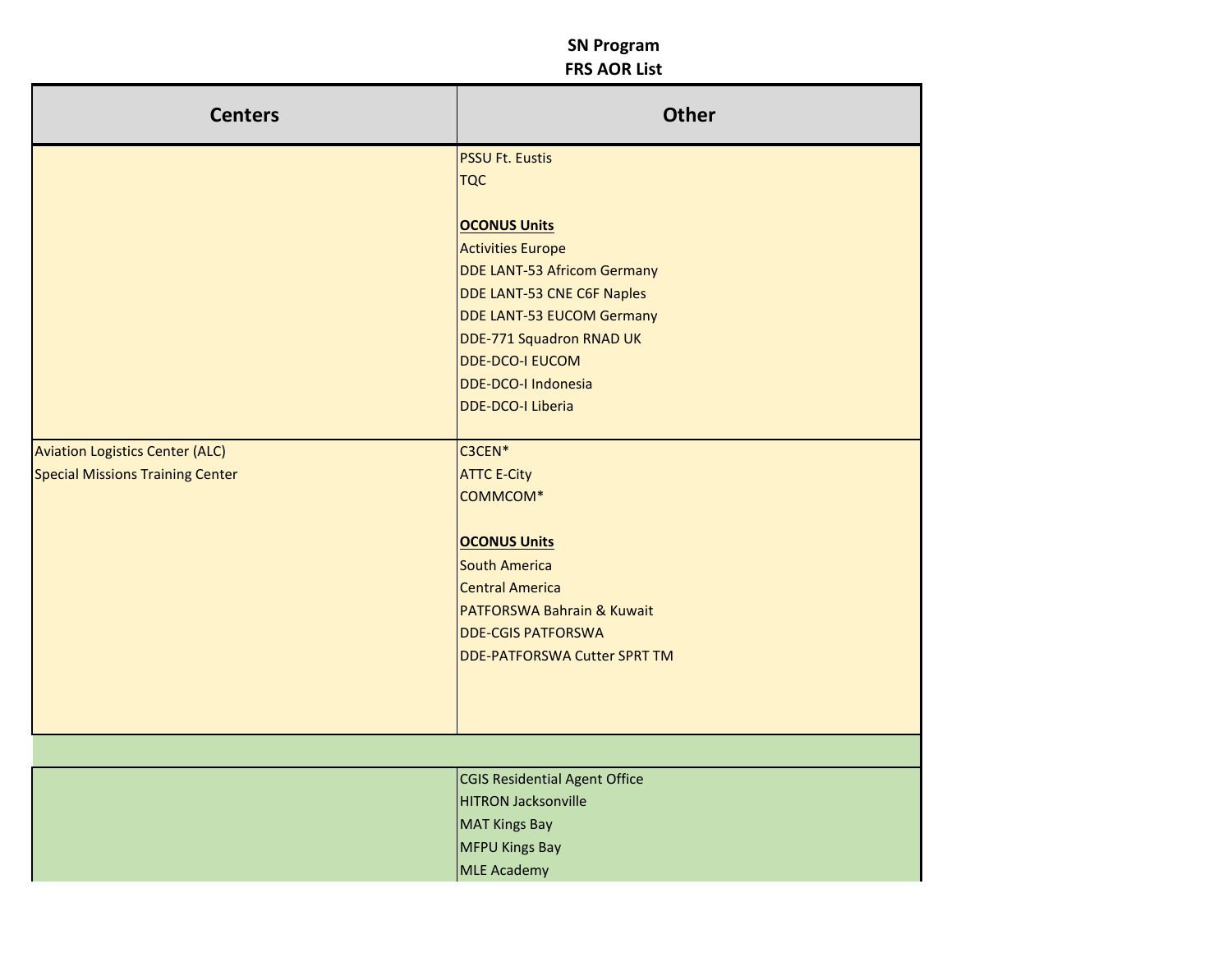| <b>Centers</b> | Other                                        |
|----------------|----------------------------------------------|
|                | NESU Charleston                              |
|                | ORDSUPFAC<br><b>ORDSUPFAC Port Canaveral</b> |
|                | Public Affairs Detachment Jacksonville       |
|                | SE Region Fisheries                          |
|                | Loran S Carolina Beach                       |
|                |                                              |
|                |                                              |
|                |                                              |
|                |                                              |
|                | <b>PSU 307</b>                               |
|                | CEU Miami                                    |
|                | CGIS Regional HQ                             |
|                | COMSTA Miami                                 |
|                | D7 TACLET ESU Miami                          |
|                | <b>ESO Key West</b>                          |
|                | <b>ISC Miami</b>                             |
|                | MAT St. Petersburg<br>MCDILL AFB             |
|                | NESU Miami                                   |
|                | WMEC MAT/WAT                                 |
|                |                                              |
|                |                                              |
|                |                                              |
|                |                                              |
|                |                                              |
|                |                                              |
|                |                                              |
|                |                                              |
|                |                                              |
|                |                                              |
|                |                                              |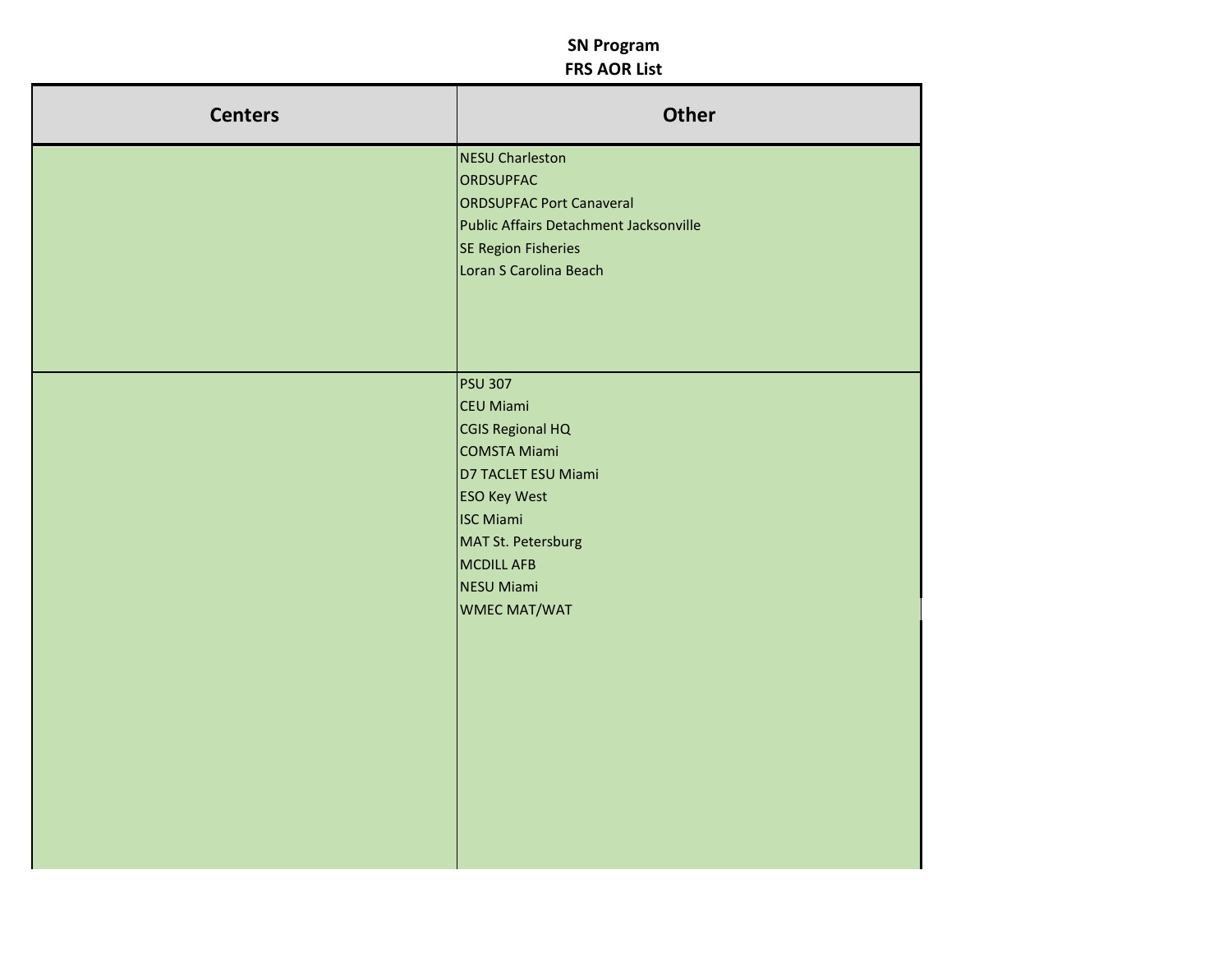| <b>Centers</b> | <b>Other</b>                                                   |
|----------------|----------------------------------------------------------------|
|                |                                                                |
|                |                                                                |
|                |                                                                |
|                |                                                                |
|                |                                                                |
|                |                                                                |
|                |                                                                |
|                |                                                                |
|                |                                                                |
|                |                                                                |
|                | <b>MAT San Juan</b>                                            |
|                | <b>Global Units</b>                                            |
|                | <b>DDE-DCO-I Costa Rica</b>                                    |
|                | <b>DDE-DCO-I HAITI</b>                                         |
|                | <b>DDE-Dept of State Havana</b>                                |
|                | <b>DDE-IMO Curacao</b>                                         |
|                | <b>DDE-Nassau</b>                                              |
|                | <b>DDE-Nassau OPBAT OPCEN</b>                                  |
|                | <b>DDE-NAVSTA Guantanamo Bay</b>                               |
|                | <b>DDE-US Embassy Bogota</b>                                   |
|                | <b>DDE-US Embassy Cartegena</b><br><b>DDE-US Embassy Haiti</b> |
|                | <b>DDE-US Embassy Panama</b>                                   |
|                | <b>DDE-US Embassy Quito</b>                                    |
|                | <b>DDE-US Embassy Santo Domingo</b>                            |
|                | <b>DDE-USDAO CARACAS</b>                                       |
|                | <b>DDE-USDAO Kingston</b>                                      |
|                |                                                                |

ATC Mobile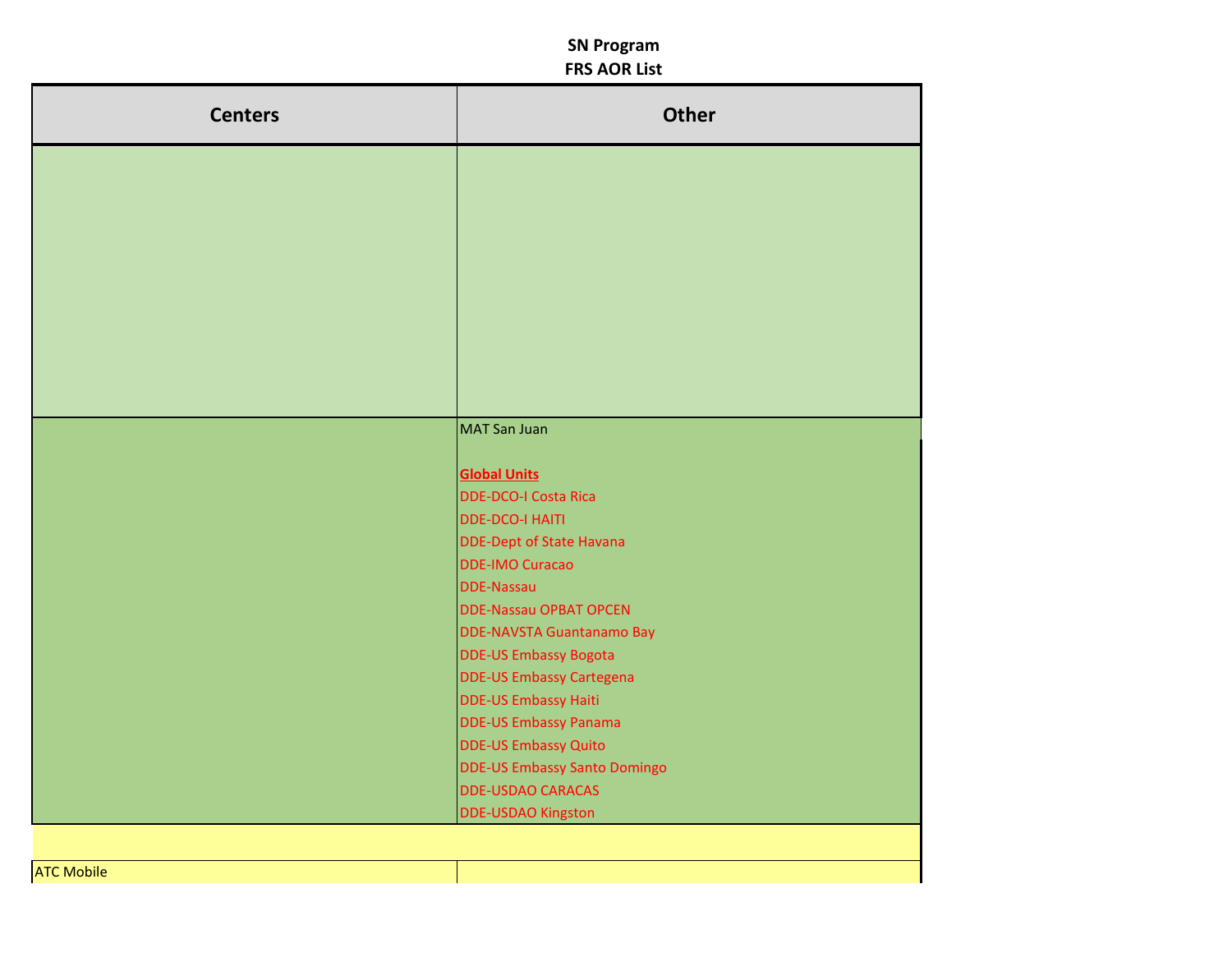| <b>Centers</b> | Other                                     |
|----------------|-------------------------------------------|
|                |                                           |
|                |                                           |
|                |                                           |
|                |                                           |
|                |                                           |
|                |                                           |
|                |                                           |
|                |                                           |
|                |                                           |
|                | OCONUS Unit<br>DDE-US Embassy Mexico City |
|                |                                           |
|                |                                           |
|                |                                           |
|                |                                           |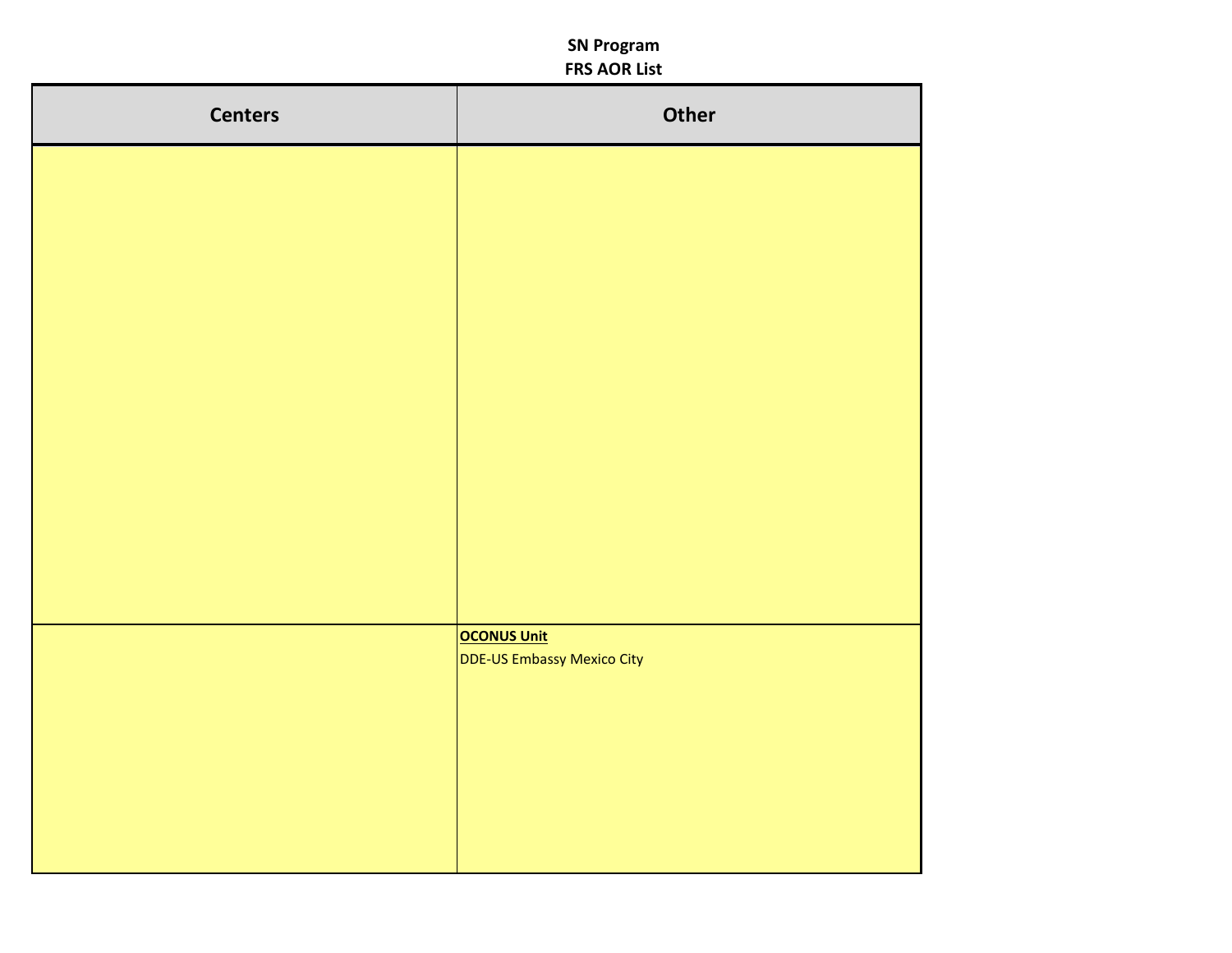| <b>Centers</b>                    | <b>Other</b>                                                                                                                                                                                                                                  |
|-----------------------------------|-----------------------------------------------------------------------------------------------------------------------------------------------------------------------------------------------------------------------------------------------|
|                                   |                                                                                                                                                                                                                                               |
| Pay and Personnel Center (Topeka) | CG Institute<br><b>CGCU Buckley AFB</b><br>CITAT - Container Inspection Training and Assistance Team<br><b>NORTHCOM - Northern Command</b><br><b>SARF - Small Arms Repair Facility</b><br>TVNC of Expertise, Paducah, KY<br>US TRANSCOM, JTRU |
|                                   |                                                                                                                                                                                                                                               |
|                                   | <b>CEU Cleveland</b>                                                                                                                                                                                                                          |
|                                   | ISD Detroit, Michigan                                                                                                                                                                                                                         |
|                                   | MAT Sault Ste Marie, Michigan                                                                                                                                                                                                                 |

PRO Marinette, Wisconsin

PSU 309, Ohio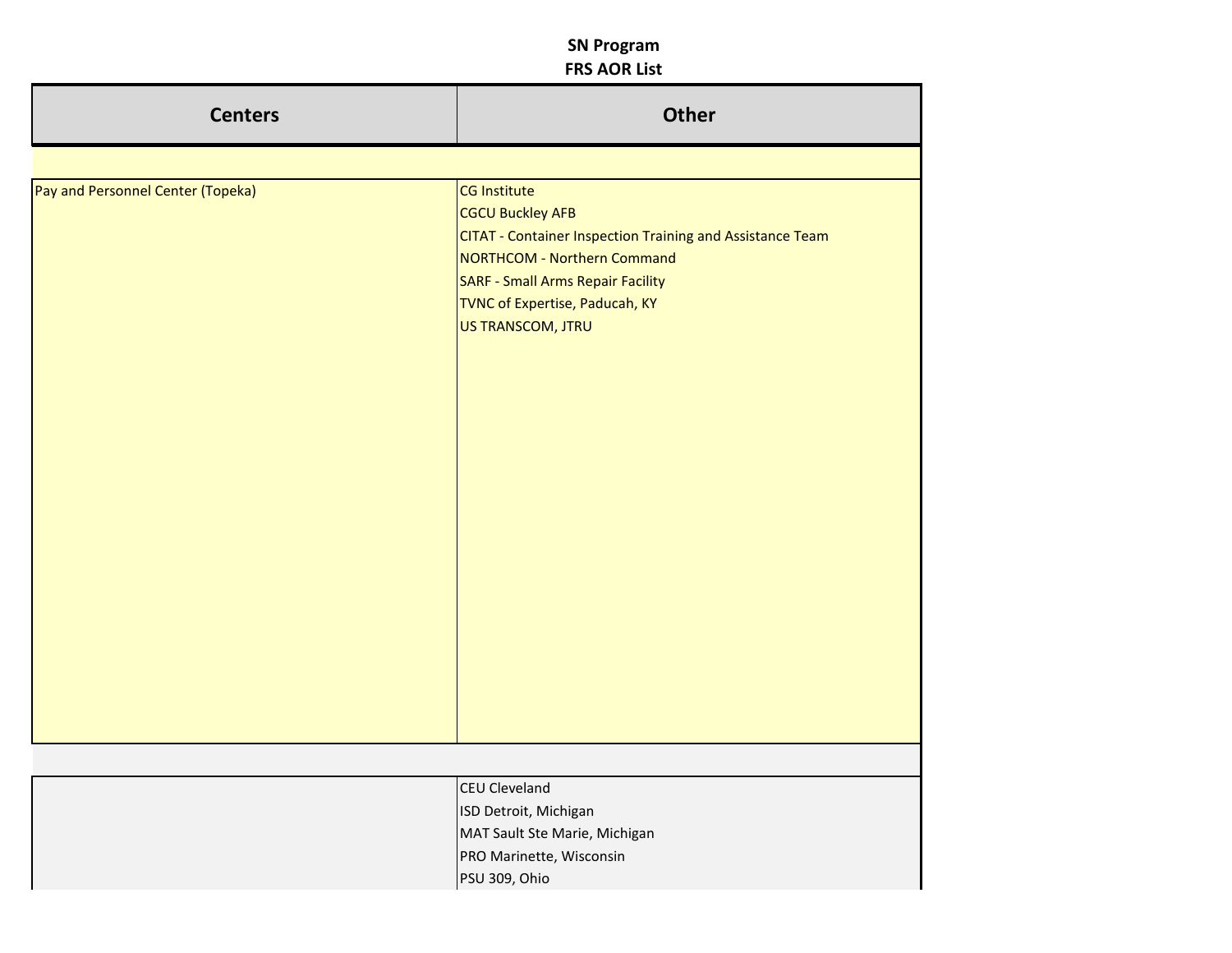| <b>Centers</b> | Other |
|----------------|-------|
|                |       |
|                |       |
|                |       |
|                |       |
|                |       |
|                |       |
|                |       |
|                |       |
|                |       |
|                |       |
|                |       |
|                |       |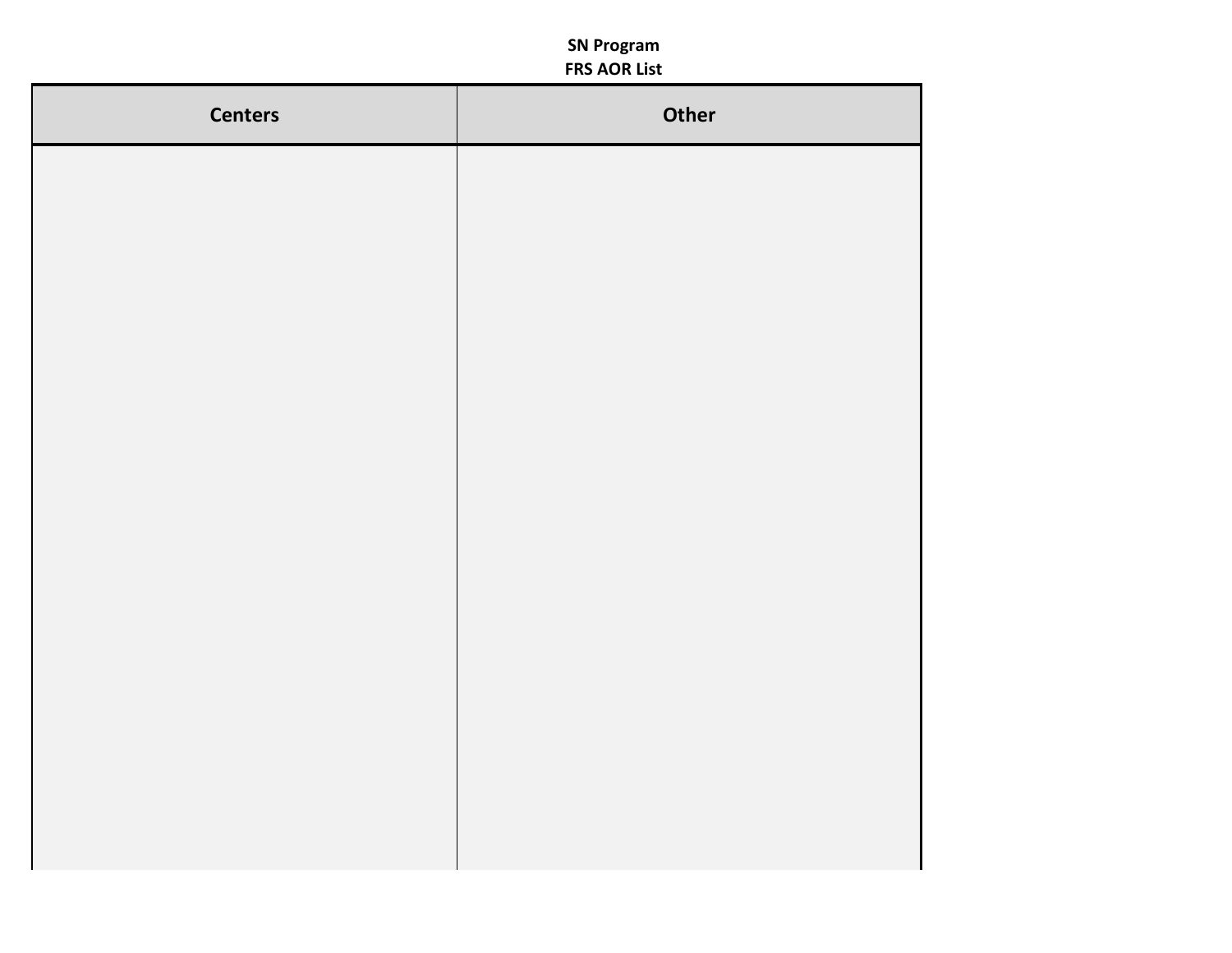| <b>Centers</b>         | <b>Other</b>                          |
|------------------------|---------------------------------------|
|                        |                                       |
|                        |                                       |
|                        |                                       |
|                        |                                       |
|                        |                                       |
| <b>TRACEN Petaluma</b> | <b>CAMSPAC</b>                        |
|                        | <b>CGIS Det Petaluma</b>              |
|                        | <b>CGIS Pacific Reg</b>               |
|                        | D-11 CEU Oakland                      |
|                        | <b>HSWL SC - Oakland</b>              |
|                        | <b>NESU Alameda</b>                   |
|                        | <b>PACAREA</b><br>Pacific Strike Team |
|                        | Training Team No. 1                   |
|                        | <b>West Coast OPS Petaluma</b>        |
|                        |                                       |
|                        |                                       |
|                        | <b>CGIS LA/LB</b>                     |
|                        | <b>CGIS San Diego</b>                 |
|                        | <b>DIRAUX South</b>                   |
|                        | <b>FIST LA/LB</b>                     |
|                        | <b>FORCECOM Armory</b>                |
|                        | HSWL San Pedro/HSWL San Diego         |
|                        | <b>March AFB</b>                      |
|                        | <b>MAT San Diego</b>                  |
|                        | <b>MEPS Los Angeles</b>               |
|                        | <b>Mopic Los Angeles</b>              |
|                        | <b>NCWRON 34</b>                      |
|                        | <b>PAC TACLET</b>                     |
|                        | <b>PSU 311</b>                        |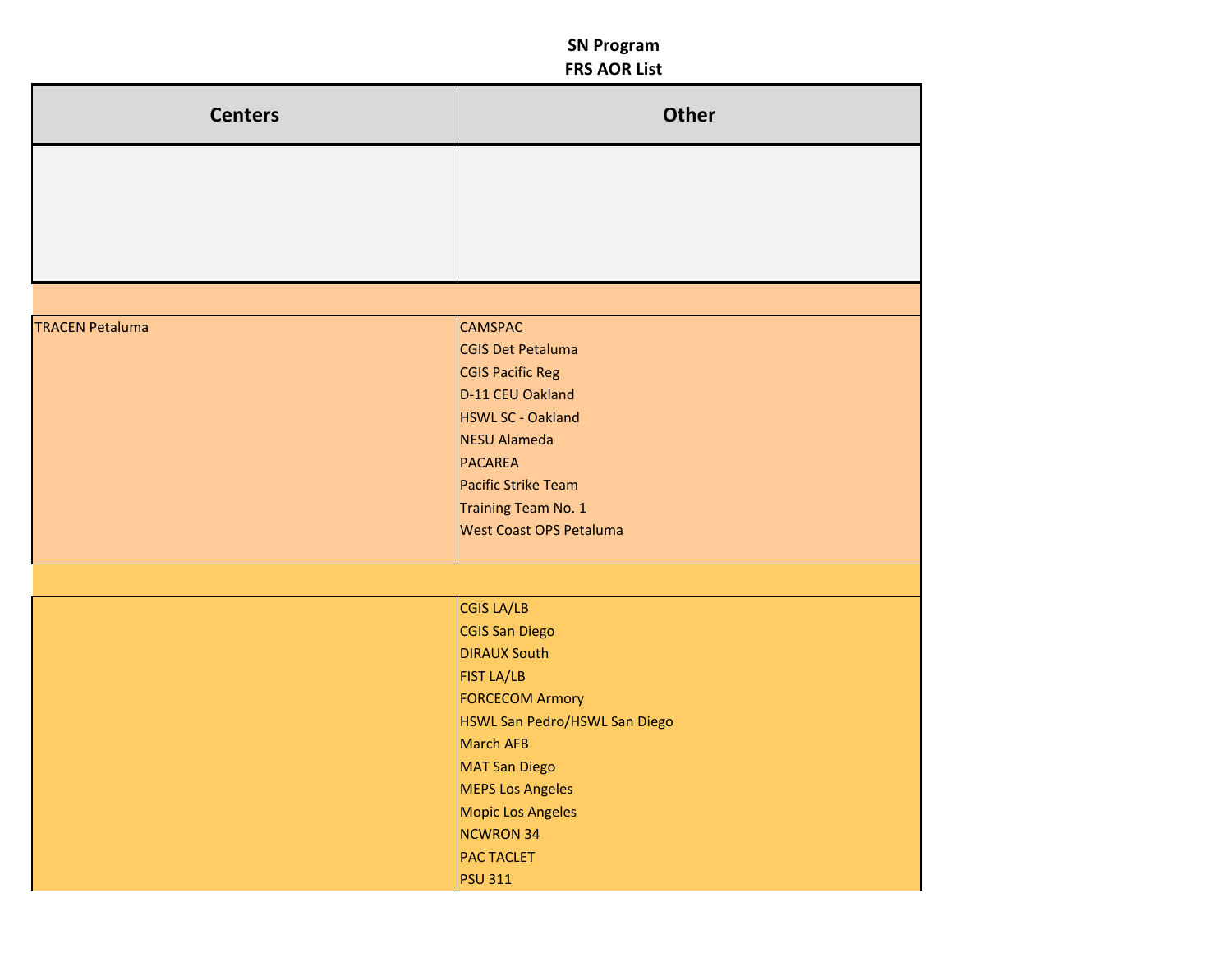| <b>Centers</b>         | Other                                                                  |
|------------------------|------------------------------------------------------------------------|
|                        | Regional Dive Locker West                                              |
|                        | RESCUE 21                                                              |
|                        | CGIS - Northwest Region                                                |
|                        | Harbor Defense Command Unit 113                                        |
|                        | Maritime Force Protection Unit - Bangor                                |
|                        | National Motor Lifeboat School                                         |
|                        | NESU - Naval Engineering Support Unit                                  |
|                        | <b>PSU 313</b>                                                         |
|                        | Shore Maintenance Command - Seattle                                    |
|                        | Vessel Traffice Service Puget Sound                                    |
|                        | OCONUS Unit                                                            |
|                        | DDE-Royal AF COMOX Lazo                                                |
|                        |                                                                        |
|                        |                                                                        |
|                        |                                                                        |
|                        |                                                                        |
|                        |                                                                        |
|                        |                                                                        |
|                        |                                                                        |
|                        |                                                                        |
|                        |                                                                        |
|                        |                                                                        |
| CGIS Detachment - Guam | Civil Engineering Unit - Honolulu                                      |
|                        | COMSTA - Communications Station Honolulu                               |
|                        | NESU - Naval Engineering Support Unit                                  |
|                        | Armory Detachment - Honolulu                                           |
|                        | Afloat Training Group (Mid Pacific)                                    |
|                        | Cryptologic Unit - Hawaii<br>Industrial Production Facility - Honolulu |
|                        |                                                                        |
|                        |                                                                        |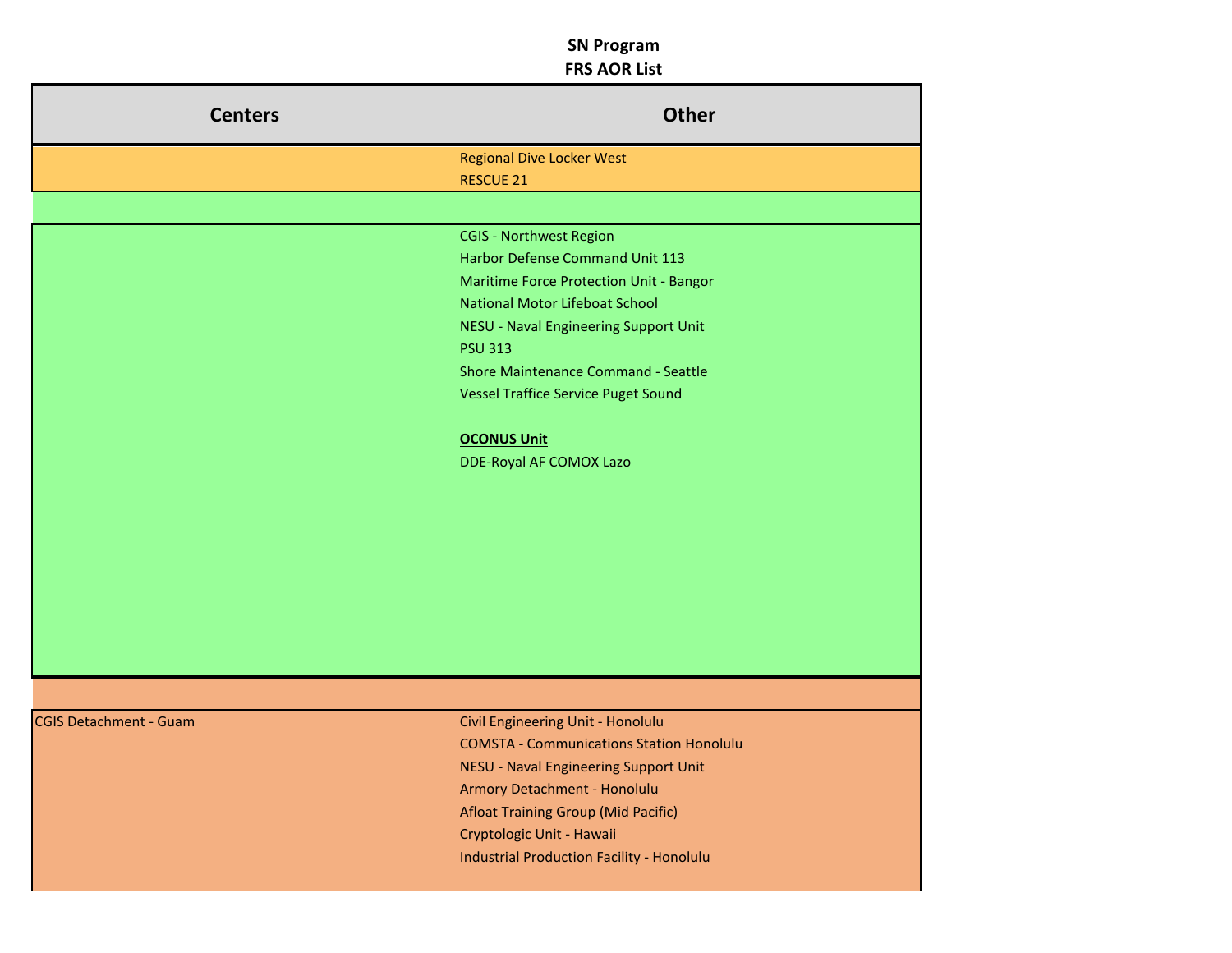| <b>Centers</b>                     | Other                                                                                                                                                                                                                                                                                                                                                                                                                                                                                       |
|------------------------------------|---------------------------------------------------------------------------------------------------------------------------------------------------------------------------------------------------------------------------------------------------------------------------------------------------------------------------------------------------------------------------------------------------------------------------------------------------------------------------------------------|
|                                    | OCONUS Units<br>Far East Activities Yokota/Fussa (Japan)<br>MIDET Singapore<br>DDE PAC-2 US Forces Japan<br>DDE US Embassy Seoul<br>DDE-PAC-01 Beijing<br>DD-FEACT Yokota Air Base                                                                                                                                                                                                                                                                                                          |
| <b>NPR Fishery Training Center</b> | mmunications Station Kodiak<br>Kodiak-PACAREA Armory                                                                                                                                                                                                                                                                                                                                                                                                                                        |
|                                    | <b>Communist City of City Communist City Communist City Communist Communist Communist Communist Communist Communist Communist Communist Communist Communist Communist Communist Communist Communist Communist Communist Communis</b><br>CGIS Anchorage<br>D17 Counterintelligence-Anchorage<br>$D17$ Legal<br>D17 Public Affairs-Detached Anchorage<br>FORCECOM Armory<br>HSWL Field Office-JBER<br>Joint Base Elmendorf Fort Richardson (JBER) Liaison<br>MEPS Anchorage<br>SFLC Ketchikan |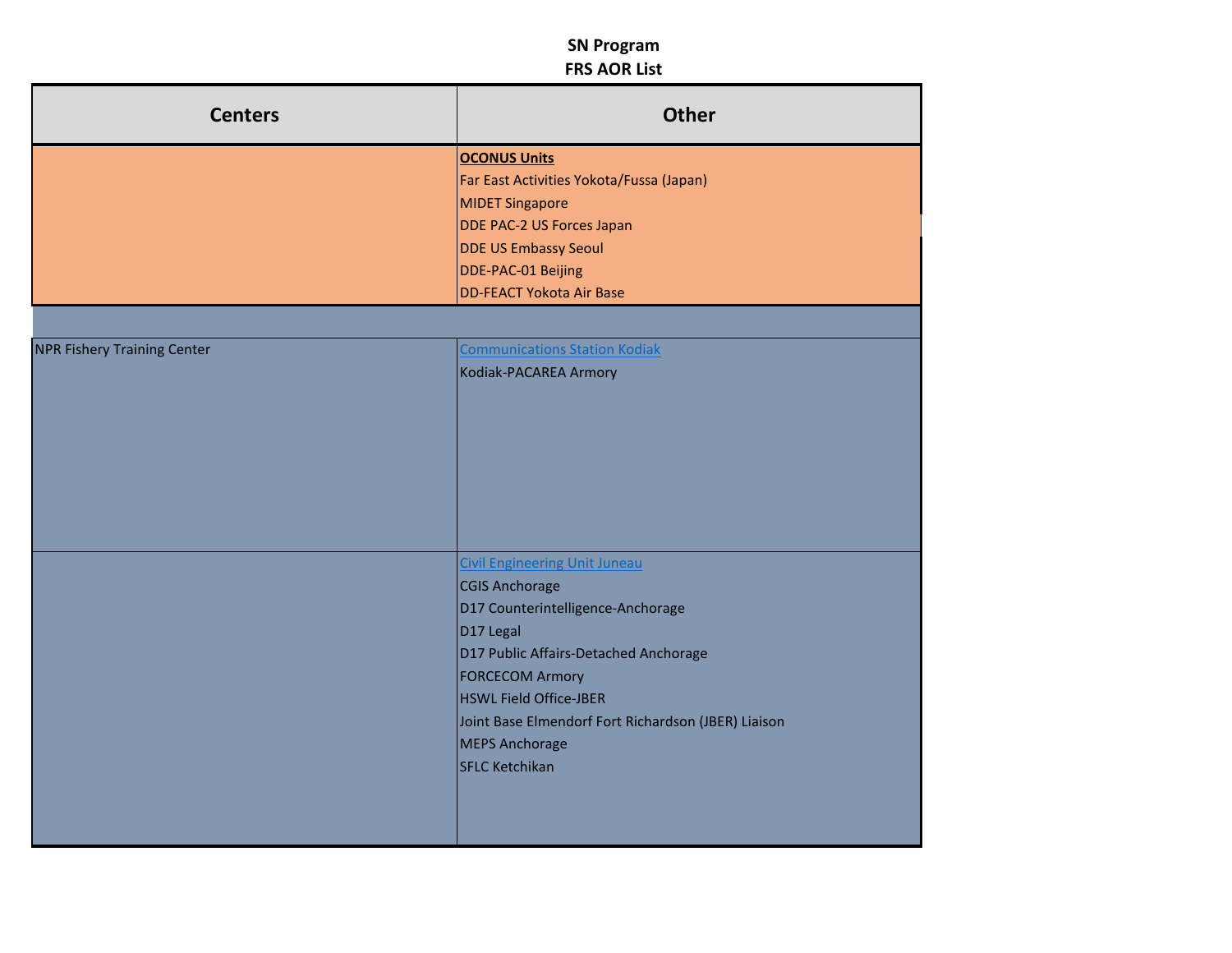#### **Locating Specific Units within the Spreadsheet**

The spreadsheet is a living document that requires continuous maintenance and update to accurately reflect the areas of responsibility (AORs) for each FRS. The spreadsheet is a rather large document with a lot of data. Personnel may find it more efficient and easier to use the "Find" feature in Word to locate specific units or states. To search for a specific unit or state within the spreadsheet, personnel can follow the steps below.

| <b>Step</b>    | <b>Action</b>                                                                                                                                                                                                             |
|----------------|---------------------------------------------------------------------------------------------------------------------------------------------------------------------------------------------------------------------------|
| 1              | On the spreadsheet, click the column that corresponds to the type of unit (e.g., cutter, boat station,                                                                                                                    |
|                | sector, etc.) of interest. (If searching for a specific state, click column "B", titled "States".) When                                                                                                                   |
|                | clicking on a column, ensure that the entire column is selected (i.e., highlighted).                                                                                                                                      |
| $\overline{2}$ | From the Home tab, select the Find & Select icon.                                                                                                                                                                         |
|                |                                                                                                                                                                                                                           |
|                | TAP Progress_Report_1JUN2013.xlsx - Microsoft Excel                                                                                                                                                                       |
|                | Home<br>$\odot$ $=$ $\odot$ $\times$<br>mulas<br>Data<br>Add-Ins<br>Home<br>Review<br>View<br>Developer<br>Acrobat                                                                                                        |
|                | <b>The Fix it it</b><br>Σ AutoSum *<br>Wrap Text<br>Calibri<br>$\mathbf{A} \times \mathbf{A} \times \mathbf{A}$<br>Date                                                                                                   |
|                | $\Box$ Fill $\tau$<br><b>La Copy</b><br>Find & Select Icon<br>Paste<br>■■■■■■■■ ■ ■ ■ Merge & Center *<br>$s -$<br>Find &<br>$B$ $I$ $U$ $\cdot$ $H$ $\cdot$ $\Delta$ $\cdot$ $\Delta$ $\cdot$<br>Format Painter<br>Clear |
|                | Select<br>$\overline{12}$<br>Alignment<br>$\overline{\Gamma_{2}}$<br>15<br>Font<br>Clipboard<br><b>Editing</b>                                                                                                            |
|                | Figure 1 - Home Tab                                                                                                                                                                                                       |
|                |                                                                                                                                                                                                                           |
| 3              | From the Find & Select menu, select Find.                                                                                                                                                                                 |
|                | In the Find what: text box, enter the name of the unit or state.                                                                                                                                                          |
|                | THEN<br>IF                                                                                                                                                                                                                |
|                | You want to locate the last name one at a time<br><b>Click Find Next</b>                                                                                                                                                  |
|                | within the column                                                                                                                                                                                                         |
|                | You want to see a total listing of all instances of<br>Click Find All (results will display on the window                                                                                                                 |
|                | the last name within the spreadsheet<br>beneath the buttons where you can select the                                                                                                                                      |
|                | specific cell to view)                                                                                                                                                                                                    |
|                |                                                                                                                                                                                                                           |
|                | $\mathcal{P}^-$<br><b>Find and Replace</b><br>-23                                                                                                                                                                         |
|                |                                                                                                                                                                                                                           |
|                | Find<br>Replace                                                                                                                                                                                                           |
|                |                                                                                                                                                                                                                           |
|                | Adams<br>Find what:<br>۰.                                                                                                                                                                                                 |
|                |                                                                                                                                                                                                                           |
|                |                                                                                                                                                                                                                           |
|                | Options >>                                                                                                                                                                                                                |
|                |                                                                                                                                                                                                                           |
|                | <b>Results</b><br><b>Find Next</b><br>Find All<br>Close                                                                                                                                                                   |
|                |                                                                                                                                                                                                                           |
|                | eet<br><b>Book</b><br>Value<br>Formula<br>Name<br>Cell                                                                                                                                                                    |
|                | TAP Progress_Report_1JUN2013.xlsx<br>\$A\$1628<br>Adams<br><b>TAP Progress</b>                                                                                                                                            |
|                | Adams<br>TAP Progress_Report_1JUN2013.xlsx<br><b>TAP Progress</b><br>\$A\$1647                                                                                                                                            |
|                | Adams<br>TAP Progress_Report_1JUN2013.xlsx<br><b>TAP Progress</b><br>\$A\$1227                                                                                                                                            |
|                | 3 cell(s) found                                                                                                                                                                                                           |
|                | Figure 2 - Find All                                                                                                                                                                                                       |
| 4              | Select Close.                                                                                                                                                                                                             |
|                |                                                                                                                                                                                                                           |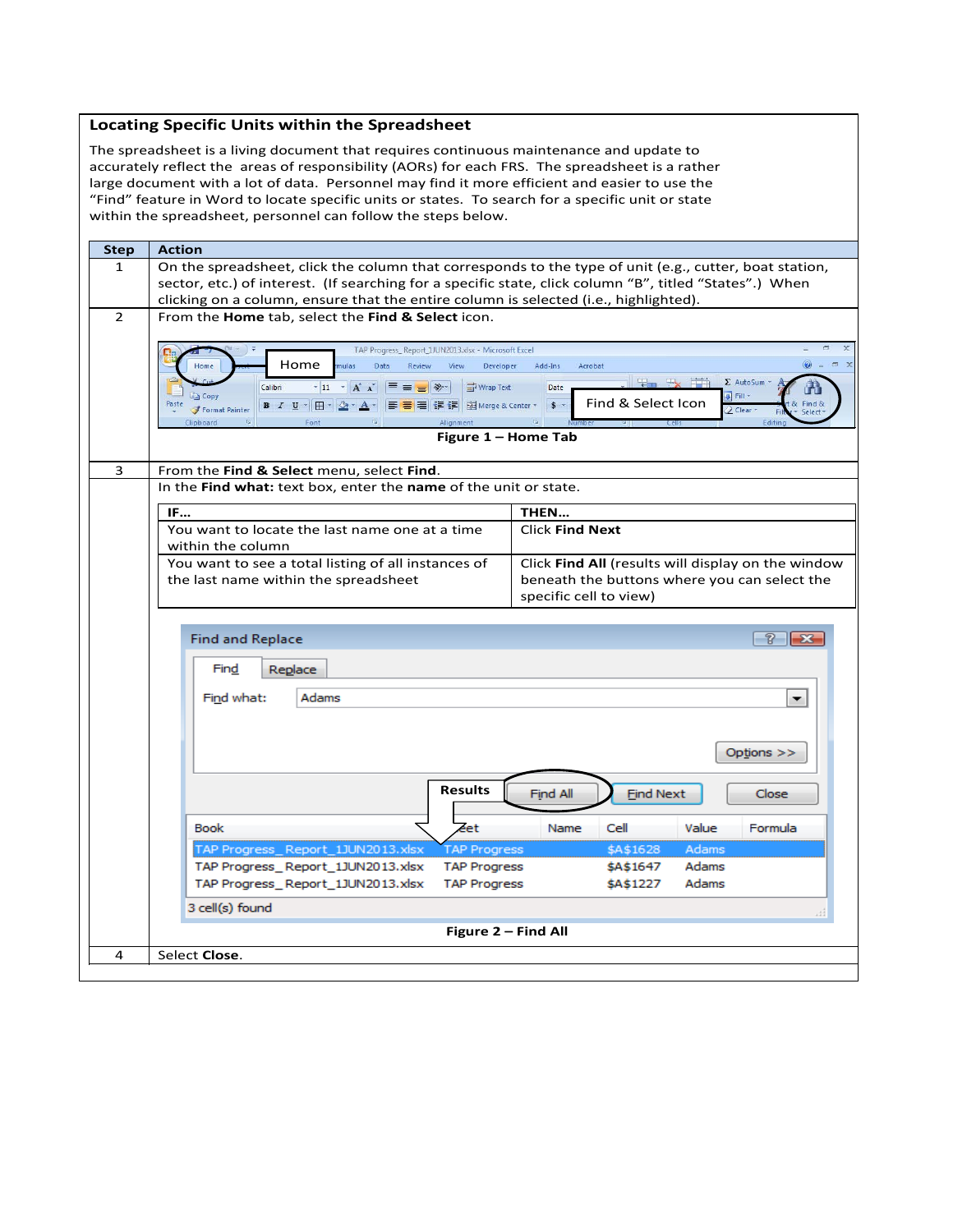| <b>HEADQUARTER UNITS</b>                                                                                                                |
|-----------------------------------------------------------------------------------------------------------------------------------------|
| The following list provides the specific units that are located in the HQ Bldgs. Please note that the list is not                       |
| necessarily comprehensive. Questions about specific units that are not listed below can be directed to Sharon                           |
| Wingate (Regional Practice NCA).                                                                                                        |
| Searches for a specific unit name can be conducted in the same manner as the AOR list worksheet.<br> AC&I AND OE DIVISION (CG-DCMS-821) |
|                                                                                                                                         |
| ACQUISITION PROGRAM MANAGER AVIATION (CG-931)                                                                                           |
| ACQUISITION PROGRAM MANAGER C4ISR (CG-933)                                                                                              |
| ACQUISITION PROGRAM MANAGER, SURFACE (CG-932)                                                                                           |
| ADMIN & STANDARDS DEVELOPMENT DIVISION (CG-7511)                                                                                        |
| ADMIN COORDINATION STAFF (CG-DCO-A)                                                                                                     |
| ADMINISTRATION BRANCH (CG-BSX-11)                                                                                                       |
| AERONAUTICAL ENGINEERING RESOURCE MANAGEMENT DIVISION (CG-412)                                                                          |
| AERONAUTICAL ENGINEERING SYSTEMS MANAGEMENT DIV (CG-411)                                                                                |
| AFLOAT AND MARINE SAFETY DIVISION (CG-1134)                                                                                             |
| ALTERATIONS DIVISION (CG-BRG-1)                                                                                                         |
| ASSISTANT COMMANDANT FOR ACQUISITION (CG-9)                                                                                             |
| ASSISTANT COMMANDANT FOR CAPABILITY (CG-7)                                                                                              |
| ASSISTANT COMMANDANT FOR COMMAND, CONTROL, COMMUNICATIONS, COMPUTERS & INF(                                                             |
| ASSISTANT COMMANDANT FOR ENGINEERING AND LOGISTICS (CG-4)                                                                               |
| ASSISTANT COMMANDANT FOR HUMAN RESOURCES (CG-1)                                                                                         |
| ASSISTANT COMMANDANT FOR INTELLIGENCE & CRIMINAL INVESTIGATIONS (CG-2)                                                                  |
| ASSISTANT COMMANDANT FOR PREVENTION POLICY (CG-5P)                                                                                      |
| <b>ASSISTANT COMMANDANT FOR RESOURCES (CG-8)</b>                                                                                        |
| ASSISTANT COMMANDANT FOR RESPONSE POLICY (CG-5R)                                                                                        |
| ATON ICE BREAKER & PATROL BOAT CAPABILITIES DIV (CG-7513)                                                                               |
| <b>AUDIT REMEDIATION DIVISION (CG-845)</b>                                                                                              |
| <b>AVIATION RESOURCES DIVISION (CG-7111)</b>                                                                                            |
| <b>AVIATION SAFETY DIVISION (CG-1131)</b>                                                                                               |
| <b>AVIATION SYSTEMS CONTRACTS DIVISION</b>                                                                                              |
| <b>BASE NATIONAL CAPITAL REGION</b>                                                                                                     |
| <b>BOAT FORCE CAPABILITY DIVISION (CG-7312)</b>                                                                                         |
| <b>BOATING SAFETY DIVISION (CG-BSX-2)</b>                                                                                               |
| <b>BUDGET EXECUTION DIVISION</b>                                                                                                        |
| <b>BUDGET EXECUTION DIVISION (CG-831)</b>                                                                                               |
| <b>BUDGET FORMULATION DIVISION (CG-822)</b>                                                                                             |
| BUSINESS MANAGEMENT & METRICS DIVISION (CG-9283)                                                                                        |
| BUSINESS TRANSFORMATION DIVISION (CG-DCMS-54)                                                                                           |
| <b>C4ISR SYSTEMS CONTRACTS DIVISION</b>                                                                                                 |
| CAPABILITY & REQUIREMENTS DIVISION (CG-257)                                                                                             |
| CAPABILITY DEVELOPMENT DIVISION (CG-1B)2                                                                                                |
| CARGO & FACILITIES DIVISION (CG-FAC-2)                                                                                                  |
| <b>CG CYBER COMMAND</b>                                                                                                                 |
| CG STRATEGIC MANAGEMENT AND DOCTRINE DIRECTORATE (CG-095)                                                                               |
| CHAPLAIN OF THE COAST GUARD (CG-00A)                                                                                                    |
| CHIEF ADMINISTRATIVE LAW JUDGE (CG-00J)                                                                                                 |
| CHIEF TRIAL JUDGE (CG-09J)                                                                                                              |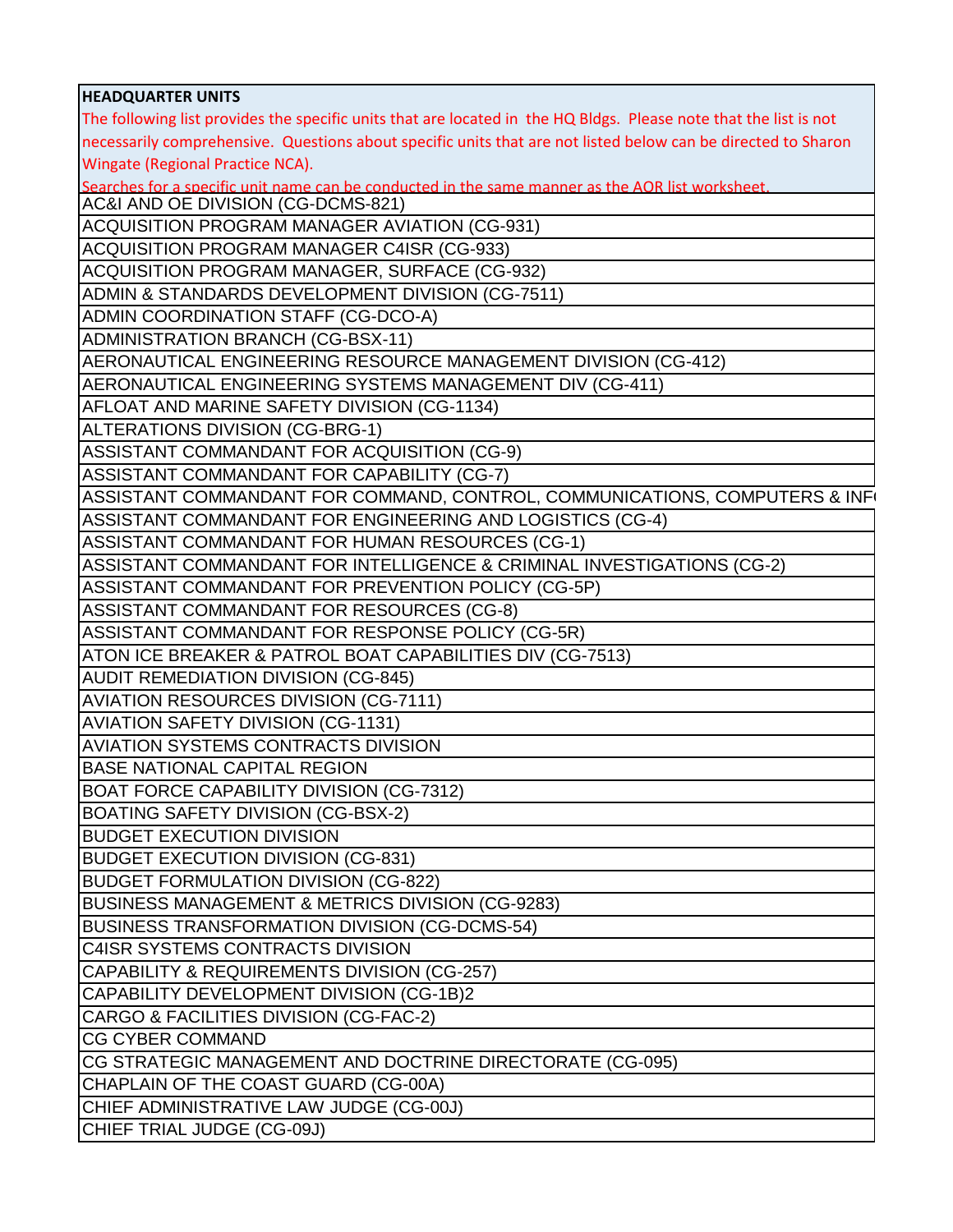| <b>CIVIL RIGHTS DETACHMENT REGION 1</b>                       |
|---------------------------------------------------------------|
| CIVIL RIGHTS DIRECTORATE (CG-00H)                             |
| COAST GUARD AUXILIARY DIVISION (CG-BSX-1)                     |
| COAST GUARD COUNTERINTELLIGENCE SERVICE (CG-CI)               |
| COAST GUARD COURT OF CRIMINAL APPEALS (CG-094C)               |
| COAST GUARD HEADQUARTERS (CGHQ)                               |
| COMMAND & CONTROL INFRASTRUCTURE MANAGEMENT DIVISION (CG-643) |
| COMMAND CENTERS DIVISION (CG-7412)                            |
| COMMAND CONTROL & OPS INFO SYSTEMS DIV (CG-7612)              |
| <b>COMMAND MASTER CHIEF</b>                                   |
| COMMANDANT (CG-00)                                            |
| COMMUNICATIONS & SENSORS DIVISION (CG-7611)                   |
| COMMUNITY RELATIONS DIVISION (CG-09223)                       |
| COMPENSATION DIVISION (CG-1222)                               |
| COMPLIANCE & PROCEDURES DIVISION (CG-00H-11)                  |
| COMPLIANCE ANALYSIS DIVISION (CG-INV-2)                       |
| COMPLIANCE AND OVERSIGHT DIVISION (CG-253)                    |
| <b>COMPLIANCE DIVISION</b>                                    |
| CONFIGURATION MANAGEMENT DIVISION (CG-444)                    |
| CONTRACTS PLANNING & PROCEDURES DIVISION (CG-9124)            |
| COORDINATION DIVISION (CG-SAR-2)                              |
| DATA ADMIN & FREEDOM OF INFO ACT DIV (CG-INV-3)               |
| DEEP WATER PORT STANDARDS DIVISION (CG-OES-4)                 |
| DEEPWATER INTEGRATION STAFF (CG-4B)                           |
| DEP DIR COMMERCIAL REGULATIONS & STANDARDS (CG-5PS-D)         |
| DEP DIR INCIDENT MANAGEMENT & PREP POLICY (CG-5RI-D)          |
| DEP DIR MARINE TRANSPORTATION SYSTEMS (CG-5PW-D)              |
| DEP DIR OPERATIONS RESOURCE MANAGEMENT (CG-DCO-8-D)           |
| DEPUTY COMMANDANT FOR MISSION SUPPORT (CG-DCMS)               |
| DEPUTY COMMANDANT FOR OPERATIONS (CG-DCO)                     |
| DIR INCIDENT MGMT & PREPAREDNESS POLICY (CG-5RI)              |
| DIR LAW ENF MARITIME SEC & DEFENSE OPS POLICY (CG-5RE)        |
| DIRECTIVES AND PUBLICATIONS DIVISION (CG-612)                 |
| DIRECTOR COMMERCIAL REGULATIONS & STANDARDS (CG-5PS)          |
| DIRECTOR INTERNATIONAL AFFAIRS & FOREIGN POLICY (DCO-I)       |
| DIRECTOR MARINE TRANSPORTATION SYSTEMS (CG-5PW)               |
| DIRECTOR OF ACQUISITION PROGRAM EXECUTIVE OFFICER (CG-93)     |
| DIRECTOR OF ACQUISITION SERVICES (CG-92)                      |
| DIRECTOR OF CONTRACTING & PROCUREMENT (CG-91)                 |
| DIRECTOR OF FINANCIAL OPERATIONS/COMPTROLLER (CG-8C)          |
| DIRECTOR OF GOVERNMENTAL & PUBLIC AFFAIRS (CG-092)            |
| DIRECTOR OF HEALTH AND SAFETY (CG-11)                         |
| DIRECTOR OF INSPECTIONS & COMPLIANCE (CG-5PC)                 |
| DIRECTOR OF PERSONNEL MANAGEMENT (CG-12)                      |
| <b>DIRECTOR OF RESERVE (CG-13)</b>                            |
| DIRECTOR OPERATIONS RESOURCE MANAGEMENT (CG-DCO-8)            |
| <b>DIVE CAPABILITY DIVISION (CG-7212)</b>                     |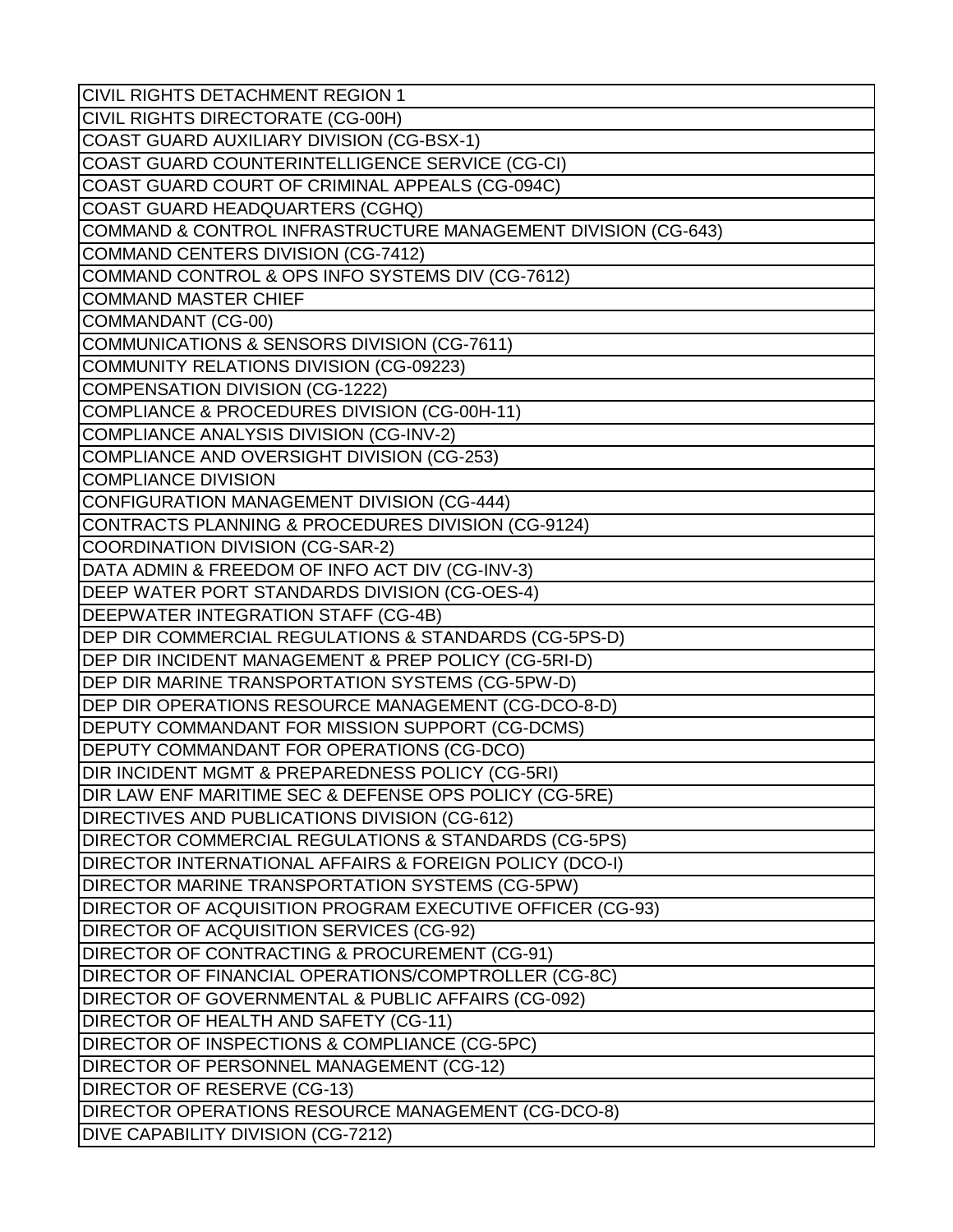| DIVERSITY MANAGEMENT OFFICE (CG-12B)                                 |
|----------------------------------------------------------------------|
| DIVISION OF HUMAN SYSTEMS INTEGRATION FOR ACQUISITIONS (CG-1B3)      |
| DOCTRINE OVERSIGHT STAFF (CG-0953)                                   |
| DOMESTIC PORT SECURITY EVALUATION DIV (CG-PSA-2)                     |
| DOMESTIC PORTS DIVISION (CG-FAC-1)                                   |
| DOMESTIC VESSEL DIVISION (CG-CVC-1)                                  |
| DRUG & MIGRANT INTERDICTION DIVISION (CG-MLE-3)                      |
| ELECTRONIC NAVIGATION DIVISION (CG-NAV-2)                            |
| <b>EMERGING POLICY STAFF (CG-DCO-X)</b>                              |
| ENGINEERING & C4IT WORKFORCE MANAGEMENT DIVISION                     |
| <b>ENGINEERING DIVISION (CG-BRG-3)</b>                               |
| ENVIRONMENTAL HEALTH DIVISION (CG-1133)                              |
| ENVIRONMENTAL MANAGEMENT (CG-47)                                     |
| ENVIRONMENTAL MANAGEMENT DIVISION                                    |
| ENVIRONMENTAL STANDARDS DIVISION (CG-OES-3)                          |
| <b>EXERCISE EVALUATION &amp; ANALYSIS DIVISION (CG-CPE-3)</b>        |
| <b>EXERCISE POLICY DIVISION (CG-CPE-1)</b>                           |
| EXTERNAL COORDINATION DIVISION (CG-823)                              |
| FINANCIAL ANALYSIS DIVISION (CG-832)                                 |
| FINANCIAL MGMT POLICY AND PROFESSIONAL DEVELOPMENT DIVISION (CG-843) |
| FINANCIAL REPORTING DIVISION (CG-842)                                |
| FINANCIAL SERVICES DIVISION (CG-DCMS-833)                            |
| FINANCIAL SYSTEMS MANAGEMENT DIVISION (CG-632)                       |
| FISHING VESSELS DIVISION (CG-CVC-3)                                  |
| FIXED WING PLATFORM SENSOR INTEGRATION DIV (CG-7113)                 |
| FORCE MANAGEMENT STAFF (CG-7D-1)                                     |
| FOREIGN & OFFSHORE VESSELS DIVISION (CG-CVC-2)                       |
| FORMAL CONTRACTS I DIVISION (CG-9121)                                |
| FORMAL CONTRACTS II DIVISION (CG-9122)                               |
| FORMAL CONTRACTS III DIVISION (CG-9123)                              |
| FUTURE FORCE PROJECT DIVISION (CG-1B1)                               |
| GLOBAL MOTR COORDINATION CENTER (CG-DCO-G)                           |
| <b>GRANTS MANAGEMENT BRANCH (CG-BSX-24)</b>                          |
| GREAT LAKES PILOTS DIVISION (CG-WWM-2)                               |
| HAZARDOUS MATERIALS DIVISION (CG-ENG-5)                              |
| <b>HEALTH PROMOTION DIVISION (CG-1111)</b>                           |
| HEALTH SYSTEMS MANAGEMENT DIVISION (CG-1123)                         |
| HISTORY DIVISION (CG-09224)                                          |
| <b>HOUSING DIVISION (CG-1223)</b>                                    |
| HUMAN ELEMENT & SHIP DESIGN DIVISION (CG-ENG-1)                      |
| HUMAN RESOURCES OPERATIONS DIVISION (CG-1211)                        |
| HUMAN RESOURCES SERVICE CENTER HEADQUARTERS (CG-1211HQ)              |
| HUMAN RESOURCES SERVICE CENTER WEST (CG-1211W)                       |
| HUMAN RESOURCES STRATEGY & CAPABILITY DEVELOPMENT OFFICE (CG-1B)     |
| HUMAN RESOURCES SYSTEMS MANAGEMENT DIVISION (CG-631)                 |
| HUMINT AND STRATEGIC INTELLIGENCE POLICY DIVISION (CG-252)           |
| IMAGERY DIVISION (CG-09221)                                          |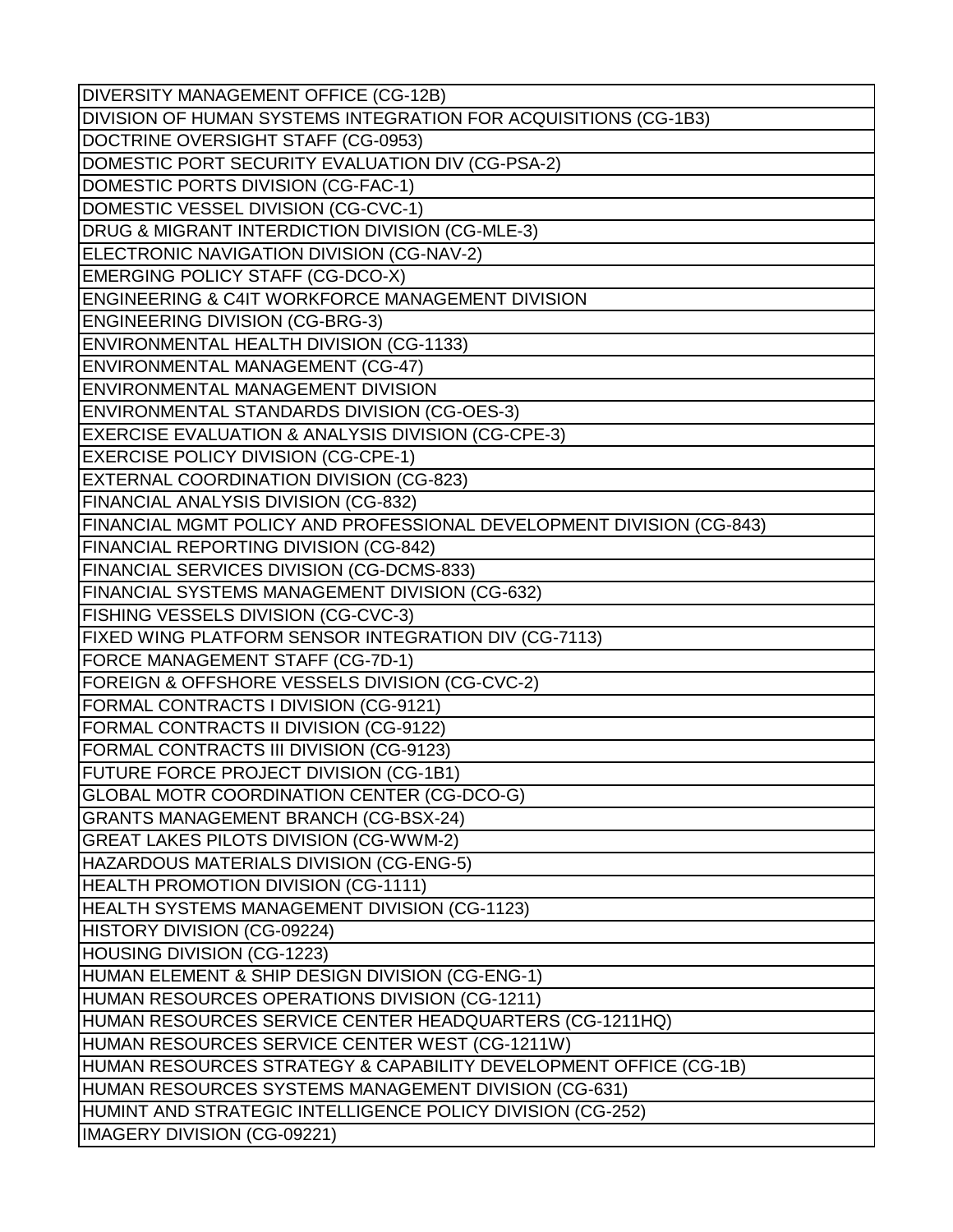INCIDENT MGMT & CROSS CONTINGENCY DIV (CG-CPE-2) INDIVIDUAL AND FAMILY SUPPORT DIVISION (CG-1112) INDUSTRY & INTERAGENCY COORDINATION DIV (CG-MER-3) INFORMATION ASSURANCE & TELECOMMUNICATIONS POLICY DIVISION (CG-651) INFORMATION SYSTEMS MANAGEMENT BRANCH (CG-6331) INTELLIGENCE COORDINATION CENTER (ICC) INTELLIGENCE INFORMATION MANAGEMENT DIVISION (CG-222) INTELLIGENCE SECURITY MANAGEMENT DIVISION (CG-221) INTERNATIONAL PORT SECURITY EVAL DIV (CG-PSA-1) INTERNATIONAL SPILL COORDINATION DIV (CG-MER-2) INVESTIGATION DIVISION (CG-INV-1) ISR DATA ANALYSIS AND MANIPULATION DIVISION (CG-262) ISR R&D DIVISION (CG-263) ISR SYSTEMS MANAGEMENT DIVISION (CG-261) IT INFRASTRUCTURE MANAGEMENT DIVISION (CG-641) JUDGE ADVOCATE GENERAL & CHIEF COUNSEL (CG-094) LARGE CONTRACTING REIMB & SPEC APPROP EXEC DIV (CG-DCO-832) LEGAL & DEFENSE SERVICES (CG-094M) LIFE SAVING & FIRE SAFETY DIVISION (CG-ENG-4) LMR & MARINE PROTECTED SPECIES ENF DIV (CG-MLE-4) LOGISTICS INTEGRATION DIVISION (CG-DCMS-53) LOGISTICS PROGRAM MANAGEMENT DIVISION (CG-441) LOGISTICS SYSTEMS DIVISION (CG-442) LOGISTICS TRANSFORMATION DIVISION (CG-445) MAJOR CUTTER CAPABILITIES DIVISION (CG-7512) MAJOR SYSTEMS ACQUISITION PROJECT MANAGER (LEG CUTTERS) MAJOR SYSTEMS ACQUISITION PROJECT MANAGER (PATROL BOATS) MAJOR SYSTEMS ACQUISITION PROJECT MANAGER (RB-M/SM BOATS) MANAGEMENT AND PROGRAMS & POLICY DIVISION (CG-611) MANPOWER REQUIRMENTS DETERMINATION (MRD) DIV (CG-1B4) MARINE PERSONNEL QUALIFICATIONS DIVISION (CG-OES-1) MARINE SAFETY CENTER (MSC) MARINER CREDENTIALING PROGRAM POLICY DIV (CG-CVC-4) MARITIME DOMAIN AWARENESS & INFORMATION SHARING STAFF (CG-2-M) MARITIME FORCE PROTECTION DIVISION (CG-MSR-3) MARITIME SECURITY (ANTITERRORISM) DIVISION (CG-MSR-1) MARITIME SECURITY (COUNTERTERRORISM) DIVISION (CG-DOD-2) MARITIME SECURITY PLANNING DIVISION (CG-MSR-2) MASTER CHIEF PETTY OFFICER OF THE COAST GUARD (CG-00B) MEDIA RELATIONS DIVISION (CG-09222) MHS GENERAL LAW & POLICY DIVISION (CG-MLE-2) MINOR APPROPRIATIONS & CENTRAL ACCOUNTS DIV (CG-DCMS-822) MOBILITY & ICE OPERATIONS DIVISION (CG-WWM-3) NATIONAL DEFENSE STRATEGY DIVISION (CG-DOD-1) NAVAL ARCHITECTURE DIVISION (CG-ENG-2) NAVAL ENGINEERING PROGRAM MANAGEMENT DIVISION NAVAL ENGINEERING PROJECT MANAGEMENT DIVISION (CG-452)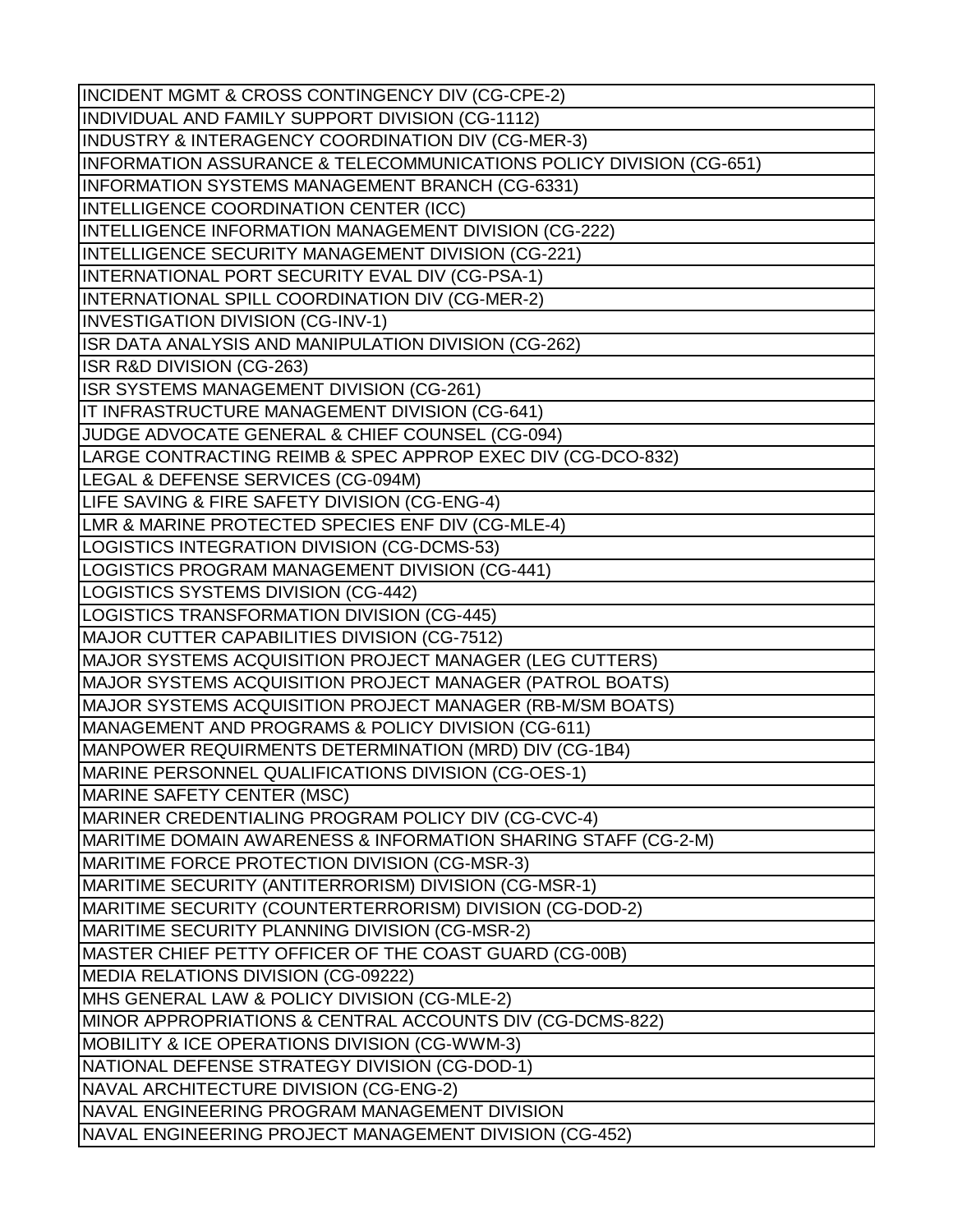| NAVIGATION & SENSORS SYSTEMS DIVISION (CG-644)                  |
|-----------------------------------------------------------------|
| NAVIGATION STANDARDS DIVISION (CG-NAV-3)                        |
| O&M CENTRAL FUND & DEPOT MAINT EXECUTION DIV (CG-DCMS-832)      |
| <b>OCEAN ENGINEERING DIVISION</b>                               |
| OFF OF CIVIL RIGHTS POLICY PLANNING & RESOURCES (CG-00H-1)      |
| OFFICE OF ACQUISITION SUPPORT (CG-924)                          |
| OFFICE OF ACQUISITION WORKFORCE MANAGEMENT (CG-921)             |
| OFFICE OF AERONAUTICAL ENGINEERING (CG-41)                      |
| OFFICE OF AUXILIARY & BOATING SAFETY (CG-BSX)                   |
| <b>OFFICE OF AVIATION FORCES (CG-711)</b>                       |
| OFFICE OF BOAT FORCES (CG-731)                                  |
| OFFICE OF BRIDGE PROGRAMS (CG-BRG)                              |
| OFFICE OF BUDGET AND PROGRAMS (CG-82)                           |
| OFFICE OF BUDGET DEVELOPMENT (CG-DCO-82)                        |
| OFFICE OF BUDGET EXECUTION (CG-DCMS-83)                         |
| OFFICE OF BUDGET EXECUTION (CG-DCO-83)                          |
| OFFICE OF C4 & SENSORS CAPABILITIES (CG-761)                    |
| OFFICE OF CIVIL ENGINEERING (CG-43)                             |
| <b>OFFICE OF CIVIL RIGHTS OPERATIONS (CG-00H-2)</b>             |
| OFFICE OF CLAIMS & LITIGATION (CG-0945)                         |
| OFFICE OF COMMERCIAL VESSEL COMPLIANCE (CG-CVC)                 |
| OFFICE OF CONTRACT OPERATIONS (CG-912)                          |
| OFFICE OF COUNTERTERRORISM & DEFENSE OPERATIONS POLICY (CG-DOD) |
| OFFICE OF CRISIS & CONT PLAN AND EX POLICY (CG-CPE)             |
| OFFICE OF CUTTER FORCES (CG-751)                                |
| OFFICE OF DESIGN & ENGINEERING STANDARDS (CG-ENG)               |
| <b>OFFICE OF ENGINEERING AND LOGISTICS RESOURCES</b>            |
| OFFICE OF ENTERPRISE APPLICATIONS MANAGEMENT (CG-63)            |
| OFFICE OF ENTERPRISE ARCHITECTURE & GOVERNANCE (CG-66)          |
| OFFICE OF ENTERPRISE INFRASTRUCTURE MANAGEMENT (CG-64)          |
| OFFICE OF ENTERPRISE SYSTEM DEVELOPMENT POLICY (CG-69)          |
| OFFICE OF ENVIRONMENTAL LAW (CG-0942)                           |
| OFFICE OF ENVIRONMENTAL RESPONSE POLICY (CG-MER)                |
| OFFICE OF EXTERNAL COMMUNICATION & COORDINATION (CG-DCMS-85)    |
| OFFICE OF FINANCIAL POLICY AND SYSTEMS (CG-84)                  |
| OFFICE OF FINANCIAL SYSTEMS BUSINESS REQUIREMENTS (CG-86)       |
| OFFICE OF GENERAL LAW (CG-0944)                                 |
| OFFICE OF HEALTH SERVICES (CG-112)                              |
| OFFICE OF INFORMATION ASSURANCE & SPECTRUM POLICY (CG-65)       |
|                                                                 |
| <b>OFFICE OF INFORMATION MANAGEMENT (CG-61)</b>                 |
| OFFICE OF INTELLIGENCE PLANS AND POLICY (CG-250)                |
| OFFICE OF INTELLIGENCE RESOURCES MANAGEMENT (CG-21)             |
| OFFICE OF INTELLIGENCE SECURITY MANAGEMENT (CG-220)             |
| <b>OFFICE OF INTERNAL CONTROLS (CG-85)</b>                      |
| OFFICE OF INTERNAL CONTROLS (CG-DCMS-84)                        |
| OFFICE OF INTERNATIONAL & DOMESTIC PORT SEC (CG-PSA)            |
| OFFICE OF INTERNATIONAL ACQUISITION PROGRAMS (CG-922)           |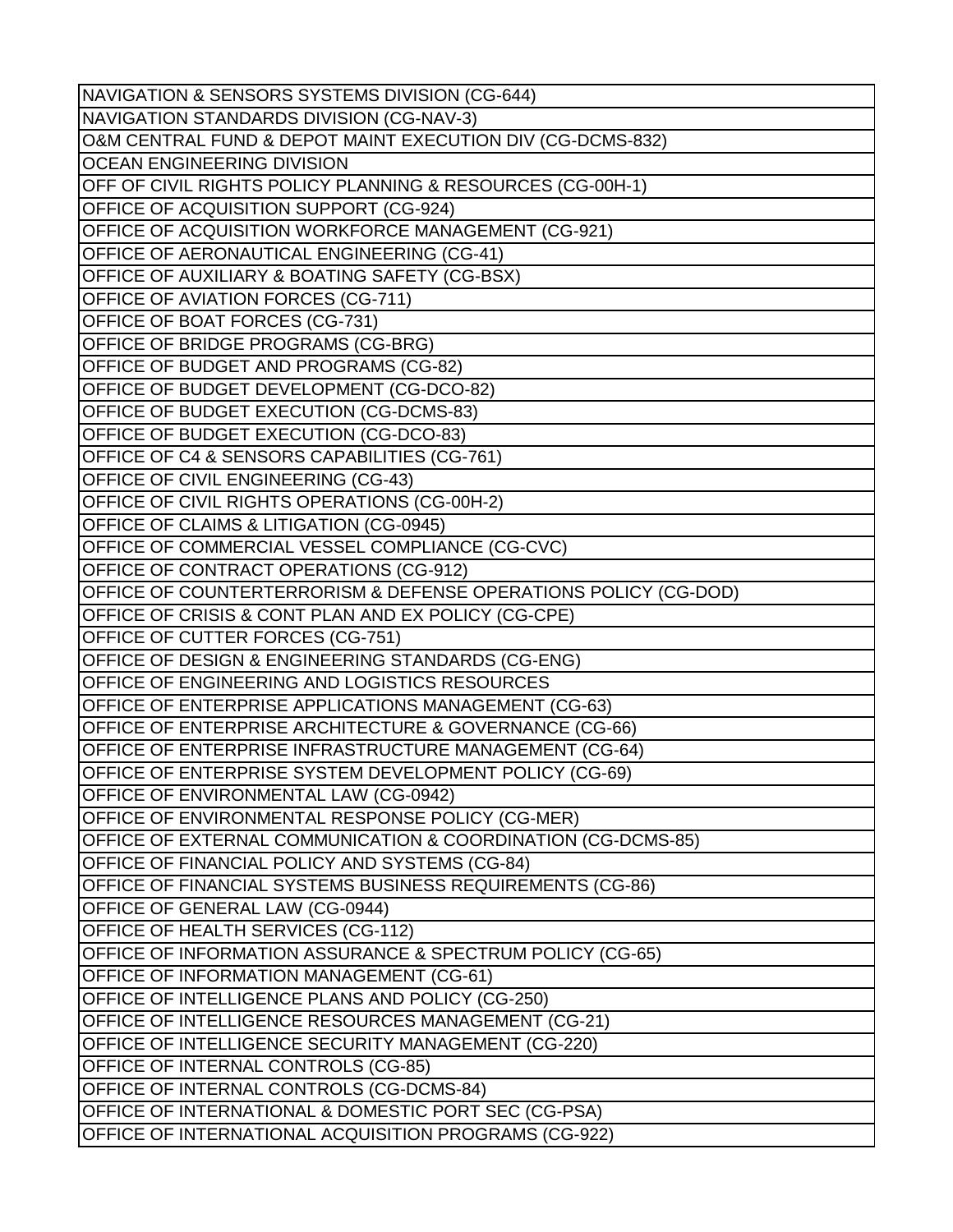OFFICE OF INVESTIGATIONS & CASUALTY ANALYSIS (CG-INV) OFFICE OF ISR SYSTEMS TECHNOLOGY (CG-260) OFFICE OF LAW ENFORCEMENT POLICY (CG-MLE) OFFICE OF LEADERSHIP PROFESSIONAL DEVELOPMENT (CG-133) OFFICE OF LEGAL POLICY & PROGRAM DEVELOPMENT (CG-0948) OFFICE OF LEGISLATION (CG-0947) OFFICE OF LOGISTICS (CG-44) OFFICE OF MARITIME SECURITY RESPONSE POLICY (CG-MSR) OFFICE OF MARITIME/INTERNATIONAL LAW (CG-0941) OFFICE OF MILITARY JUSTICE (CG-0946) OFFICE OF MILITARY PERSONNEL (CG-122) OFFICE OF MISSION SUPPORT INTEGRATION (DCMS-5) OFFICE OF NAVAL ENGINEERING (CG-45) OFFICE OF NAVIGATION SYSTEMS (CG-NAV) OFFICE OF OPERATING & ENVIRONMENTAL STANDARDS (CG-OES) OFFICE OF PERFORMANCE MANAGEMENT & ASSESMENT (CG-DCO-81) OFFICE OF PLANNING AND PROGRAMMING (CG-DCMS-82) OFFICE OF PORT & FACILITY COMPLIANCE (CG-FAC) OFFICE OF PROCUREMENT LAW (CG-0949) OFFICE OF PROCUREMENT POLICY & OVERSIGHT (CG-913) OFFICE OF PUBLIC AFFAIRS (CG-0922) OFFICE OF REGIONAL AFFAIRS (CG-DCO-I-1) OFFICE OF REGULATIONS & ADMINISTRATIVE LAW (CG-0943) OFFICE OF REQUIREMENTS & ANALYSIS (CG-771) OFFICE OF RESEARCH DEVELOPMENT, TEST, & EVALUATION (CG-926) OFFICE OF RESERVE AFFAIRS (CG-131) OFFICE OF RESOURCE MANAGEMENT (CG-83) OFFICE OF RESOURCE MANAGEMENT (CG-928) Office of Resources, Organizational Analysis, and Workforce Management (CG-81) OFFICE OF SAFETY AND ENVIRONMENTAL HEALTH (CG-1123) OFFICE OF SEARCH AND RESCUE POLICY (CG-SAR) OFFICE OF SECURITY COOPERATION (CG-DCO-I-2) OFFICE OF SECURITY POLICY AND MANAGEMENT (DCMS-34) OFFICE OF SHORE FORCES (CG-741) OFFICE OF SPECIALIZED CAPABILITIES (CG-721) OFFICE OF STANDARD EVALUATION & DEVELOPMENT (CG-REG) OFFICE OF STRATEGIC PLANNING & COMMUNICATIONS (CG-925) OFFICE OF WATERWAYS & OCEAN POLICY (CG-WWM) OFFICE OF WORKFORCE FORECASTING AND ANALYSIS (CG-12A) OFFICE OF WORKFORCE MANAGEMENT (CG-DCMS-81) OFFICE OF WORKFORCE MANAGEMENT (CG-DCO-84) OFFICE OF WORK-LIFE (CG-111) OFFSHORE PATROL CUTTER DESIGN MANAGEMENT DIVISION OPERATING EXPENSE EXECUTION DIVISION (CG-DCO-831) OPERATIONAL MEDICINE AND MEDICAL READINESS DIVISION (CG-1121) OPERATIONS BRANCH (CG-BSX-12) OPERATIONS SYSTEMS MANAGEMENT DIVISION (CG-633)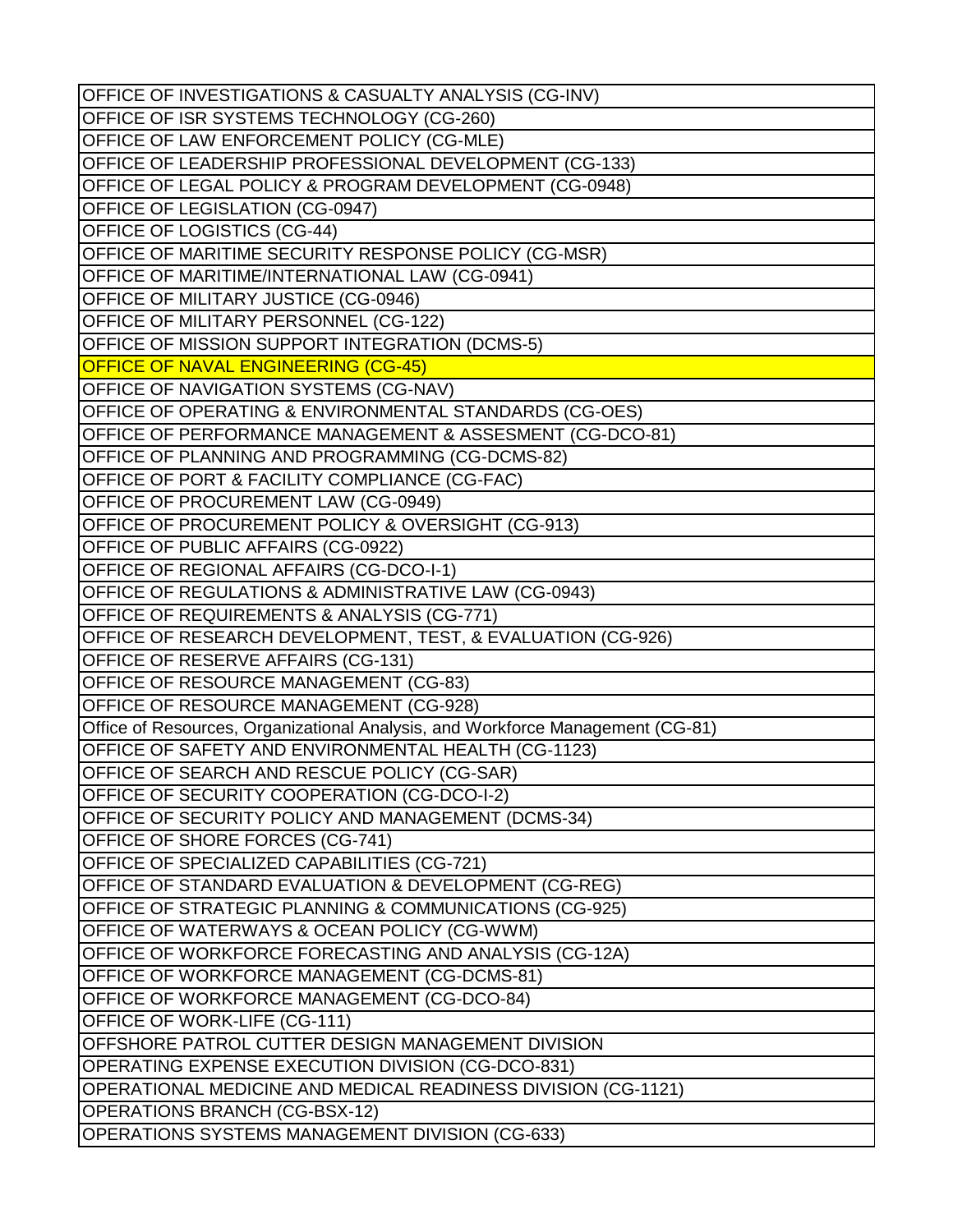| ORGANIZATIONAL PERFORMANCE EXCELLENCE DIVISION (CG-09541)             |
|-----------------------------------------------------------------------|
| PAY & BENEFITS EXECUTION DIVISION (CG-DCMS-831)                       |
| PERFORMANCE ANALYSIS DIVISION (CG-DCO-812)                            |
| PERFORMANCE INTEGRATION DIVISION (CG-DCO-811)                         |
| PERFORMANCE MANAGEMENT OFFICE (CG-0954)                               |
| PERMITS DIVISION (CG-BRG-2)                                           |
| PERSONNEL ALLOWANCE DIVISION (CG-833)                                 |
| PHYSICAL SECURITY & AT/FP BRANCH (CG-DCMS-3411)                       |
| PLANNING & RESOURCE MANAGEMENT DIVISION (CG-00H-12)                   |
| PLANNING PROGRAMMING AND BUDGET DIVISION                              |
| PLANNING, PERFORMANCE MEASUREMENT AND ACQ WORKFORCE DIVISION (CG-851) |
| PLANNING, PROGRAM, BUDGET & FINANCE DIVISION (CG-9282)                |
| PLANS ANALYSIS & BUDGET DIVISION (CG-MLE-1)                           |
| PLANS POLICY AND DOCTRINE DIVISION (CG-DCMS-55)                       |
| POLICY & COMPETENCY DEVELOPMENT DIVISION (CG-7311)                    |
| POLICY AND STANDARDS DIVISION (CG-1221)                               |
| POLICY DEVELOPMENT DIVISION (CG-MER-1)                                |
| POLICY DIVISION (CG-SAR-1)                                            |
| PREVENTION LAW DIVISION (CG-09411)                                    |
| PROCUREMENT PLANNING & OVERSIGHT DIVISION (CG-9131)                   |
| <b>PROCUREMENT POLICY &amp; SYSTEMS DIVISION (CG-9132)</b>            |
| PROGRAM MANAGEMENT BRANCH (CG-BSX-21)                                 |
| PROGRAM MANAGEMENT DIVISION                                           |
| PROGRAM OPERATIONS BRANCH (CG-BSX-22)                                 |
| <b>PROGRAM REVIEW DIVISION (CG-821)</b>                               |
| PROGRAMS DIVISION (CG-09225)                                          |
| PROJECT MANAGEMENT DIVISION (CG-REG-2)                                |
| PROJECT MANAGER (C4ISR) (CG-9335)                                     |
| PROJECT MANAGER (COMMAND 21/IPSOC) (CG-9333)                          |
| PROJECT MANAGER (HC-144A) (CG-9312)                                   |
| PROJECT MANAGER (LIMS) (CG-9334)                                      |
| PROJECT MANAGER (NAIS) (CG-9332)                                      |
| PROJECT MANAGER (UAS) (CG-9313)                                       |
| PROJECT MANAGER C130 H/J (CG-9311)                                    |
| PROJECT MANAGER HH-60 (CG-9314)                                       |
| PROJECT MANAGER HH-65 (CG-9315)                                       |
| PROJECT MANAGER NSC (CG-9321)                                         |
| PROJECT MANAGER OPC (CG-9322)                                         |
| PROJECT MANAGER RESCUE 21 (CG-9331)                                   |
| QUALITY AND PERFORMANCE IMPROVEMENT DIVISION (CG-1122)                |
| REC BOATING PROD ASSURANCE BRANCH (CG-BSX-23)                         |
| REQUIREMENTS & ANALYSIS DIVISION (CG-7711)                            |
| RESEARCH & DEVELOPMENT CENTER CONTRACTS DIVISION (CG-9128)            |
| RESERVE INFORMATION & EVALUATION DIVISION (CG-1313)                   |
| RESERVE POLICY AND PLANS DIVISION (CG-1311)                           |
| <b>RESERVE PROGRAMS DIVISION (CG-1312)</b>                            |
| <b>RESOURCES DIRECTORATE (DCMS-8)</b>                                 |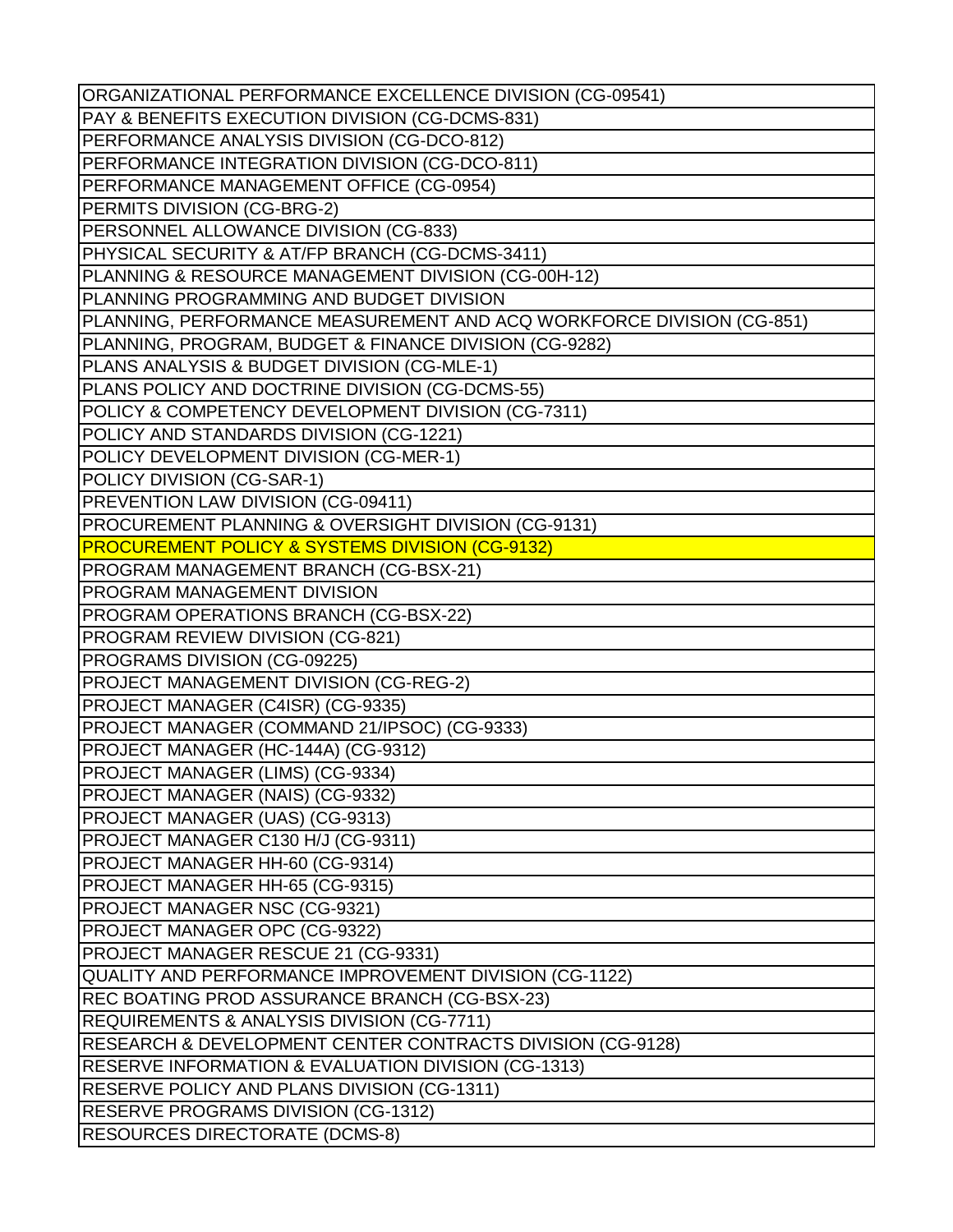| RESPONSE LAW DIVISION (CG-0941-R)                              |
|----------------------------------------------------------------|
| ROTARY WING PLATFORM ASM UAS DIV (CG-7112)                     |
| SECTORS DIVISION (CG-7411)                                     |
| SECURITY ADMINISTRATION BRANCH (CG-DCMS-3412)                  |
| <b>SECURITY OPERATIONS &amp; CONTINGENCY PLANNING DIVISION</b> |
| SECURITY POLICY DIVISION (CG-DCMS-341)                         |
| SHORE FACILITY CAPITAL ASSET MANAGEMENT (SFCAM) DIVISION       |
| SHORE SAFETY DIVISION (CG-1132)                                |
| SOLUTIONS & COMPLAINTS STAFF (CG-00H-2S)                       |
| SPECIAL CAPABILITIES DIVISION (CG-7713)                        |
| STANDARDS EVALUATION & ANALYSIS DIVISION (CG-REG-1)            |
| STRATEGIC ANALYSIS & PROGRAM SUPPORT DIVISION (CG-1224)        |
| STRATEGIC ANALYSIS OFFICE (CG-0951)                            |
| STRATEGIC AND BUSINESS PLANNING DIVISION (CG-211)              |
| STRATEGIC CHANGE MANAGEMENT STAFF (CG-0952)                    |
| STRATEGIC PLANNING & APPLICATIONS DIVISION (CG-1215)           |
| SURFACE SYSTEMS CONTRACTS DIVISION (CG-9125)                   |
| SYSTEMS ENGINEERING DIVISION (CG-ENG-3)                        |
| TECHNICAL INTELLIGENCE POLICY DIVISION (CG-251)                |
| TELECOMMUNICATION INFRASTRUCTURE MANAGEMENT DIVISION (CG-642)  |
| TELECOMMUNICATION REGULATIONS & POLICY DIVISION (CG-652)       |
| TRAVELING INSPECTOR STAFF (CG-5P-TI)                           |
| USE OF FORCE CAPABILITY DIVISION (CG-7211)                     |
| VESSEL TRAFFIC SERVICES DIVISION (CG-7413)                     |
| VESSELS & FACILITIES OPERATING STANDARDS DIVISION (CG-OES-2)   |
| <b>VICE COMMANDANT (CG-09)</b>                                 |
| VISUAL NAVIGATION DIVISION (CG-NAV-1)                          |
| WATERWAYS POLICIES & ACTIVITIES DIVISION (CG-WWM-1)            |
| WEB PORTALS MANAGEMENT BRANCH (CG-6332)                        |
| WORKFORCE DEVELOPMENT & SUSTAINMENT DIVISION (CG-1213)         |
| WORKFORCE DEVELOPMENT AND CERTIFICATION DIVISION (CG-9211)     |
| <b>WORKFORCE MANAGEMENT DIVISION (CG-1212)</b>                 |
| <b>WORKFORCE MANAGEMENT DIVISION (CG-212)</b>                  |
| WORKFORCE OPERATIONS AND SUPPORT SERVICES DIVISION (CG-9212)   |
| <b>WORKFORCE RELATIONS DIVISION (CG-1214)</b>                  |